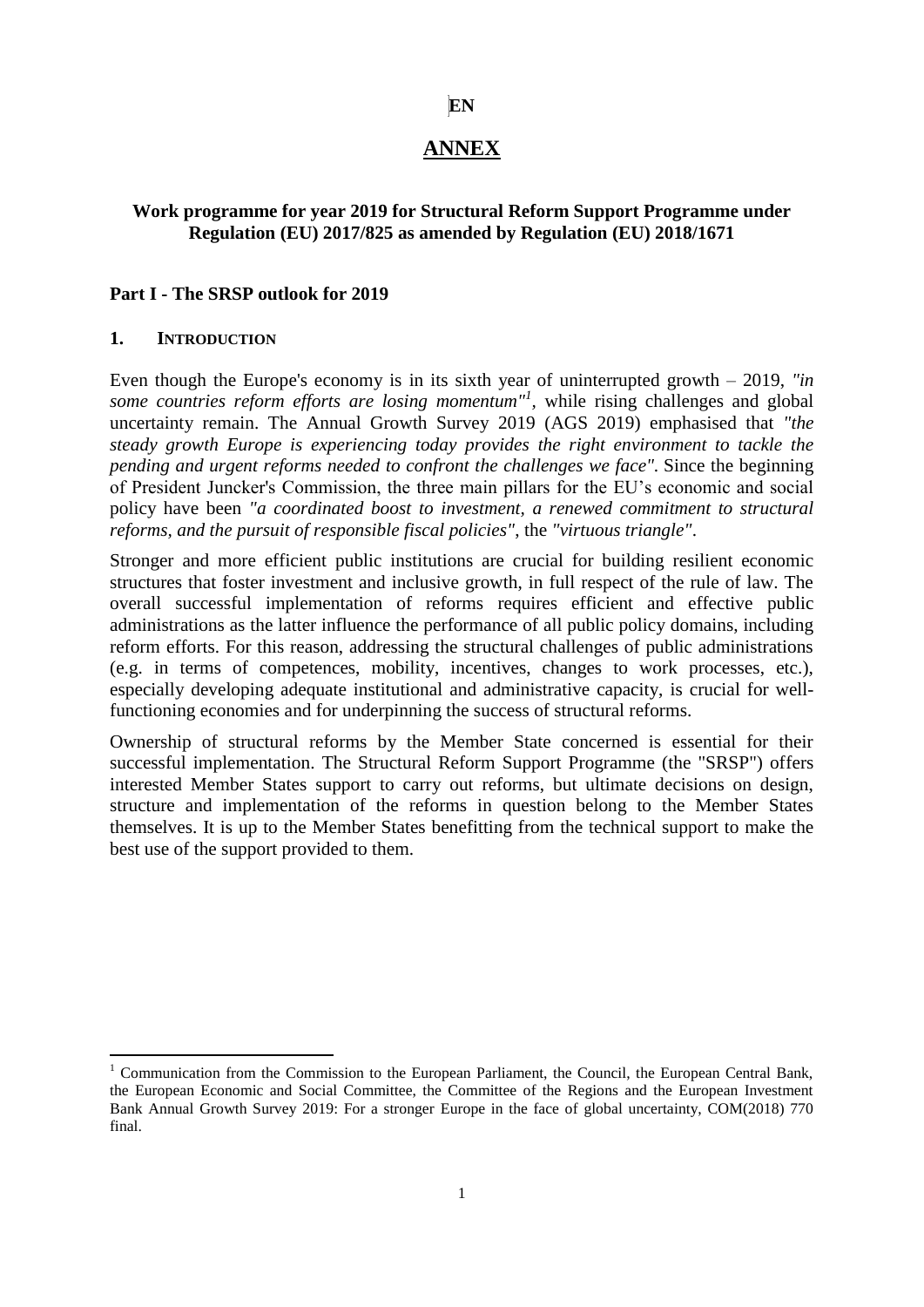#### **SRSP objectives and process**

1

Regulation (EU) No 2017/825, as amended by Regulation (EU) 2018/1671 (the SRSP Regulation) set up the SRSP, with the general objective of contributing *"to institutional, administrative and growth-sustaining structural reforms in the Member States by providing support to national authorities [...]"<sup>2</sup>* . (Article 4).

This support is intended to help reform and strengthen institutions, governance, public administration, and economic and social sectors in response to economic and social challenges, with a view to enhancing cohesion, competitiveness, productivity, sustainable growth, job creation, investment and social inclusion and to contributing to real convergence in the Union, which may also prepare for participation in the euro area, in particular in the context of economic governance processes, including through assistance for the efficient, effective and transparent use of the Union funds (Article 5(2)).

The specific objectives of the SRSP vis-à-vis the national authorities, as set out in Article 5(1) of the SRSP Regulation, are to: (i) support their initiatives to design their reforms according to their priorities; (ii) enhance their capacity to formulate, develop and implement reform policies and strategies and pursue an integrated approach; (iii) support their efforts to define and implement appropriate processes and methodologies; and (iv) assist them to enhance the efficiency and effectiveness of human resources management. The support therefore covers all stages of reforms, from inception to implementation and to evaluation of results.

Since the entry into force of the amendment to the SRSP Regulation, the SRSP may also finance actions and activities in support of reforms that may help Members States in their preparation to join the euro area<sup>3</sup> (new Article 5a).

In accordance with Article 7 of the SRSP Regulation, support under the SRSP can be provided only upon request from a Member State. Requests for support *"may be submitted regarding the following: (a) the implementation of reforms by Member States undertaken at their own initiative, in particular to achieve sustainable economic growth and job creation; (b) the implementation of economic adjustment programmes [...]; and (c) the implementation of growth-sustaining reforms in the context of economic governance processes, in particular of country-specific recommendations in the context of the European Semester, or of actions related to the implementation of Union law."*

In accordance with Article 7(1) of the SRSP Regulation, by 31 October 2018, 27 Member States submitted 580 requests to the Structural Reform Support Service for the provision of technical support under the SRSP.

The requests, following clarifications - where needed - with the Member State concerned, have been analysed in terms of their eligibility and compliance with the criteria and principles set out in Article 7(2) of the SRSP Regulation.

<sup>&</sup>lt;sup>2</sup> Regulation (EU) 2018/1671 of the European Parliament and of the Council of 23 October 2018 amending Regulation (EU) 2017/825 to increase the financial envelope of the Structural Reform Support Programme and adapt its general objective (OJ L 284, 12.11.2018, p. 3–5), Art.4.

 $3$  Regulation (EU) 2018/1671 of the European Parliament and of the Council of 23 October 2018 amending Regulation (EU) 2017/825 to increase the financial envelope of the Structural Reform Support Programme and adapt its general objective (OJ L 284, 12.11.2018, p. 3–5), Art.5a.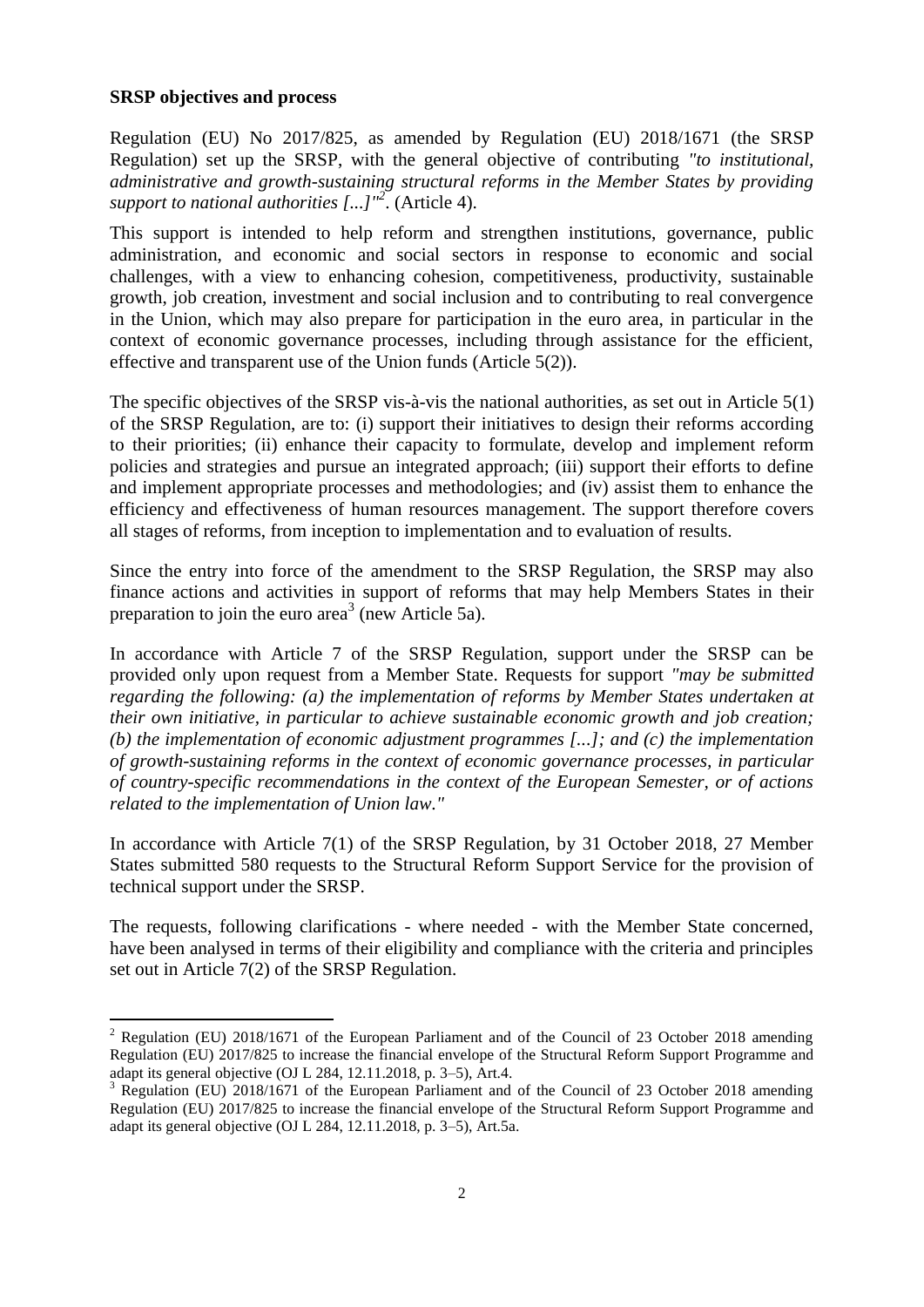This assessment also took into account whether actions to be implemented under the SRSP overlap with those implemented under other Union instruments in the Member States concerned, in particular with measures financed by Union funds, with a view to avoiding double funding and ensuring complementarity.

Despite the recent increase of the SRSP budget<sup>4</sup>, the estimated cost of the support measures requested by the 27 Member States was more than double the budget allocation for 2018 (EUR 79.3 million); which led to a strong prioritisation exercise by the Commission in the selection of the requests for funding. This prioritisation was based on the criteria defined in the Regulation, bearing in mind the prioritisation made by the Member States themselves and the main challenges for the Member States indicated in the country-specific recommendations, the country reports, relevant infringement cases, etc. The Commission also considered the Annual Growth Survey (AGS) and the link between requests and strategic Union priorities. In application of the principle of sound financial management, the most mature requests having the highest potential impact on the ground were prioritised over others.

As a result of this exercise, around half of the eligible requests are being proposed for funding under SRSP 2019. In accordance with Article 7(2) second paragraph of the SRSP Regulation, the Commission should come to an agreement with the Member States concerned on the priority areas, the objectives, an indicative timeline, the scope of the support measures to be provided and the estimated global financial contribution for such support. These elements, reflected for each Member State concerned in a Cooperation and Support Plan, provide the basis of this Annual Work Programme.

In accordance with Article 14 of the SRSP Regulation, the Commission and the beneficiary Member States, within their respective responsibilities, have to foster synergies and ensure effective coordination between actions under the SRSP and actions under other Union programmes and instruments.

As the estimated cost of the support measures requested by the 27 Member States was more than double the budget available, only 263 requests were proposed for funding under the SRSP 2019.

Further to the above and in line with the needs expressed by the Member States, the following priority areas of intervention, objectives and expected results have been identified for SRSP 2019:

### **2. Priority areas for intervention in 2019**

In accordance with Article 5(2) of the SRSP Regulation, the technical support in relation to structural reforms may relate, *inter alia,* to the following broad public policy areas:

(a) public financial and asset management, budget process, debt management and revenue administration;

(b) institutional reform and efficient and service-oriented functioning of public administration, including, where appropriate, through the simplification of rules, effective rule

 4 *Ibid.*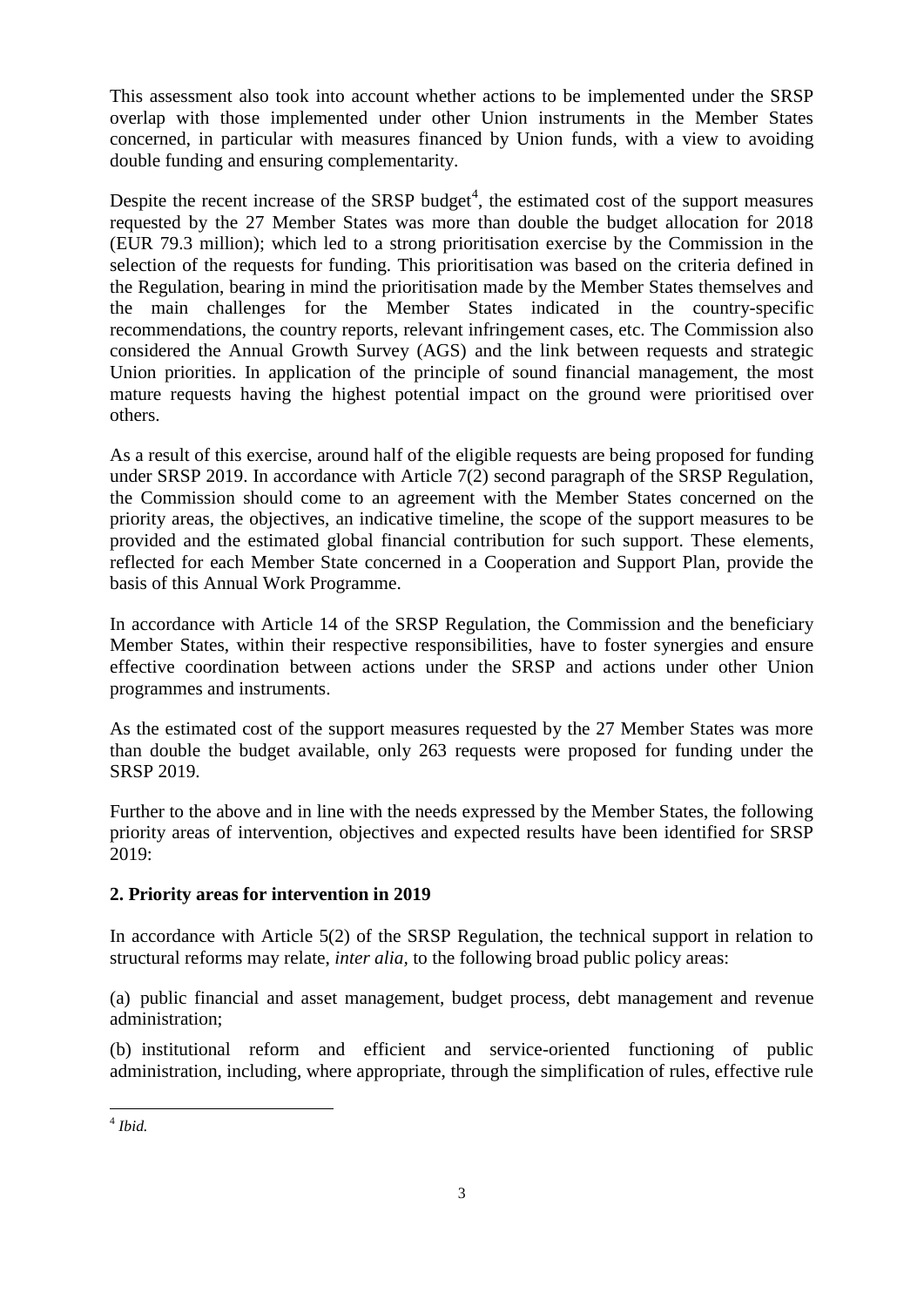of law, reform of the justice systems and reinforcement of the fight against fraud, corruption and money laundering;

(c) business environment (including for SMEs), re-industrialisation, private sector development, investment, public participation in enterprises, privatisation processes, trade and foreign direct investment, competition and public procurement, sustainable sectoral development and support for innovation and digitalisation;

(d) education and training; labour market policies, including social dialogue, for the creation of jobs; the fight against poverty; the promotion of social inclusion; social security and social welfare systems; public health and healthcare systems; as well as cohesion, asylum, migration and border policies;

(e) policies for implementing climate action, promoting energy efficiency and achieving energy diversification, as well as for the agricultural sector, fisheries and the sustainable development of rural areas; and

(f) financial sector policies, including the promotion of financial literacy, financial stability, access to finance and lending to the real economy; the production, provision and quality monitoring of data and statistics; and policies aimed at combating tax evasion.

Against this background, the priorities for support measures under the SRSP work programme for 2019 have been set on the basis of the Member-State requests for support that were proposed for funding. 92% of the requests selected concern support for the implementation of reforms contributing to the achievement of strategic policy priorities, as set out under the European Semester framework for policy coordination, or under the Union-wide policy initiatives, such as the Single Market Strategy, the Digital Single Market, the Energy Union, the Capital Markets Union and the European Pillar of Social Rights, or implementation of Union law. This also includes actions and activities in support of reforms that may help Members States in their preparation to join the euro area. The remaining requests refer to reforms to be undertaken at the initiative of Member States to achieve sustainable economic growth and job creation.

Overall, the priorities of the SRSP for 2019 reflect all six areas set out in Article 5(2) of the SRSP Regulation and are as follows (grouped by thematic area).

### Public Financial Management and Revenue Administration

The SRSP will support measures in 22 Member States, in particular in relation to revenue administration, tax policy, budget preparation and spending reviews, budget implementation and transition towards accrual accounting, and fiscal framework.

### Governance and Public Administration

The SRSP will support measures in 22 Member States in the fields of overall public administration, procurement, e-Government/Digital Public Administration, the functioning of the justice system, the fight against fraud, and corruption and money laundering. Certain measures could contribute to a better implementation of Union funds and programmes.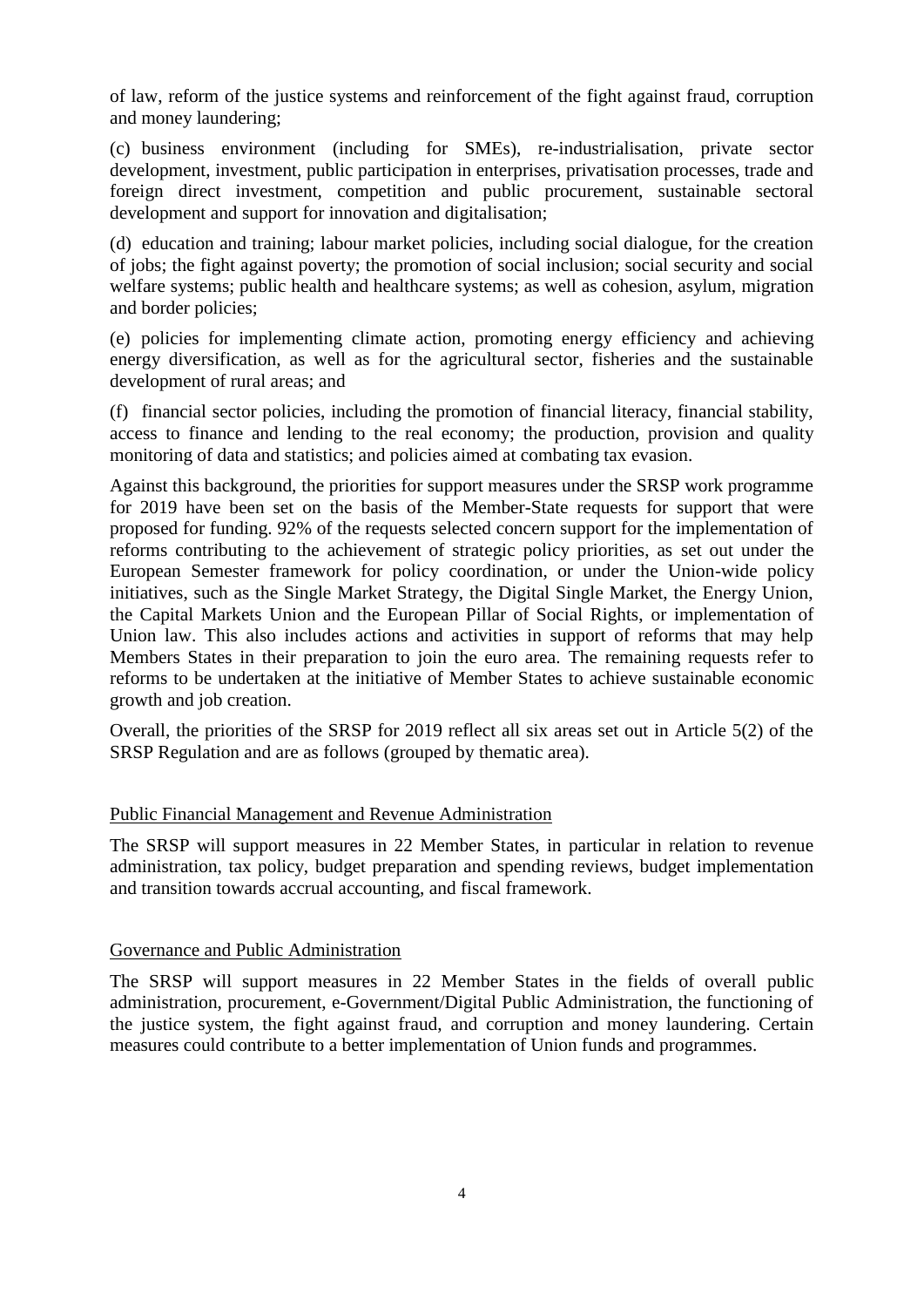#### Growth, Business Environment and Sectoral Issues

The SRSP will support measures in 23 Member States, in particular in the fields of investment climate, management of natural resources and resource efficiency, and the Energy Union.

### Labour Market, Education, Health and Social Services

The SRSP will support measures in 23 Member States, in particular in the fields of healthcare systems, education, training and research, labour markets and social policies, migration and social welfare systems.

### Financial Sector and Access to Finance

The SRSP will support measures in 16 Member States, in particular in the fields of capitalmarket diagnostics and strategies, capital market development, insolvency and nonperforming loans, financial literacy and reinforcing financial stability.

The above priorities for intervention are detailed in the following sections.

### **2.1. Public financial management and revenue administration**

#### *a) Priorities for the year*

<u>.</u>

Improving the quality and composition of public finances is important for ensuring macroeconomic stability and a crucial element of Member States' fiscal policy. The AGS  $2019$  calls upon Member States<sup>5</sup> to continue reforms towards efficient tax systems that provide incentives for investment and growth. Efforts are also needed on the expenditure side, through spending reviews and by prioritising expenditure that fosters long-term growth and equity.

In this context and in line with country-specific recommendations issued under the European Semester, various Member States have requested support for conducting **spending reviews**, enhancing capacities to move towards performance based budgeting and the **budget preparatory process** in more general terms. These tools are instrumental for maintaining responsible fiscal policies and for contributing to more growth-friendly budget composition and medium term fiscal stability. Improvements in the **budget implementation process**, notably through **transition towards accrual accounting**, continue to form an important area of support in 2019. Accrual accounting represents an important tool for improving the accuracy and reliability of financial information. Actions in this field will build upon expertise acquired by EUROSTAT (notably through the EPSAS task force) and will be coordinated under the specific tools developed by EUROSTAT. A further area of funding relates to support measures aimed at building capacity in independent fiscal institutions.

<sup>&</sup>lt;sup>5</sup> Communication from the Commission to the European Parliament, the Council, the European Central Bank, the European Economic and Social Committee, the Committee of the Regions and the European Investment Bank Annual Growth Survey 2019: For a stronger Europe in the face of global uncertainty, COM(2018) 770 final, p. 13.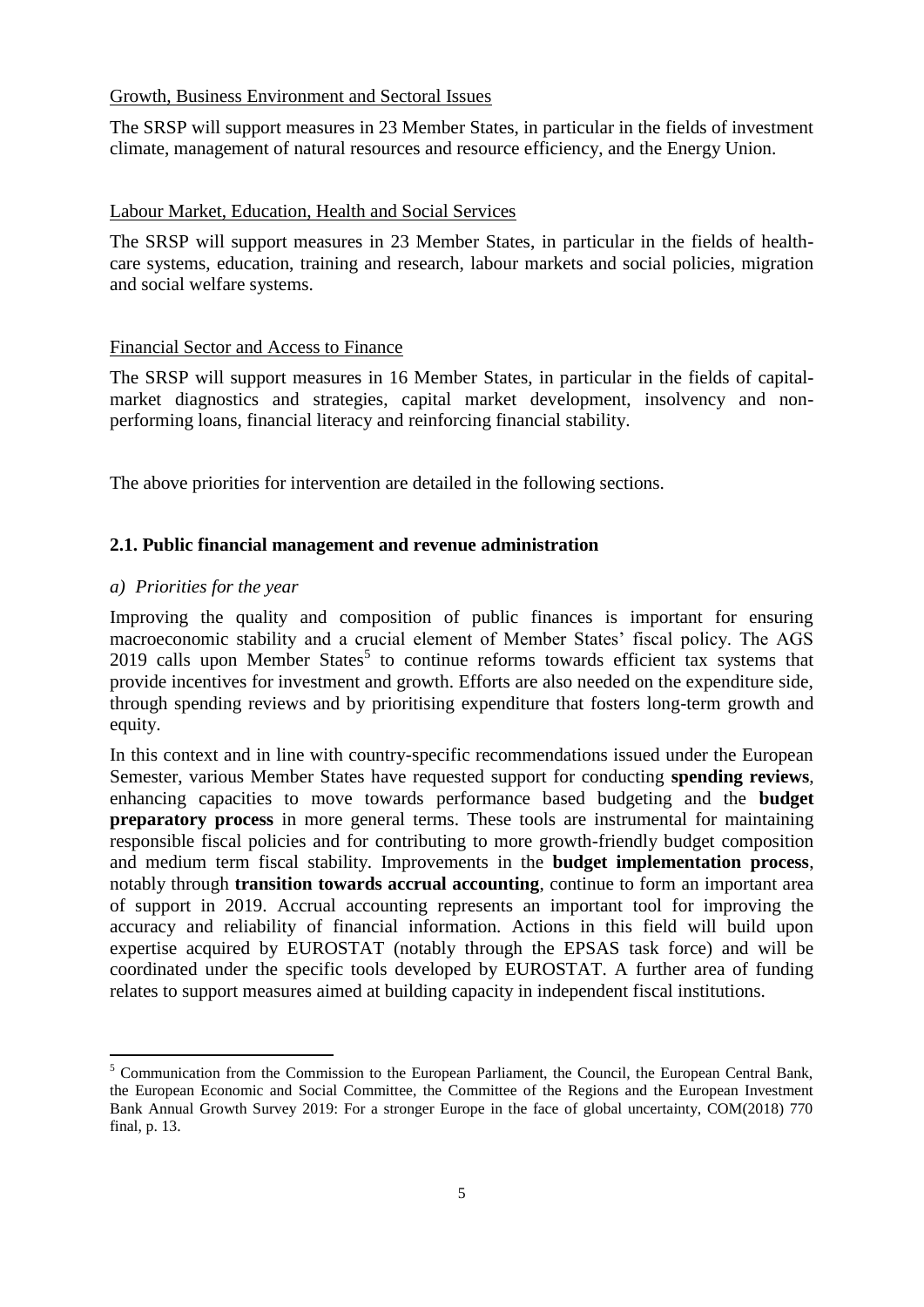On the revenue side, support is allocated to the design of **tax policy**, in particular to improve the assessment of the impact of reforms, inter alia on revenue collection, or the business environment. Emanating from country report findings and recommendations under the european semester to improve tax compliance and tax collection and building on EU policies, Revenue Administrations in Member States have responded with a demand for support in particular in **enhancing tax compliance** and in **tackling aggressive tax planning and tax evasion**. Further areas of support entail **improving tax administration efficiency** and capacity building, improving the understanding of the **impact of digitalisation of the economy on tax administration**, as well as developing improved **tools for modelling and analysis**. Support measures under the SRSP will be closely coordinated with actions under the FISCALIS programme.

#### *b) Objectives pursued*

In the field of **public financial management**, the support measures to be put into place under the SRSP aim *inter alia* at enhancing Member State capacity to strengthen the process of **budget preparation** by conducting spending reviews - both comprehensive and sectoral. The support for spending reviews has several objectives of - *inter alia* - ensuring better quality public spending. In relation to **budget implementation**, the SRSP will support reforms that aim to achieve a more performance-oriented and more transparent budget framework, including transition towards accrual accounting. This has the goal of contributing to better use of public funds and increased transparency and quality of decisions pertaining to the allocation of public money. In the domain of **fiscal frameworks**, the SRSP will support capacity building within independent fiscal institutions with an aim to improve the set of instruments available to perform their mandate (i.e. tax/benefits microsimulation models).

The support measures in the field of **revenue administration** aim in particular at enhancing Member State capacity to raise revenue by increasing voluntary **compliance** from taxpayers and by tackling aggressive tax planning and tax evasion. Curbing **aggressive tax planning** and **tax evasion** is an EU priority. It is key to safeguard mobilisation of revenue and economic stability, ensure a fair sharing of the tax burden and avoid distortion of competition while supporting a business and investment friendly environment. Additionally, the SRSP will support revenue administrations to develop institutional capacity and improve the **efficiency** of their operations and to equip administration to meet new needs created by digital economy, on the one hand to safeguard the tax base in a **digital** world with new business models, and on the other hand to keep pace with the overall technological evolution (e-governance, e-audit, big data analytics, etc.). Finally, the SRSP will help achieve a better impact assessment of **tax policy reforms** aiming at making tax systems more growth-friendly, in line with the challenges identified in the European Semester process.

#### *c) Expected results*

Within the field of **public financial management** and the area of **spending reviews and budget preparation**, the support to be provided is expected to institutionalise the capacity to conduct spending reviews and help achieve structural improvements in the budget preparation process. In the area of budget implementation and **transition towards accrual accounting, the support to be provided is expected to contribute to a more effective budget implementation process, including more transparent and accurate financial statements and accounting information.**

In the area of **fiscal frameworks**, the expected result is to improve the capacity of independent fiscal institutions in the implementation of the sound fiscal rules and to enhance the capacity of national authorities to conduct impact assessment of tax reforms. Moreover,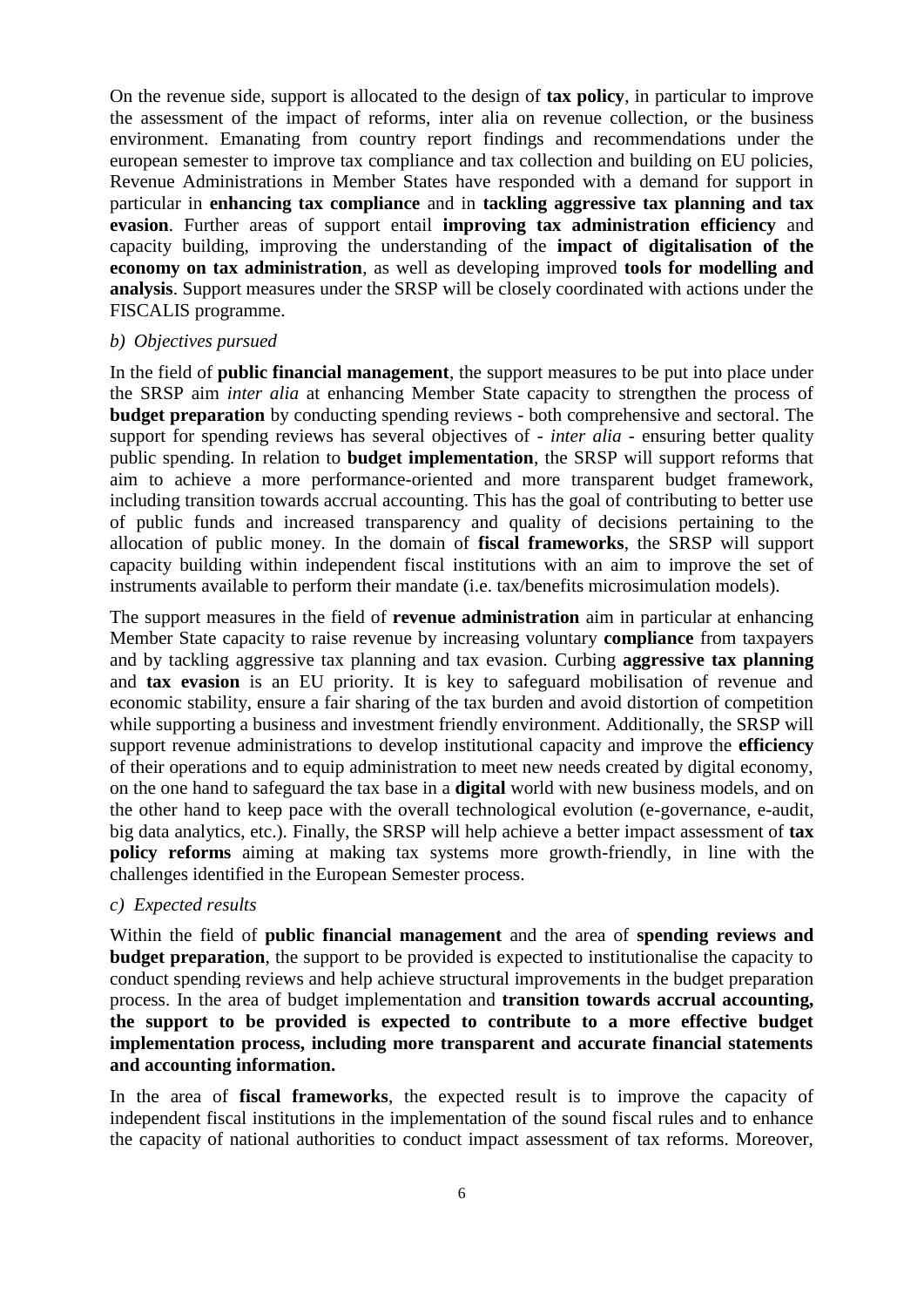support for **tax policy** making is also expected to provide analysis of the various tax gaps (corporate income tax and excise gaps).

Within the field of **revenue administration**, the various support measures are expected to help Member States' tax administrations in improving the measures for fair and effective tax collection while simultaneously reducing administration and compliance costs. More specifically, the support provided by the SRSP is expected to help Member States' tax administrations to identify areas of non-compliance, increase voluntary tax compliance, and strengthen the capacity to conduct more effective tax audits and to use resources for enforcement of tax collection more effectively. The tax administrations will be also supported for providing more services for the taxpayer and more efficient communication with taxpayers and in reducing the number of judicial settlements of disputes.

#### **2.2. Governance and public administration**

#### *a) Priorities for the year*

<u>.</u>

In the area of **governance**, based on the requests of Member States, support under the SRSP will focus on improving the coordination of the work across ministries in particular regarding the monitoring, the coordination and the implementation of reforms. Support funded under the SRSP will aim at helping the Member States to improve the quality of public administrations at all governmental levels (central, regional and local). Support will also cover the coordination of competencies between national, regional, local and other governmental institutions. This includes work on better regulation, the modernisation of organisational structures, the focus on results and on client oriented services, as well as work on the quality of human resources and their improved management. Support will focus on capacity building actions.

Actions in the area of the fight against **fraud and corruption** will focus on the support to improvement - where relevant - and the implementation of the national Anti-Corruption Action Plans, on the establishment of new risk analysis methodologies, on improved supervision and auditing of the work performed by State entities, on development of whistleblower protection processes and enhancement of co-ordination and co-operation between national authorities as well as the prevention of cybercrime.

Based on various Member-State requests, funding will support the **fight against moneylaundering and the financing of terrorism**. This is an important priority for the EU, underpinned by the EU Directive on the prevention of the use of the financial system for the purposes of money laundering or terrorist financing (AML/CFT Directive<sup>6</sup>).

Professionalisation of **public procurement** is one of the key priorities under the EU Directives on public contracts and concessions<sup>7</sup>. Following requests from several Member

<sup>6</sup> Directive (EU) 2015/849 of the European Parliament and of the Council of 20 May 2015 on the prevention of the use of the financial system for the purposes of money laundering or terrorist financing, amending Regulation (EU) No 648/2012 of the European Parliament and of the Council, and repealing Directive 2005/60/EC of the European Parliament and of the Council and Commission Directive 2006/70/EC, OJ L 141, 05.06.2015, p. 73.

 $<sup>7</sup>$  Directive 2014/23/EU of the European Parliament and of the Council of 26 February 2014 on the award of</sup> concession contracts, OJ L 94, 28.03.2014, p. 1; Directive 2014/24/EU of the European Parliament and of the Council of 26 February 2014 on public procurement and repealing Directive 2004/18/EC, OJ L 94, 28.03.2014, p. 65; Directive 2014/25/EU of the European Parliament and of the Council of 26 February 2014 on procurement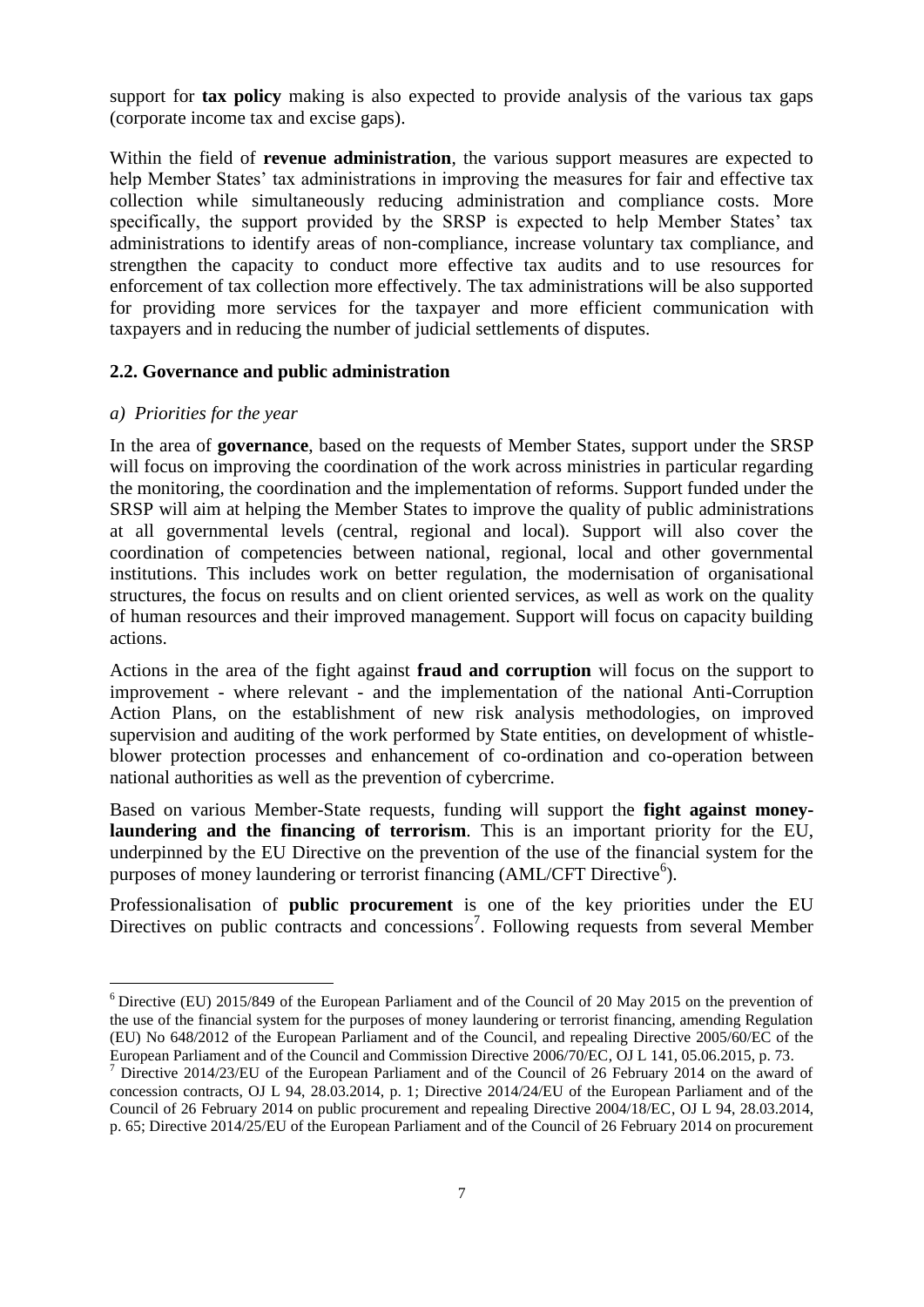States, support is to be provided to enhance national administrative capacities, introduce innovative procurement practices and develop specific aspects of public procurement, such as procurement processes in the areas of IT and innovation.

A large number of the requests received from Member States include a "**digital**" or ICT component to enable the transformation of public administrations. In the area of eGovernment/Digital Public Administration, funding will therefore support enabling actions required for the successful implementation of national Digital Strategies, including the *IT consolidation* efforts of Member States. Support will also help national administrations to assess the operational benefits of new technologies in the administration. The "EU eGovernment Action Plan 2016-2020"<sup>8</sup> refers to a number of initiatives to accelerate the digital transformation of public administrations and the new European Interoperability Framework<sup>9</sup> provides important guidance to allow governments to become open, efficient and inclusive, providing borderless interoperable, personalised, user-friendly, end-to-end digital public services to all citizens and businesses in the EU.

Effective justice systems support economic growth and defend fundamental rights. Support in the area **of justice systems** will focus on three strands: 1) enhancing the efficiency of national justice systems, including e-justice 2) improving the quality of national justice systems with a focus on inclusion; and 3) enhancing the independence of the judiciary.

Support will be provided in the area of the implementation of Union funds and programmes  with a focus on administrative capacity to help national authorities make best and timely use of them.

### *b) Objectives pursued*

1

On **governance**, the Commission aims to help Member States improve the functioning of their administrations in terms of the value-for-money and quality of public services. The objectives pursued include revision of administrative processes and their organisation, better regulation, enhanced monitoring and results and outcomes orientation, innovation, capacity building and improvement in the quality of human resources and their management, development and standardisation of internal audit and internal control (including performance-based audit), enhancement of effective coordination mechanisms in and between different government institutions, better management and control of public sector organisations and improving the supervision and the monitoring of administrative processes, policies as well as efficiency and performance of structures. Communication on the overall objectives and design of reforms and the supervision of their implementation are also a goal of the support.

The objectives of measures in relation to **anti-corruption** strategies include the enhancement of implementation of the anti-corruption action plans, national co-ordination and co-

<https://ec.europa.eu/digital-single-market/en/european-egovernment-action-plan-2016-2020>

by entities operating in the water, energy, transport and postal services sectors and repealing Directive 2004/17/EC, OJ L 94, 28.03.2014, p. 243.

<sup>&</sup>lt;sup>8</sup> Communication from the Commission to the European Parliament, the Council, the European Economic and Social Committee and the Committee of the Regions: EU eGovernment Action Plan 2016-2020 Accelerating the digital transformation of government (COM(2016) 179 final)

 $\sqrt[9]{9}$  Communication from the Commission to the European Parliament, the Council, the European Economic Social Committee and the Committee of the Regions: European Interoperability Framework - Implementation Strategy (COM(2017) 134 final):<http://eur-lex.europa.eu/legal-content/EN/TXT/?uri=CELEX:52017DC0134>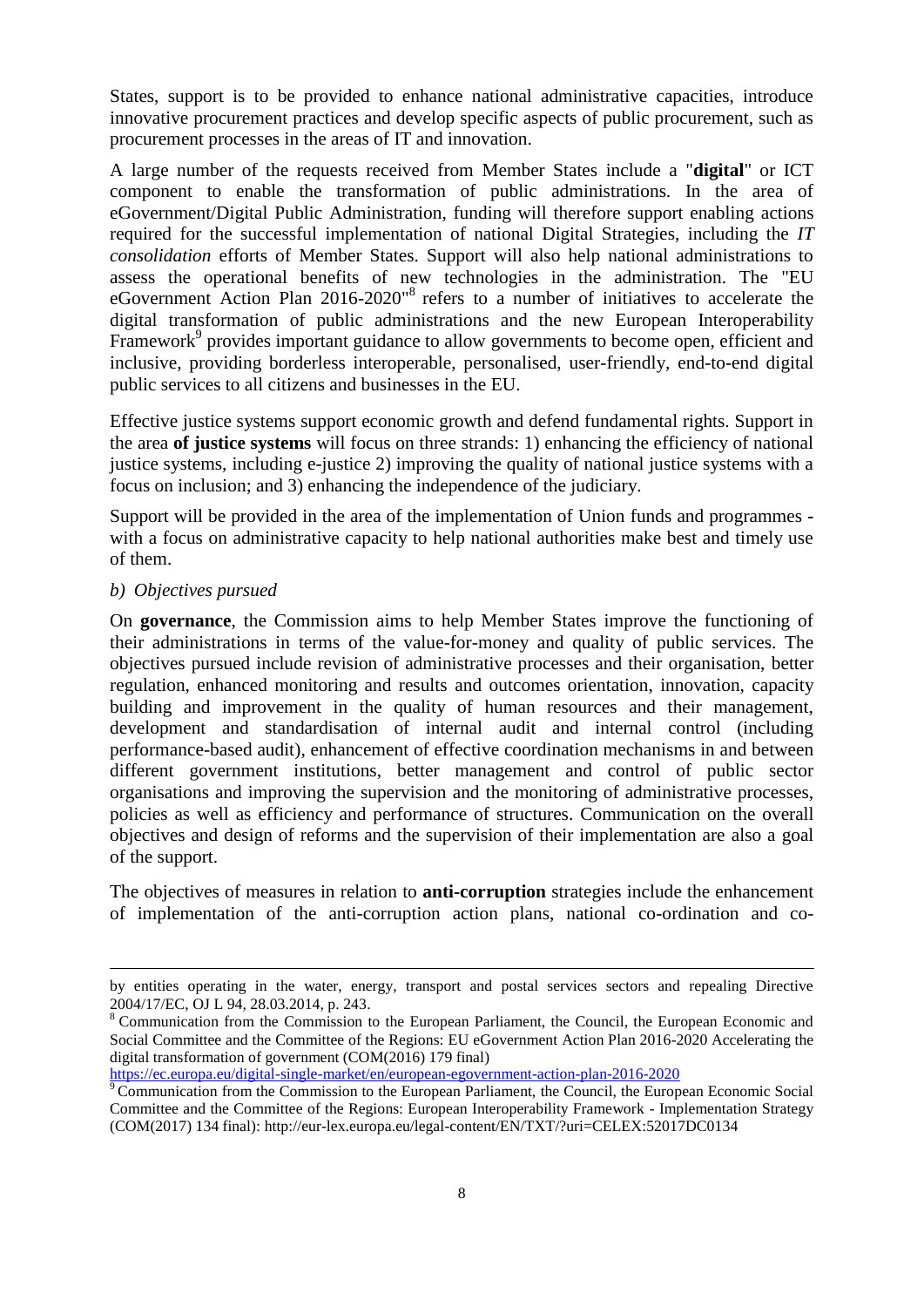operation, risk-assessment processes, financial control and auditing and whistleblowing systems.

The support measures in the area of **the fight against money laundering and financing of terrorism** aim to strengthen the capacity of the relevant stakeholders to improve the management of risks related to money laundering and financing of terrorism.

Support in the area of **procurement** aims to map the current situation in terms of resources and processes, identifying weaknesses, exchanging best practices and providing recommendations for the improvement of the public procurement national systems.

Support measures in the area of **eGovernment/Digital Public Administration** aim to enhance Member State capacity to accelerate the digital transformation of public administrations by building on the expertise of more developed public administrations and institutions and taking advantage of solutions developed by the ISA programme<sup>10</sup>. This should help Member States to better deliver on public administration modernisation efforts, by offering a responsive and high quality IT function. The consolidation of IT function and IT infrastructure can lead not only to lower operating costs but, more importantly, to better IT systems for civil servants and ultimately, better services for citizens. A consolidated IT function in the public administration also paves the way for taking advantage of technological innovations. Furthermore, the support will aim to contribute to the advancement of design and provision of digital services to the citizens and business.

Support measures in the area of **justice systems** aim in particular at: a) enhancing the efficiency of the justice systems of Member States, e.g. to reduce the backlogs of cases; b) increasing the quality of justice systems notably though enhancing the implementation of ejustice systems and the operational capacity of judges and court staff through training and professional development schemes and by improving the quality of treatment of victims and the creation of adapted structures and services; and c) strengthen the independence of justice systems, e.g. through the setting up of performance assessment tools, integrity checks and better selection procedures for court staff and judges. In addition, support also aims at accommodating the needs of vulnerable people regarding access to the justice system.

The support measures in the area of the implementation of Union funds and programmes aim to help the relevant national authorities in their efforts to improve the way in which they manage the funds and programmes.

### *c) Expected results*

1

Technical support is expected to contribute to improving the quality of the work performed in the **public administration**, e.g. modernised human resources policy, enhanced efficiency, accountability and innovation of public management, as well as reduced administrative burden for citizens and business, and better impact of public policies and investment. Better coordination of public-sector entities, better quality of the legislation and a focus on better accessibility should, in turn, result in an improved level of service provision to citizens and the business. Overall, support is expected to contribute to better-quality of public management in the public sector at all levels of government.

 $10$  It supports the development of digital solutions that enable public administrations, businesses and citizens in Europe to benefit from interoperable cross-border and cross-sector public services. Further information is available at: [https://ec.europa.eu/isa2/home\\_en](https://ec.europa.eu/isa2/home_en)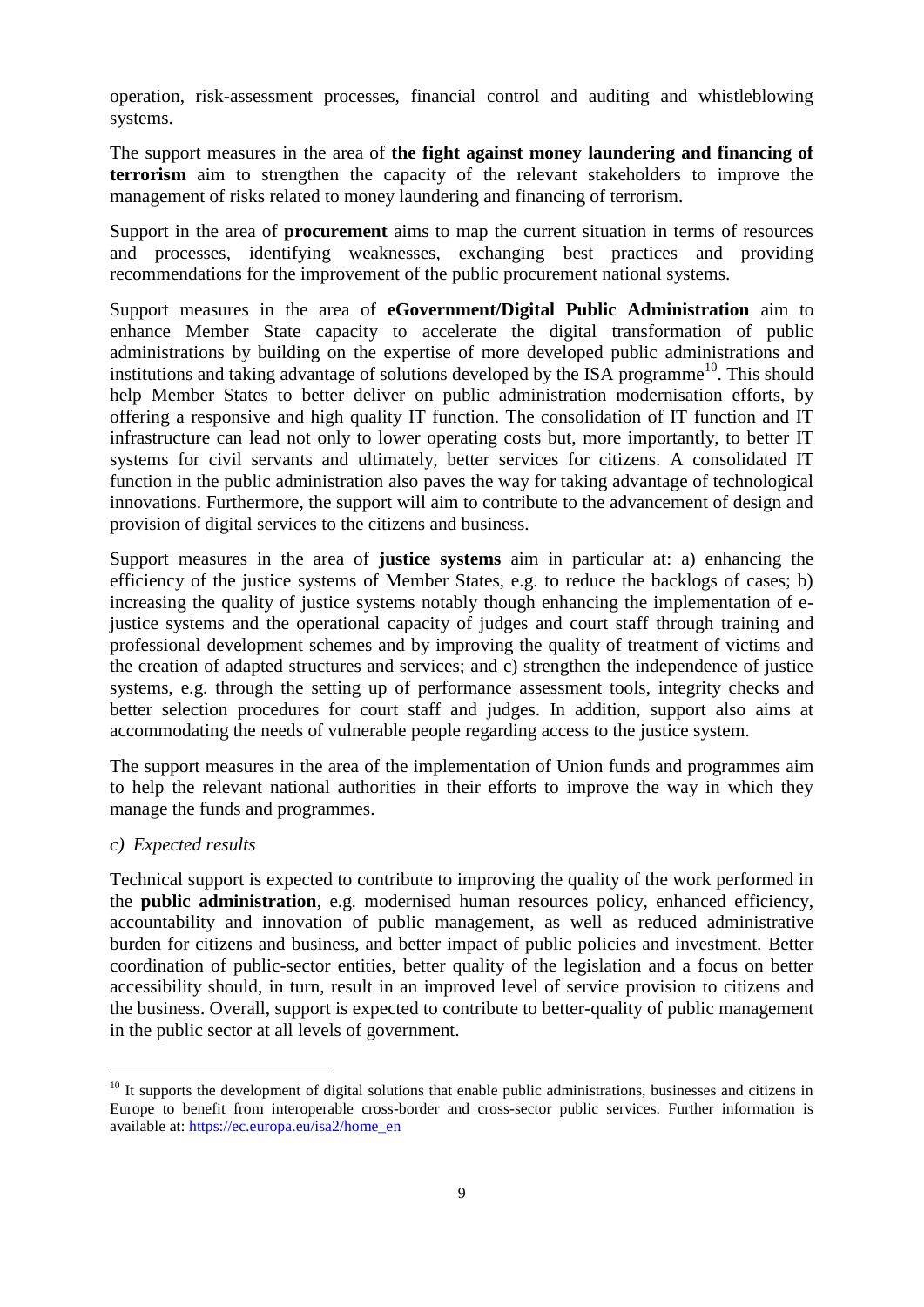In the area of the **fight against corruption and money laundering** and the **financing of terrorism**, the support measures are expected to raise awareness among public and private sector organisations, enhance the capacity for investigation and prosecution and that of the supervisory institution staff, who deal with cases and transactions, and to improve the quality<sup>11</sup> of cooperation between the relevant entities at national and European levels. The support should also lead to improvement in systems to support asset recovery and whistleblowing.

The support to be provided in the area of **procurement** is expected to enhance the capacity of national contracting authorities to prepare, launch and monitor sound tendering procedures, possibly leading to better implementation of the relevant EU legislative framework. In particular, national public procurement experts should be in a position to design tendering procedures in a more strategic, but also sound and transparent, way. In addition to the above, they should be able to better deliver on more specific and relevant dimensions thereof, such as R&D, green or social procurement.

The support measures in the area of **e-Government/Digital Public Administration** are expected to contribute to improving the ICT maturity of Member States, enabling them to deliver better e-services to citizens and to deploy suitable back-office solutions supporting a transformed, open, transparent, interoperable and efficient public service.

The support measures in the area of **justice systems** are expected to contribute to the improved functioning of justice systems, e.g. through enhancing the efficiency of justice systems, especially through building capacity of judicial institutions and the enhancement of the implementation of e-justice. The support is also expected to contribute to enhancing the quality of the work of the judges and court staff and to strengthening the independence of justice systems. Finally, support should also help to achieve specific goals, in particular the protection of victims.

Some measures in these areas could contribute to a better implementation of Union funds and programmes.

### **2.3. Growth, business environment and sectoral issues**

### *a) Priorities for the year*

<u>.</u>

A particular focus of the Annual Growth Survey (AGS) 2019 is on reforms that increase productivity growth, inclusiveness and institutional quality.

To drive growth, Member States need to continue fostering a good **investment climate** that promotes economic growth and job creation.<sup>12</sup> Linked to this priority, most Member States have requested technical support for structural reforms aimed at improving the business environment. Amongst others, these requests ask for support to reforms that aim at strengthening productivity and innovation in various sectors, attracting new investment,

 $11$  Decision (EU) 2015/2240 of the European Parliament and of the Council of 25 November 2015 establishing a programme on interoperability solutions and common frameworks for European public administrations, businesses and citizens  $(ISA^2$  programme) as a means for modernising the public sector [https://ec.europa.eu/isa2/isa2\\_en](https://ec.europa.eu/isa2/isa2_en)

 $\frac{12}{12}$  Communication from the Commission to the European Parliament, the Council, the European Central Bank, the European Economic and Social Committee, the Committee of the Regions and the European Investment Bank Annual Growth Survey 2019: For a stronger Europe in the face of global uncertainty, COM(2018) 770 final, p. 7.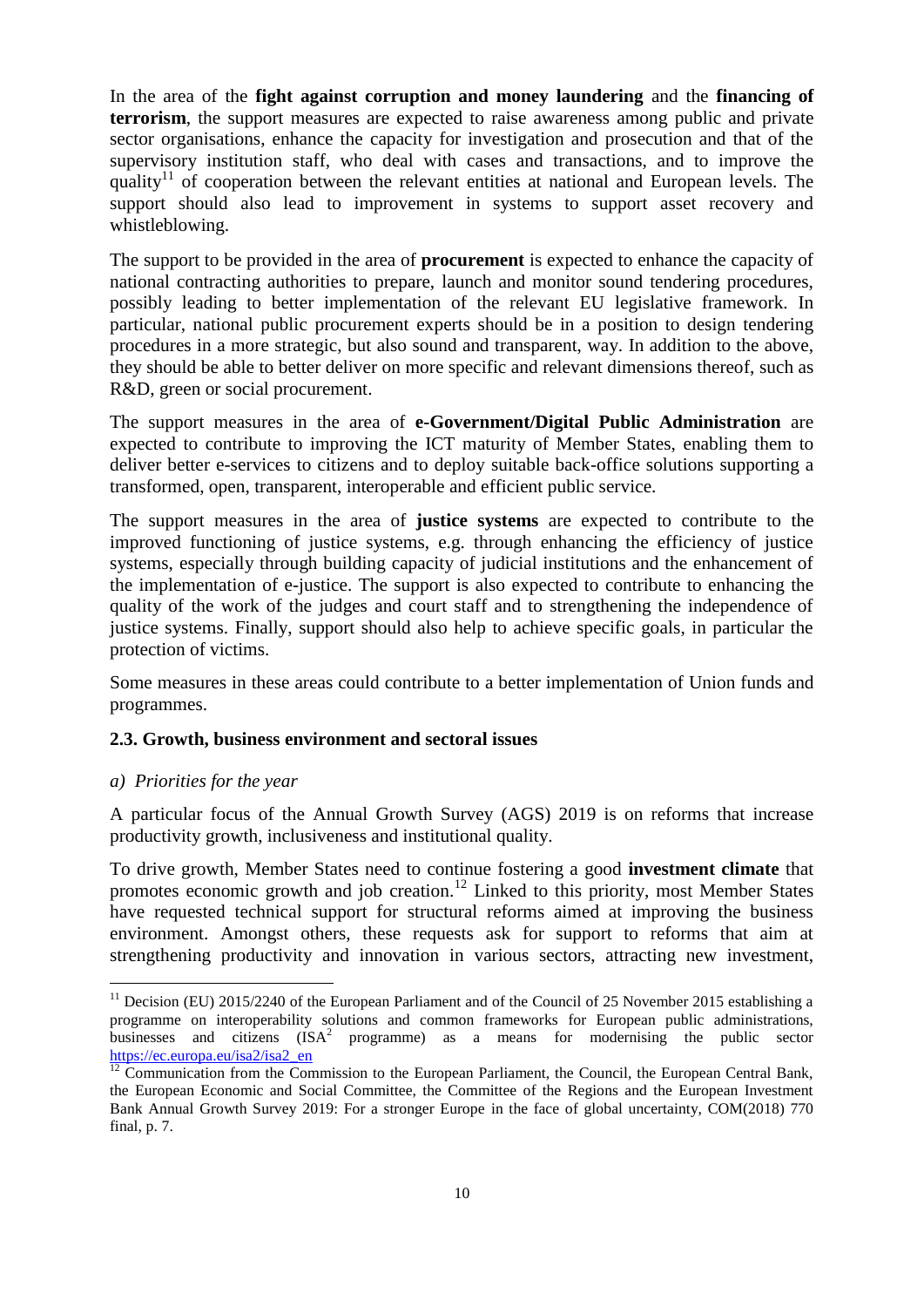improving the functioning of the goods and service markets, promoting regional and urban development, including by supporting the transition from coal, and reducing legal, institutional and regulatory constraints for businesses. Many of these requests are also in line with other strategic EU policy priorities, such as the Investment Plan, the Single Market Strategy, the Digital Single Market and the Better Regulation agenda, as well as with the country-specific recommendations under the European Semester.

In the area of **public assets**, the AGS 2019 recognises the need to encourage more public and private investment that is tailored to the specific needs of the Member States and is in harmony with the "EU's objective of moving towards a low-carbon, circular economy and sustainable development<sup>"13</sup>. Also, it acknowledges that there is limited progress in reducing the investment gaps in research and innovation, in particular on digital infrastructure and intangible assets. In line with this analysis and with country-specific recommendations issued under the European Semester, various Member States have requested support to leverage public investment for growth and public services, including through Public Private Partnerships, to progress on spatial planning, urban development and housing, and to improve the use and management of public assets, including state-owned enterprises (SOEs).

Regarding **natural resources**, and in particular environmental sustainability, the AGS 2019 underscores that "investment that enhances environmental sustainability has in fact the potential to boost productivity across the economy through greater resource efficiency and reduced input costs"<sup>14</sup>. Moving away from a make-use-dispose model towards adopting a circular economy translates into transforming essential sectors, such as waste, water infrastructure and construction. In this respect, numerous Member States have requested support to better manage natural resources such as bio resources, water and air, and to improve their capacity to implement and enforce environmental legislation, incorporate environmental externalities, and to manage coastal areas, flood risks and waste. These requests are closely aligned with EU priorities and key environmental policies, such as the circular economy and the green economy.

The **Energy Union** is the backbone of the EU policy on energy and climate and one of the ten priorities of the Commission. The AGS 2019 finds that "investing into a low-carbon, circular economy, including through innovation, is one of the keys for Europe to remain globally competitive and raise productivity without compromising living standards<sup>"15</sup>. To achieve this goal, investment should focus on the modernisation and decarbonisation of Europe's industry, transport and energy systems.

In line with completing the Energy Union and the transition towards a low-carbon economy, various Member States have requested support for the development of national energy and climate plans, implementation of national climate strategies, the achievement of renewable energy targets, the promotion of energy efficiency, strengthening the security of supply and the proper functioning of energy markets, and supporting the low-carbon transition of national energy systems.

*b) Objectives pursued*

1

<sup>13</sup> *Ibid*, p. 8.

<sup>&</sup>lt;sup>14</sup> Communication from the Commission to the European Parliament, the Council, the European Central Bank, the European Economic and Social Committee, the Committee of the Regions and the European Investment Bank Annual Growth Survey 2019: For a stronger Europe in the face of global uncertainty, COM(2018) 770 final, p. 8.

<sup>15</sup> *Ibid*, p. 9.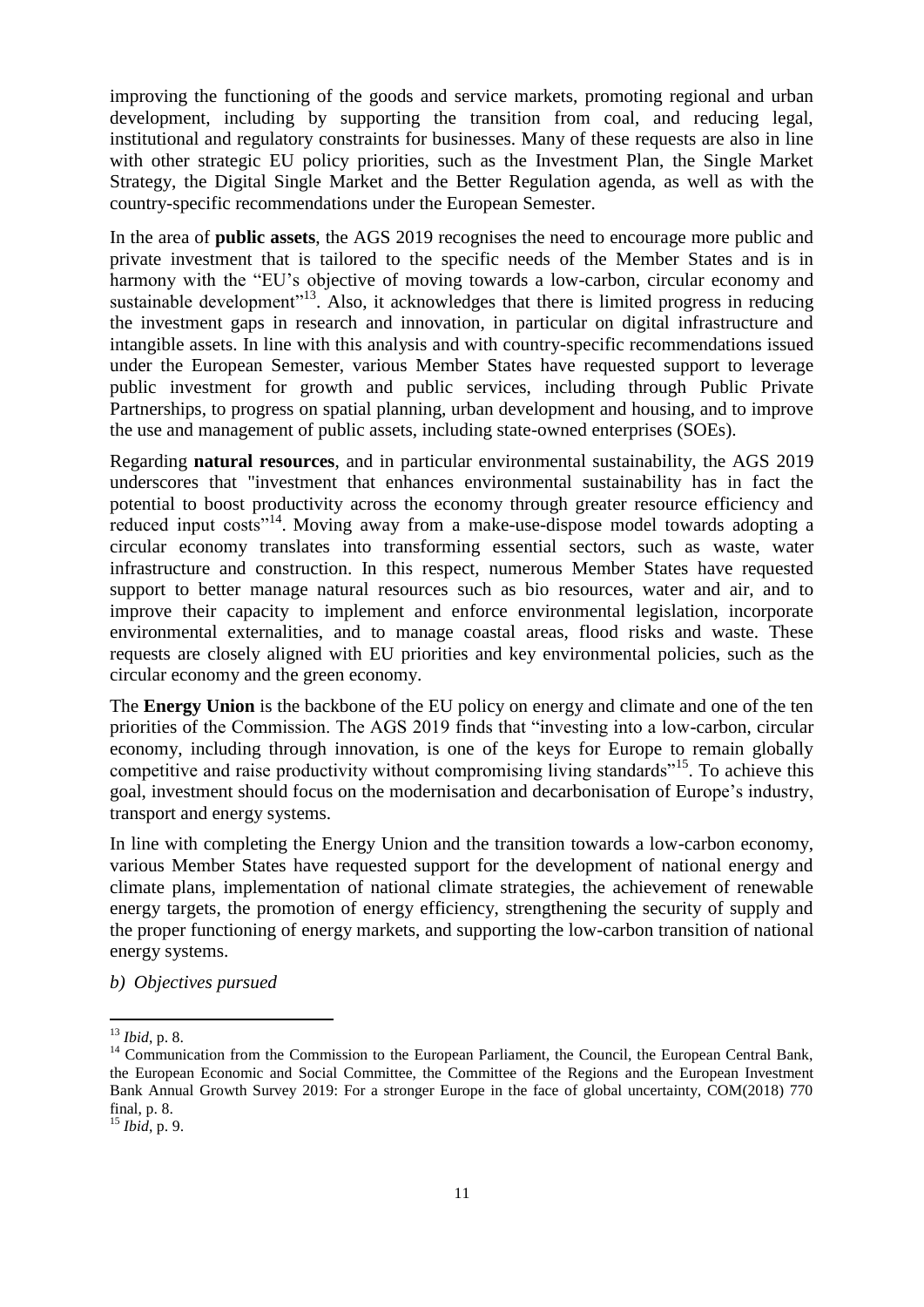In the area of **investment climate**, the measures to be put in place under the SRSP 2019 aim to help Member States in their efforts to bolster productivity, long-term competitiveness and sustained economic growth. In particular, the support measures concern national reform policies targeted at promoting high-quality investment, supporting better regulation, reducing the administrative burden for small and medium-sized enterprises (SMEs) and supporting SME policy, and removing unjustified restrictions on regulated professions. The support measures envisaged in this area will also aim to contribute to the effort of the relevant national authorities in removing regulatory horizontal barriers, enhancing industrial integration across sectors and Member States, facilitating trade and innovation, modernising transport, mobility and logistics, promoting digitalisation, developing regional and sectoral hubs, and promoting creative industries. In addition, the support measures will aim to support urban development and regional transition from coal, enhance the cooperation between business community and research institutions, assess the implemented reforms, and build institutional capacity for the analysis of productivity and growth.

The support measures in the area of **public assets will** contribute to various reforms being carried out in Member States to make public investment and the use of public assets more effective and efficient. This includes improving public investment management, supporting progress in spatial planning and housing, and strengthening the governance and management of SOEs.

Measures in the area of **natural resources** will aim to support Member States in their efforts to achieve sustainable development. This includes helping national authorities in improving the management of natural resources (including bio resources, water and air), the management of flood risks, coastal protection, waste management, strengthening sustainable investments and the implementation and enforcement of environmental legislation.

The objective of the measures in the area of **energy and climate** will be to support the Member States in their transition to a low-carbon economy, with a forward-looking climate policy and to contribute to developing the Energy Union. This includes contributing to the national authorities efforts to promote energy efficiency in buildings, elaboration of legal and technical frameworks for the renewable energy market, energy and climate forecasting, modelling and planning, diversification of energy infrastructures, completion of the energy markets and increasing the security of supply, and support, as well as supporting investment planning for modernisation of energy systems. Support measures will also aim at strengthening the capacities of the Member States to develop and implementation of climate policies, as well as the transition from coal.

### *c) Expected results*

In the area of **investment climate**, the different support measures are expected to, *inter alia,*  contribute to reform efforts being carried out in Member States, namely: to promote private investment, attract foreign direct investment, simplify the licensing system and improve regulation both horizontally and in specific sectors, improve the application of better regulation principles, thus reducing red tape, simplifying administrative procedures and improving the business environment. Furthermore, the support measures are expected to help Member States develop SME strategies; help promote entrepreneurship and productivity growth and reduce the administrative burden for SMEs, creating opportunities in regulated professions, foster the development of trade and logistics, encourage sustainable mobility and transport, stimulate creative industries, and promote innovation and digital tools. In addition, the support measures are expected to contribute to the efforts of the national authorities towards increasing international trade, supporting a region's transition from coal to a more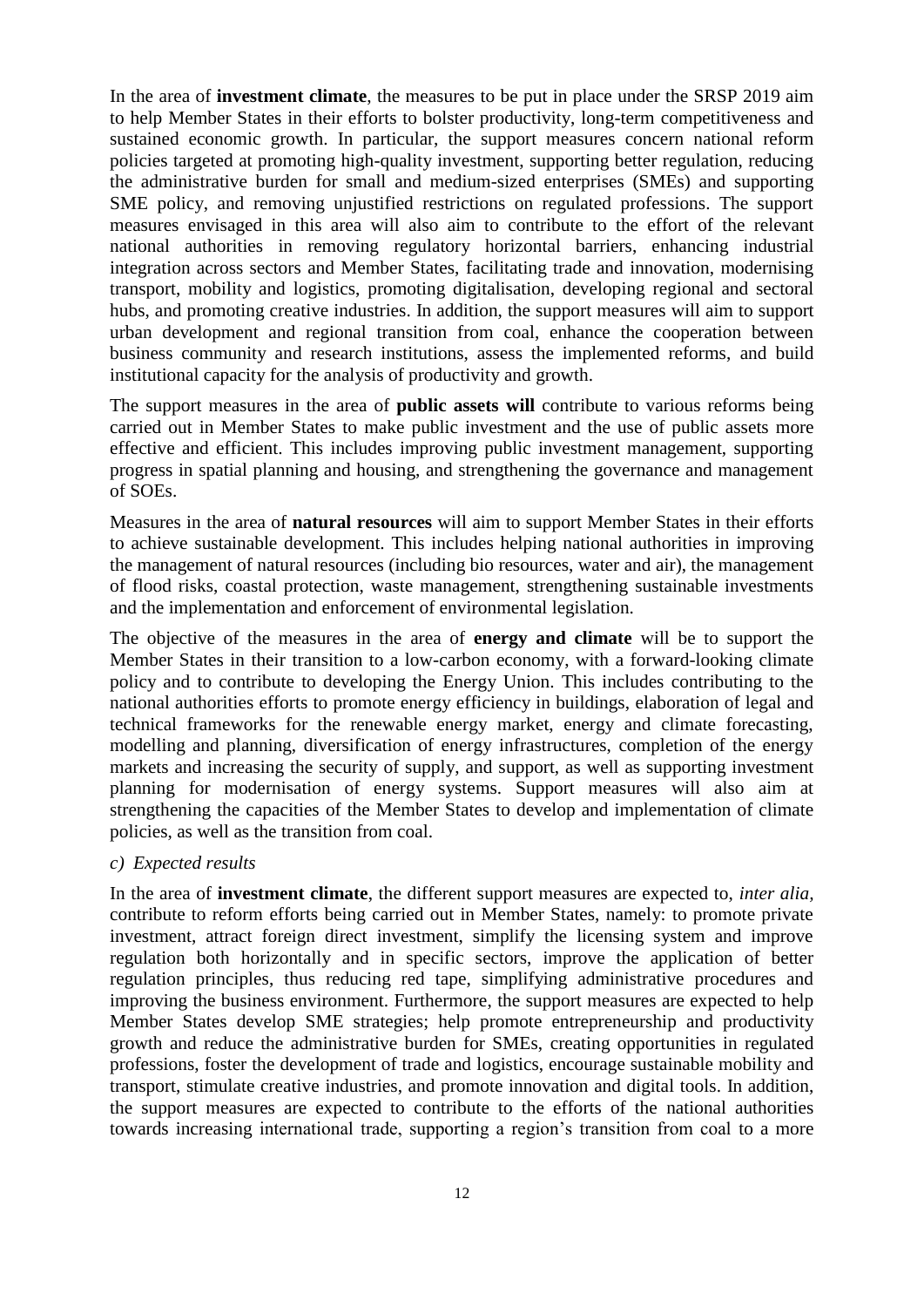sustainable growth model, increasing the spread of knowledge and engagement between the business community and research institutions, building institutional capacity in analysing productivity and growth to support knowledge-based policy making, and putting in place institutional arrangements to support the development of socially and environmentally sustainable growth.

In the area of **public assets**, the different support measures are expected to, *inter alia,*  contribute to building capacity on preparing and managing public investment, implementing legislation on concessions, spatial planning, urban development and housing, and strengthening the governance and management of SOEs.

In the area of **natural resources**, different support measures are expected to, *inter alia,*  contribute to improving the management of natural resources, integrating environmental externalities, strengthening air, water, flood risks and waste management, as well as coastal protection. Support measures will also help improve the implementation and enforcement of environmental legislation and promote the UN Sustainable Development Goals.

In the area of **energy and climate,** different support measures are expected to, *inter alia,* contribute to increasing the penetration of energy efficiency and renewable energy sources, increasing public sector energy efficiency investment, improving the accuracy of energy and climate forecasting, modelling and planning, improving the functioning of the energy markets, strengthening energy infrastructures and low-carbon modernisation of energy systems, as well as capacity to plan and implement national climate polices.

### **2.4. Labour market, education, health and social services**

#### *a) Priorities for the year*

<u>.</u>

Based on the requests from Member States, the SRSP will support structural reforms **in the area of health systems***.* In view of population ageing and other non-age-related determinants, AGS 2019 emphasizes the need to ensure fiscal sustainability and maintain universal access to quality healthcare. To this aim, Member States need to improve the cost-effectiveness of the systems by investing in innovation, improving care integration between primary, specialised outpatient and hospital care and strengthen links with social care<sup>16</sup>.

In 2018, European Semester country-specific recommendations related to health systems were issued to twelve Member States and, in response to these challenges, a large majority of these Member States have requested technical support in this policy area.

Based on the Member State requests, an important part of the funding in 2019 will support **education and training reforms** (including VET, life-long learning and research). The EU population is ageing, leading to skills shortages, including in teaching workforce. The digital transformation of the economy affects the types of skills needed, while people increasingly learn in settings outside formal education, which remain often unrecognised. The wide differences in quality and relevance of the education and training available lead to increasing disparities in the economic and social performance of Member States and their citizens, and while tackling the education challenges requires significant policy efforts and systemic reforms, it also calls for smart investments from both public and private sources to ensure

<sup>&</sup>lt;sup>16</sup> Communication from the Commission to the European Parliament, the Council, the European Central Bank, the European Economic and Social Committee, the Committee of the Regions and the European Investment Bank Annual Growth Survey 2019: For a stronger Europe in the face of global uncertainty, COM(2018) 770 final, p. 12.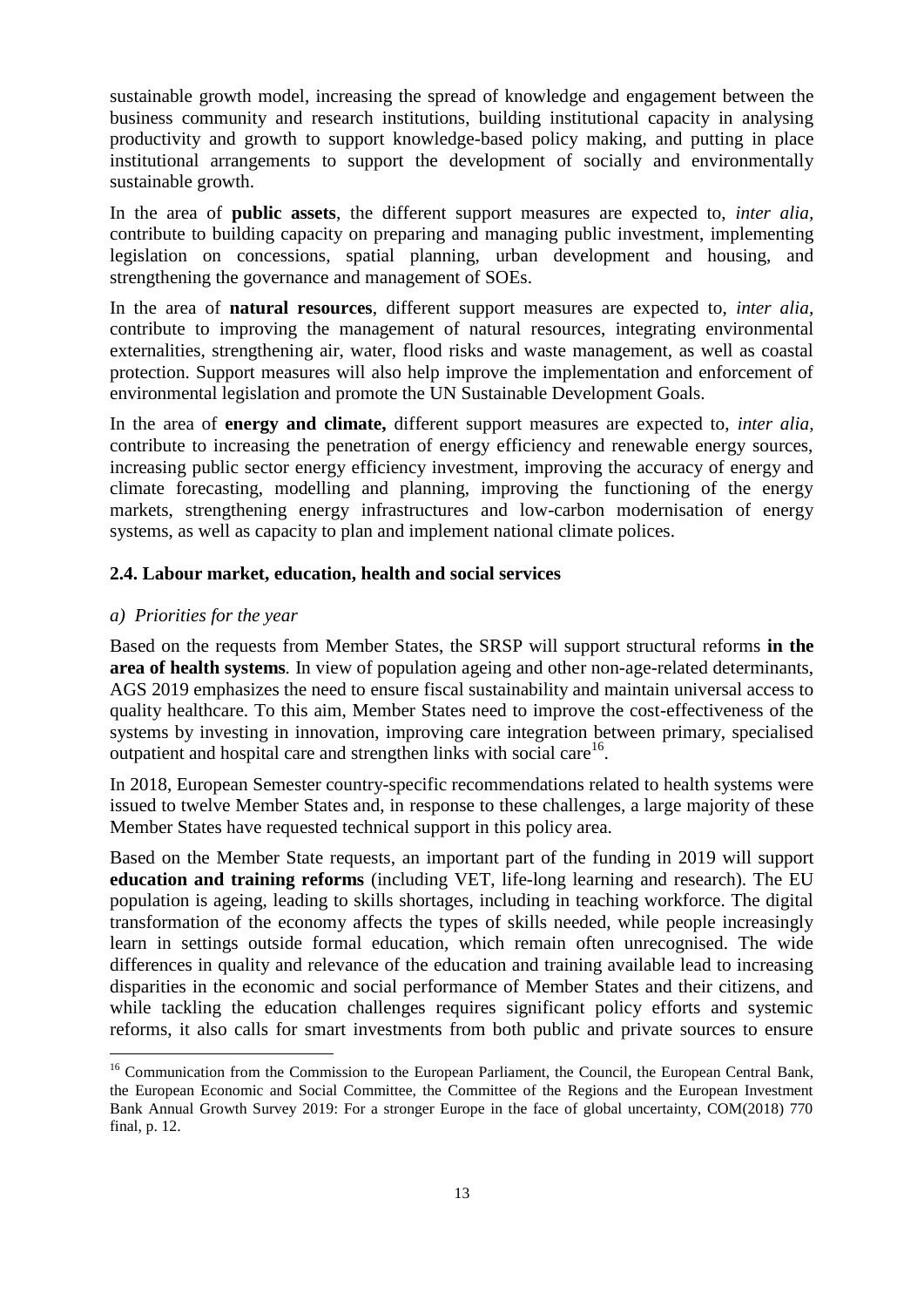sustainability. The European Education Area initiative stresses that lifelong learning, mobility, investment and the quality of teachers are the priorities for education to become a driver of job creation, economic growth and social fairness. In May 2018, the Council issued a recommendation urging Member States to promote inclusive education for all learners, with a specific recommendation to make effective use of the European Agency for Special Needs and Inclusive Education. Recently, the AGS 2019 set the following priorities for action: "*strengthening basic skills, reinforcing the initial education and continuous professional development of teachers and trainers* (…) *strengthening vocational education and training systems by making more work-based learning and apprenticeship opportunities available"*  and *"active engagement of all adults in reskilling or upskilling activities"*. Finally, in the framework of the European Semester process, education-and-skills-related country-specific recommendations call on several Member States to improve the quality, relevance and inclusiveness of their education and training systems, to prevent early-school-leaving and to foster lifelong learning to address labour market shortages and mismatches.

The SRSP will support **labour market reforms***.* While the trend for the EU as whole is positive with a record of 239 million people in employment in the second quarter of 2018 and unemployment having fallen back to pre-crisis levels, some Member States are still experiencing high unemployment rates and household income below pre-crisis levels, and others suffer from underemployment or skill shortages<sup>17</sup>. Challenges thus remain and Member States should continue their efforts to improve the conditions for greater labour market participation, better quality jobs and a better working environment by reducing undeclared work, providing effective training and upskilling, promoting labour mobility, and integrating migrants and refugees in the labour market. These challenges are also reflected prominently in the European Pillar of Social Rights and in the 2018 country-specific recommendations. Several requests from several Member States in the field of labour market policies are related to these challenges.

Finally, the SRSP will support structural reforms in the field of **social security and social welfare***.* The European Pillar of Social Rights is to serve as a guide towards efficient employment and social outcomes. The SRSP will support reforms which are crucial in this respect, including the development of inclusive and growth-friendly social protection schemes. In this context, support will also be provided on reforms aimed at improving the adequacy and fiscal sustainability of pension systems, including through policies that support supplementary pension savings. The European Pillar of Social Rights further calls for a holistic approach to disability, in line with the UN Convention on the Rights of Persons with Disabilities (UNCRPD), and to social benefits. Accordingly, Member States will be supported in the reform of their disability policies, with a particular focus on the disability assessment process. In addition, as also indicated in the AGS 2019, "Member States should further promote activation and social inclusion policies and universal access to affordable and quality care services"<sup>18</sup>. The measures selected for funding will provide support across different social policy areas to help strengthen the administrative capacity for quality service delivery to vulnerable citizens, including the elderly, children, ethnic minorities, migrants and refugees, people with disabilities and homeless people.

1

<sup>&</sup>lt;sup>17</sup> Communication from the Commission to the European Parliament, the Council, the European Central Bank, the European Economic and Social Committee, the Committee of the Regions and the European Investment Bank Annual Growth Survey 2019: For a stronger Europe in the face of global uncertainty, COM(2018) 770 final, p. 1.

<sup>18</sup> *Ibid*, p. 12.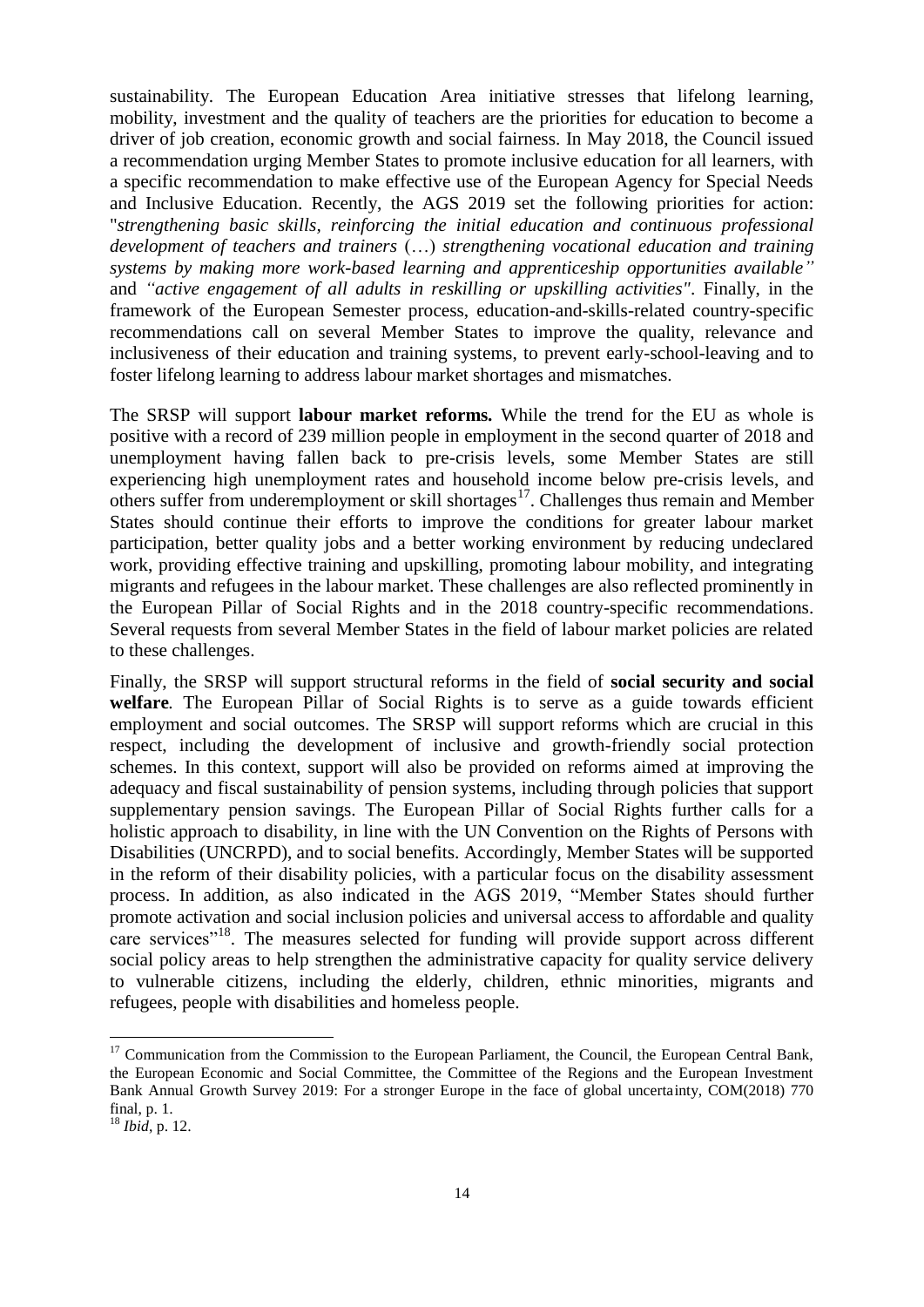#### *b) Objectives pursued*

The support measures provided for **health systems** aim to improve the ability of Member States to translate health policies into a more effective delivery of health prevention and care services, as well as to support fiscally sustainable and comprehensive access to quality healthcare. The specific objectives of support measures are to: i) enhance the governance, planning, monitoring and evaluation capacity of health systems of the Ministries of Health and associated public entities; ii) improve health-system efficiency through improved use of human resources, reimbursement tools, digital solutions, anti-microbial resistance policies and purchasing arrangements; iii) enhance the (cost-) effectiveness of service delivery throughout the whole chain of care provision, including mental health, health promotion and disease prevention; and iv) improve access to care and quality of care.

The SRSP will support reform policies in **education and training (including VET, lifelong**  learning and research) in order to improve the quality and efficiency of Member-States education and training systems. The support measures will, *inter alia,* aim to ensure the relevance of policy reforms and facilitate their implementation, with the ultimate objectives of: widening access to education, ensuring its inclusiveness, improving its quality and relevance (including of teaching, leadership and school management), and enhancing technology use. The SRSP support measures will also aim to improve the quality and relevance of VET programmes by fostering dual VET and developing skills anticipation tools and tracking systems. The aim will be to achieve increased inclusiveness, and foster upskilling pathways by improving the recognition of informal and non-formal learning and providing alternative pathways to prevent early school leaving. The support measures will also contribute to upgrading the education governance systems, and adapt administrative and operational structures, including IT systems, by improving monitoring, assessment tools and quality assurance systems. Finally, the support measures will aim at increasing the sustainability of the education provision, including for adult education and Higher Education.

The support measures under the SRSP in the area of **labour market policies** aim at enhancing the capacity of Member States to: (i) provide relevant and adequate Active Labour Market Policy (AMLP) measures to unemployed people; (ii) combat undeclared work and abusive working conditions; and (iii) address supply gaps in the labour market, including through labour migration and labour market integration of migrants and refugees. The SRSP support measures also aim to contribute to improved administrative and analytical capacities of labour market administrations (including through the creation of tools for better monitoring and evaluation of labour market policies and the modernisation of IT systems and registries).

The support measures to be put in place under the SRSP in the area of **social security and social welfare** aim at contributing to the reforms of national social protection systems in various ways. In the field of pensions, the objective is to support the strengthening of the adequacy and sustainability of pensions systems, including through measures to strengthen the framework for supplementary pension savings. The support for the reform of disability benefit systems aims in particular at contributing to more efficient, transparent and inclusive disability assessment methodologies and to more efficient processes. In the area of social welfare, the envisaged measures aim at helping to: (i) address the social exclusion of vulnerable groups, including the elderly, children, ethnic minorities, migrants and refugees, people with disabilities and homeless people; (ii) review the effectiveness and efficiency of existing benefits and services; and (iii) modernise their administration and provision. Across the different social policy fields, support measures will focus on: (i) the review and integration of IT systems and databases and the provision of e-services to citizens; and (ii) the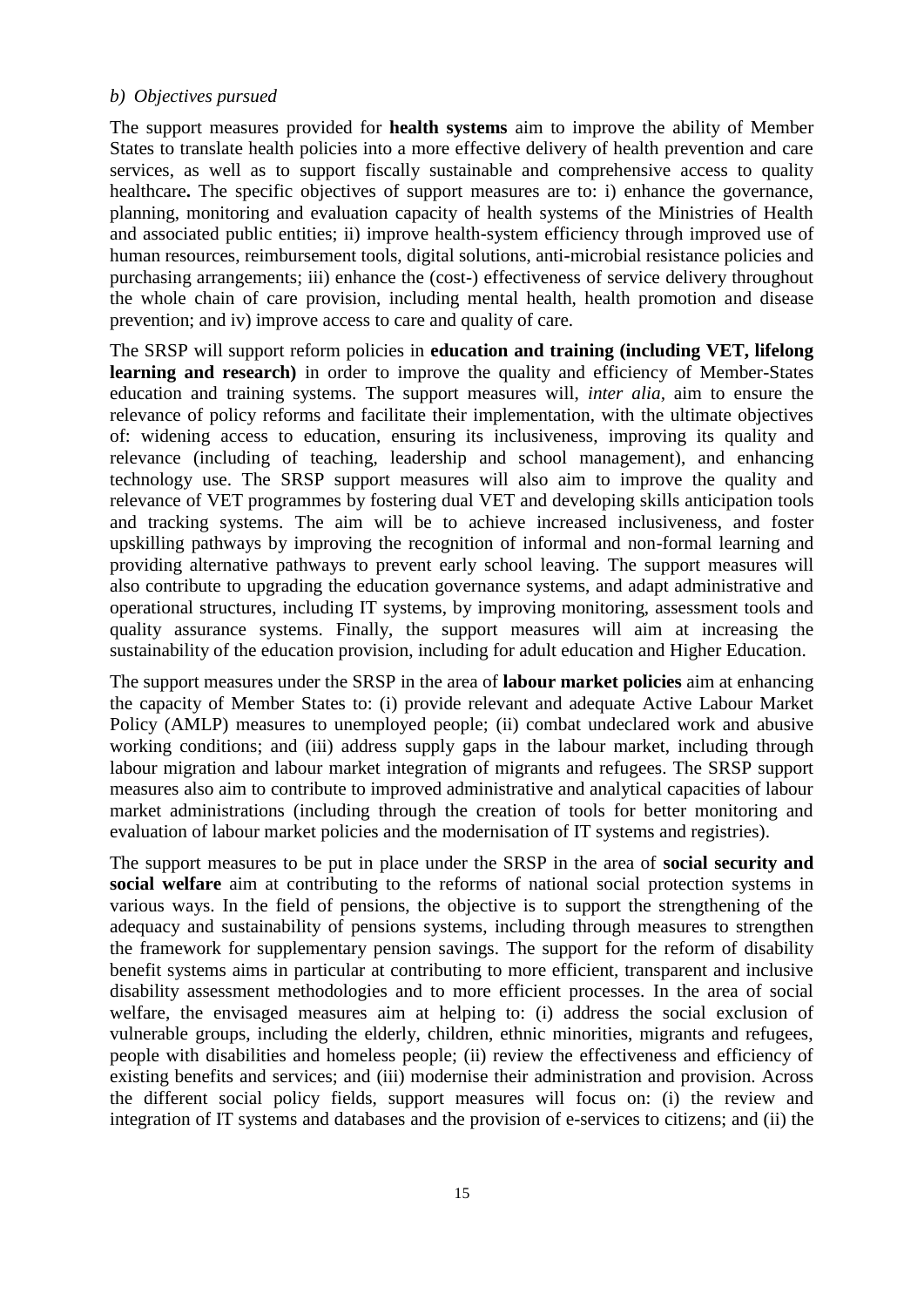collection and processing of administrative data as well as the strengthening of analytical capacities and tools to design, implement, monitor and evaluate policies.

#### *c) Expected results*

**In the area of health systems***,* the measures are expected to contribute to: i) the provision of tools for governance, planning, monitoring and evaluation of health system resources; ii) recommendations and tools for improving core health system functions, such as on the use of human resources, reimbursement of care services, digital solutions, anti-microbial resistance policies and purchasing arrangements; iii) the design and implementation of effective and efficient care delivery models (e.g. in preventive care, mental care, primary care, and hospital care); iv) better skilled public administration staff; and v) the development and implementation of tools for improving access to care and quality of care.

In the area of **education and training***,* the different support measures are expected to contribute (through concrete recommendations, practical advice and guidance) to improving the quality, relevance, inclusiveness, efficiency and sustainability of concerned Member States education and training systems (both programmes and institutions). This should be achieved, *inter alia,* by the preparation of policy and legislative proposals (including on teachers and school leaders), the design of new structures and tools (including comprehensive education monitoring models) and encouraging uptake of good practices, technologies, and new approaches. The support is expected to contribute to improving the design of student support programmes and new education programmes for early school leavers, and it is expected to encompass structures and proposals to increase access to and quality of adult education. Support will be provided to VET teachers and mentors, and is expected to result in specific proposals to upgrade vocational education and training offer and new financial tools to ensure sustainability of adult education and higher education.

In the area of **labour market policies***,* the different support measures are expected to contribute to: (i) increasing the quality and targeting of Active Labour Market Policies (ALMP) measures; (ii) strengthening the link between ALMP measures and the skills of jobseekers; (iii) assessing and addressing existing supply gaps in labour markets, for instance through labour migration and the integration of migrants and refugees into the labour market; and (iv) addressing the drivers of undeclared work and abusive working conditions, and evaluating related policy measures. The support measures are also expected to contribute to enhancing the analytical capacity of various Member States in this area, including through: (i) systematic collection of data needed for policy design purposes; (ii) new IT systems; and (iii) analytical tools to assess labour market developments.

In the area of **social security and social welfare**, the support measures are expected to contribute, in the field of pensions, to a more efficient and widespread provision of supplementary pension schemes. The support provided on the reform of disability assessment schemes is expected to contribute to the preparation of relevant changes necessary for reform implementation. In the field of social welfare, the measures to be put in place under the SRSP are expected to contribute to enhancing the capacity of the relevant authority to prepare, monitor, and evaluate reforms of relevant social policies and services, as well as to better deliver services, particularly those targeted at the most vulnerable groups such as the elderly, children, ethnic minorities, migrants and refugees, people with disabilities and homeless people. In various social policy areas, the SRSP support measures are expected to contribute to more integrated data collection, enhanced analytical capacities and a more integrated and interconnected administration and provision of benefits and services.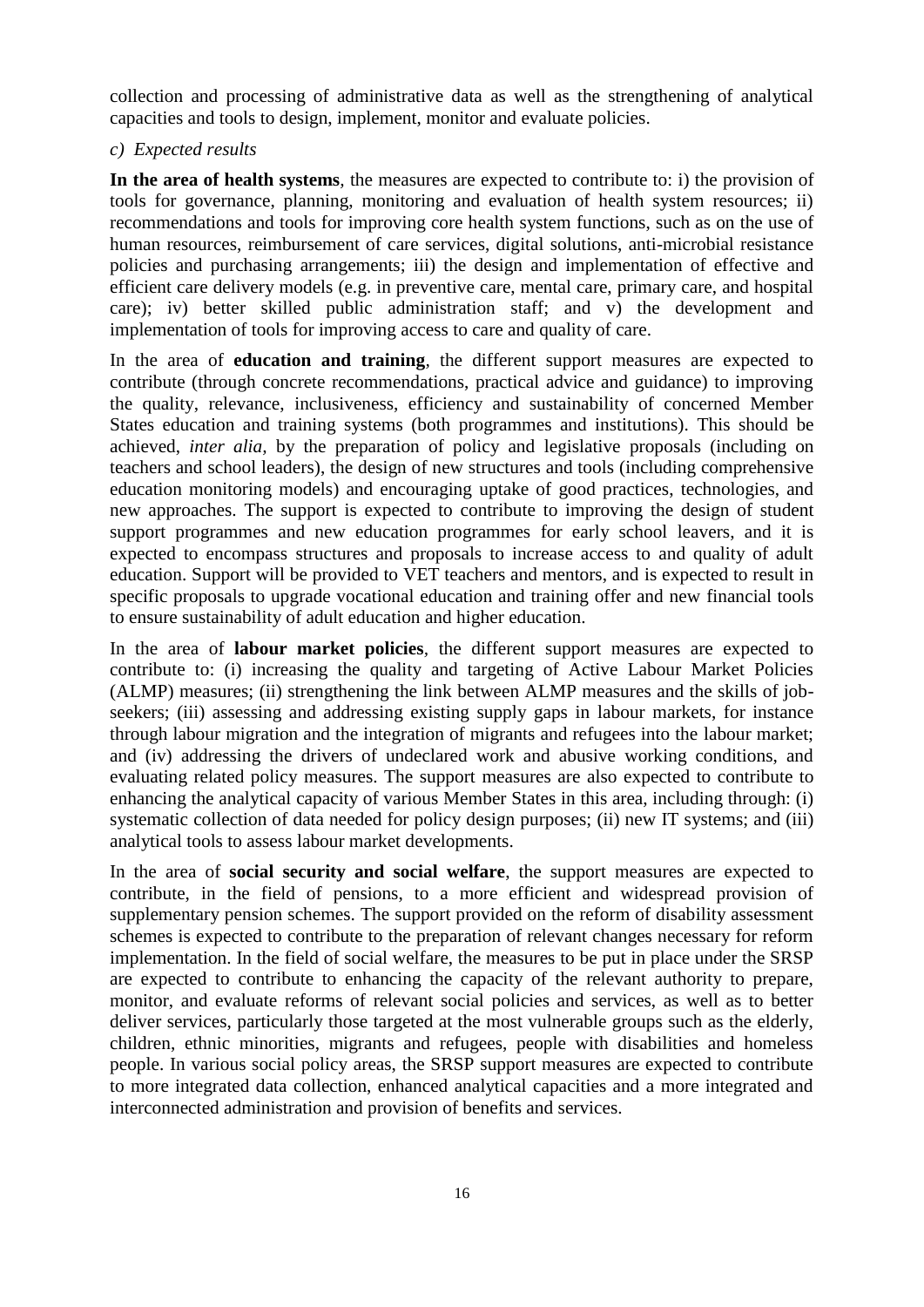### **2.5 Financial sector and access to finance**

#### *a) Priorities for the year*

In line with the objectives of the Capital Markets Union Action Plan 2015, Member States across the EU are seeking to develop their local capital markets. Given the high number of Member State requests received in this area to support the implementation of well-targeted reforms, a significant amount of funding will be utilised to support **capital market development**. This will include efforts to identify and remove barriers to capital market development, improving authorities understanding of financial markets via improved statistics, increase the level of consumer protection in financial markets and develop alternative financial products for investors.

Over previous years, there has been a significant number of country-specific recommendations in the area of insolvency and addressing private debt overhang. Given the impact on attracting investment and resolving non-performing loans, the Commission will assist Member States to put in place fair and efficient insolvency procedures and building administrative capacity in this area. Based on the requests received from Member States, a portion of funding in 2019 will be utilised for support to the area of **insolvency**.

In line with the objectives of the Commission communication Working together for jobs and growth: The role of National Promotional Banks (NPBs) in supporting the Investment Plan for Europe, Member States have made efforts to establish and/or to improve the administrative capacity of **national promotional banks** across Europe. Funding in 2019 will support Member States efforts to continue this work, in particular focusing on improving the administrative capacity of national promotional banks.

In the area of **financial literacy**, based on the requests from Member States, funding in 2019 will be used to support Member-State efforts to create innovative tools and strategies to further increase the level of financial education of citizens and SME owners.

Given the significant steps taken over the preceding years to introduce EU legislation to address financial stability risks, a number of Member States have sought support for implementing specific actions to **reinforce financial stability** within their jurisdiction. An important area that funding will support is to assist Member States to implement and integrate the EU legislation in this area and to improve supervisory capacity.

### *b) Objectives pursued*

In the area of **capital market development**, the objective of the support is to assist national authorities with introducing concrete legislative or regulatory reforms that will remove impediments to the development of the national capital markets in order to increase the level of capital market activity and increase access to finance. Furthermore, where requested, measures will be targeted towards increasing the administrative capacity of the national authorities to supervise capital market entities.

Measures put in place in the area of **insolvency** will have as their objective supporting Member States in their efforts to improve the functioning of their insolvency system. This will be achieved via both capacity building of actors who operate within the insolvency system, in order to increase the capacity of such actors to perform their tasks, and a targeted identification of impediments, in order to inform Member States of areas of possible improvements.

In the area of **national promotional banks**, support measures will have as their objective to support Member States in improving the functioning of existing or new national promotional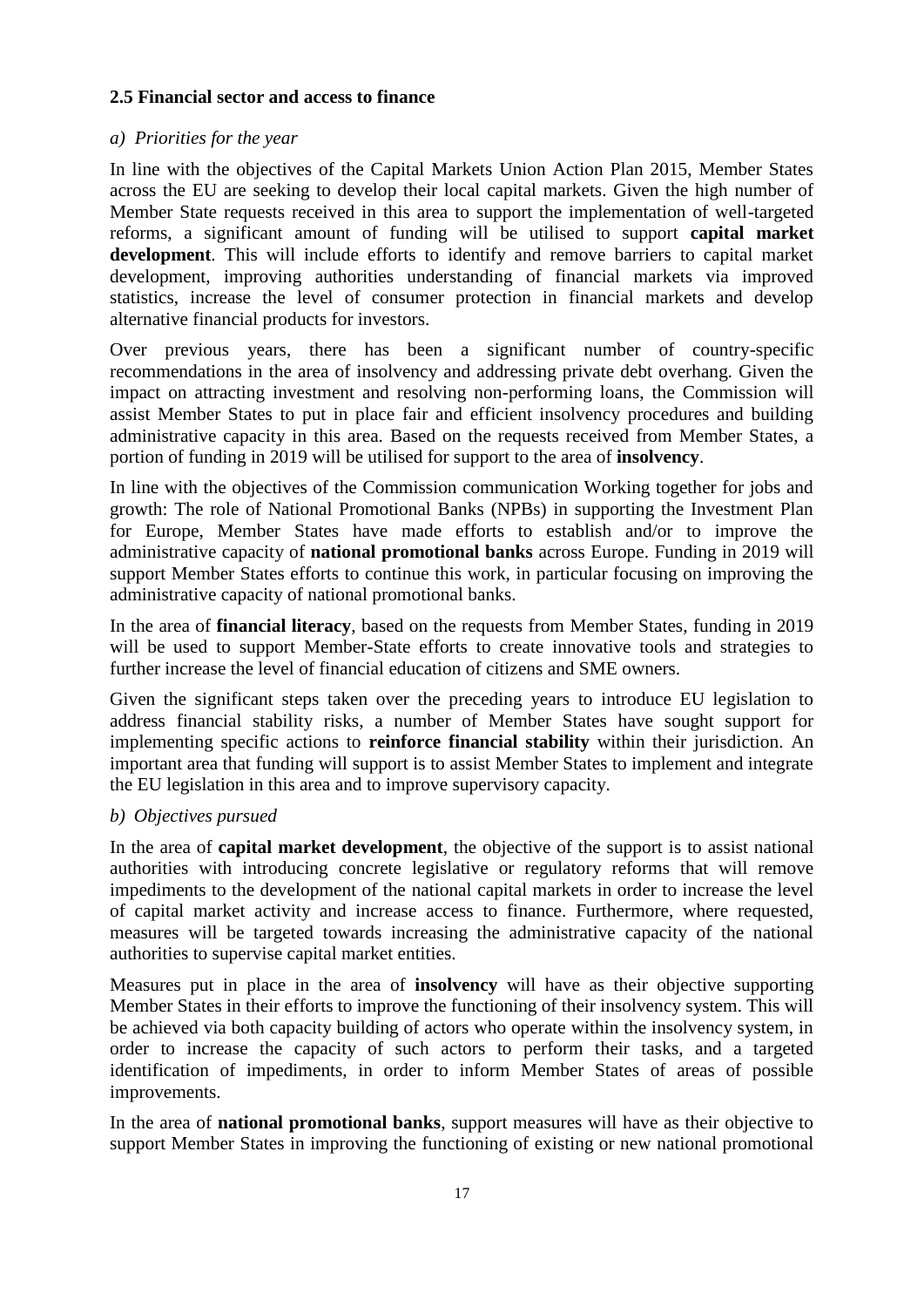banks. This support will, in particular, focus on improving the administrative capacity of national promotional banks in order to improve their operational capacity to address market gaps and thereby support growth in the Member States.

In the area of **financial literacy**, the objective of the support is to allow Member States to better communicate financial literacy concepts to students, teachers and SME owners. This support aims to lead to a greater understanding of financial literacy.

The support measures to be put in place under the SRSP in the area of **reinforcing financial stability** will aim at enhancing the capacity of the Member State to maintain financial stability, in particular by increasing the capacity of the authorities to consider, assess and handle financial stability risks.

### *c) Expected results*

Supporting Member States with their efforts for **capital market development** is expected to contribute towards building national capital markets, improving access to finance for companies, in particular for SMEs, and improving financial stability by diversifying funding sources. This should ultimately result in a more efficient allocation of capital within the economy.

The expected results out of the support measures in the area of **insolvency** are a more efficient insolvency process, with reduced decision times and better outcomes via a strengthened capacity of insolvency actors to conduct their tasks, and a removal of administrative and regulatory obstacles to addressing non-performing loans. The targeted identification of impediments should result in a better understanding by the national authorities of potential areas for improvement.

Support measures in the area of **national promotional banks** are expected to contribute towards a better functioning of national development banks, ultimately leading to the respective development banks being in a better position to address market failures and, thereby, improving the functioning of markets.

In the area of **financial literacy**, the different support measures are expected to lead to an increase in the level of understanding of the target audience of topics included under financial literacy. The support should increase the capacity of the recipient authorities to support the promotion of financial literacy.

Support measures to **reinforce financial stability** are expected to lower potential financial stability risks within supported Member States, in particular through an enhanced supervisory process, and to increase the authorities' capacity to handle risks that materialise.

In conclusion, and as explained in Part II, based on the requests for support received, analysed, and selected for funding, the allocation of financial resources for support measures by thematic area is summarised in the following table:

|  | (a) Public<br>Financial<br>Management<br>and Revenue<br>Administration | (b) Governance<br>and Public<br>Administration | c) Growth and<br><b>Business</b><br>Environment | (d) Labour<br>market, health<br>and social<br>services | e) Financial<br>sector and<br>access to<br>finance | Total<br>(EUR) |
|--|------------------------------------------------------------------------|------------------------------------------------|-------------------------------------------------|--------------------------------------------------------|----------------------------------------------------|----------------|
|--|------------------------------------------------------------------------|------------------------------------------------|-------------------------------------------------|--------------------------------------------------------|----------------------------------------------------|----------------|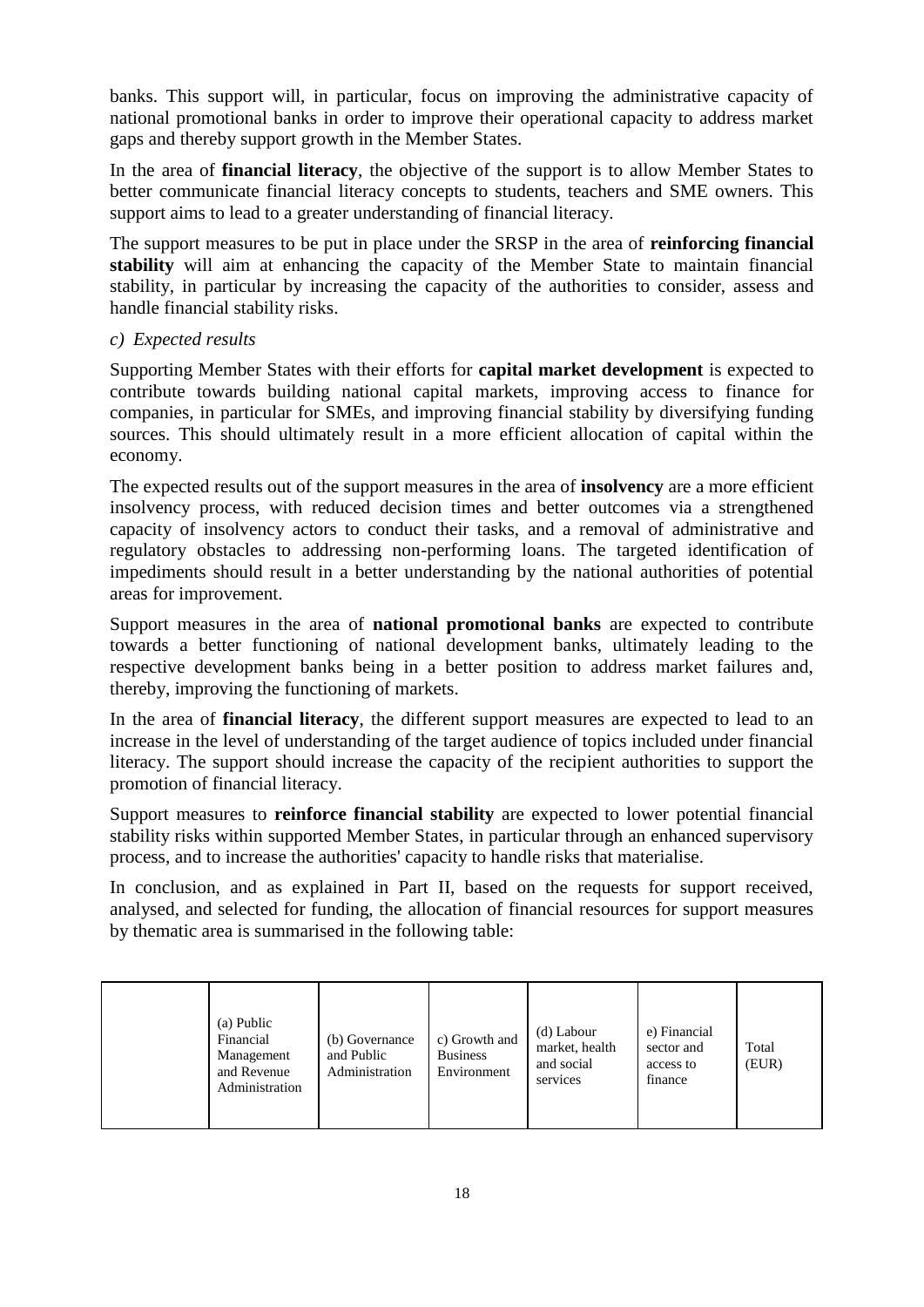| TOTAL (EUR) | 12.466.900 | 14.599.710 | 20.045.000 | 19.340.710 | 12.923.680 | 79.376.000 |
|-------------|------------|------------|------------|------------|------------|------------|

Of which:

| 1) Grants   | 1.229.400 | 760,000   | 2.768.000                | 2.315.060 | 500,000   | 7.572.460  |
|-------------|-----------|-----------|--------------------------|-----------|-----------|------------|
| 2) Public   |           |           |                          |           |           |            |
| procurement | 4.502.000 | 6.844.710 | 10.680.000               | 9.233.200 | 9.393.680 | 40.653.590 |
| 3) Indirect |           |           |                          |           |           |            |
| management  |           |           |                          |           |           |            |
|             | 6.670.500 | 6.965.000 | 6.597.000                | 7.505.000 | 2.680.000 | 30.417.500 |
| 4) Other    |           |           |                          |           |           |            |
| expenditure | 65.000    | 30.000    | $\overline{\phantom{0}}$ | 287.450   | 350,000   | 732.450    |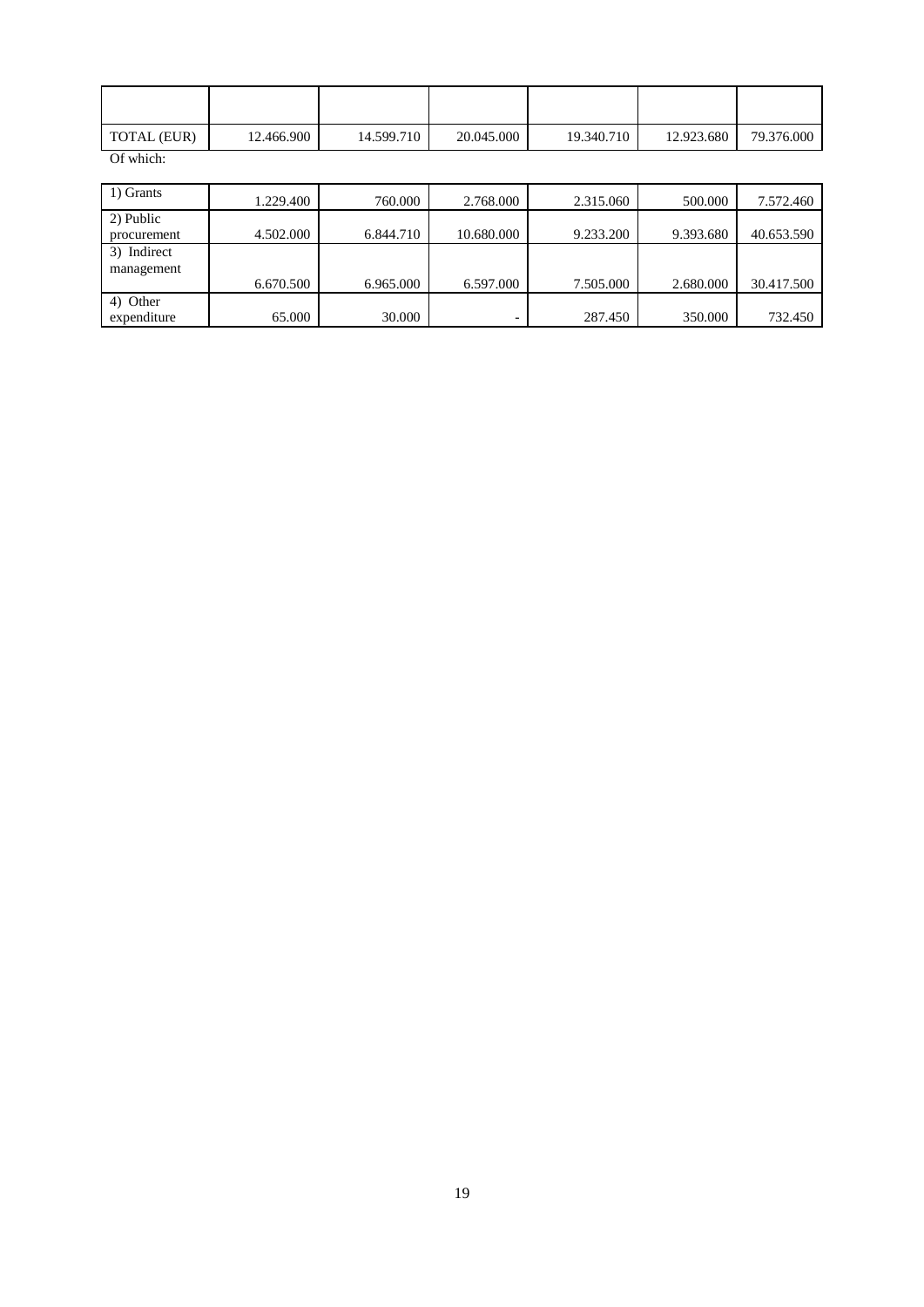# **Part II – Actions to be financed in 2019**

# **1. Introduction**

On the basis of the objectives given in Regulation (EU) 2017/825 of the European Parliament and of the Council of 17 May 2017 on the establishment of the Structural Reform Support Programme for the period 2017 to 2020 and amending Regulations (EU) No 1303/2013 and (EU) 1305/2013, as amended by Regulation (EU) 2018/1671 of the European Parliament and of the Council of 23 October 2018 to increase the financial envelope of the Structural Reform Support Programme and adapt its general objective, this work programme contains the actions to be financed and the budget breakdown for year 2019 as follows:

- a) for grants (implemented under direct management) (point 2) EUR 7 572 460,
- b) for procurement (implemented under direct management) (point 3) EUR 40 653 590,
- c) for actions implemented under indirect management (point 4) EUR 30 417 500,
- d) for other actions or expenditure (point 5) EUR 732 450

# Legal basis

Regulation (EU) 2017/825 of the European Parliament and of the Council of 17 May 2017 on the establishment of the Structural Reform Support Programme for the period 2017 to 2020 and amending Regulations (EU) No 1303/2013 and (EU) 1305/2013 (OJ L 129, 19.5.2017, p. 1), as amended by Regulation (EU) 2018/1671 of the European Parliament and of the Council of 23 October 2018 to increase the financial envelope of the Structural Reform Support Programme and adapt its general objective (OJ L 284/3, 12.11.2018, p. 3)

# Budget line

| (a) | budget line 13.08 01 00 EUR 30 723 000; |
|-----|-----------------------------------------|
|-----|-----------------------------------------|

(b) budget line  $13.08\,02\,00$  EUR 48 653 000;

# **2. Grants**

The global budgetary envelope reserved for grants under this work programme is EUR 7 572 460. It includes a) grants to be directly awarded based on the type of applicants and the criteria indicated in this Financing Decision and b) grants to be directly awarded to entities already identified in this Financing Decision.

# **2.1. Direct Grants to support Structural Reforms in the area of Public Financial Management and Revenue administration**

Priorities for the year, objectives and pursued and expected results

The priorities for the year, objectives pursued and expected results for these grants are those of points 2.1 of Part I.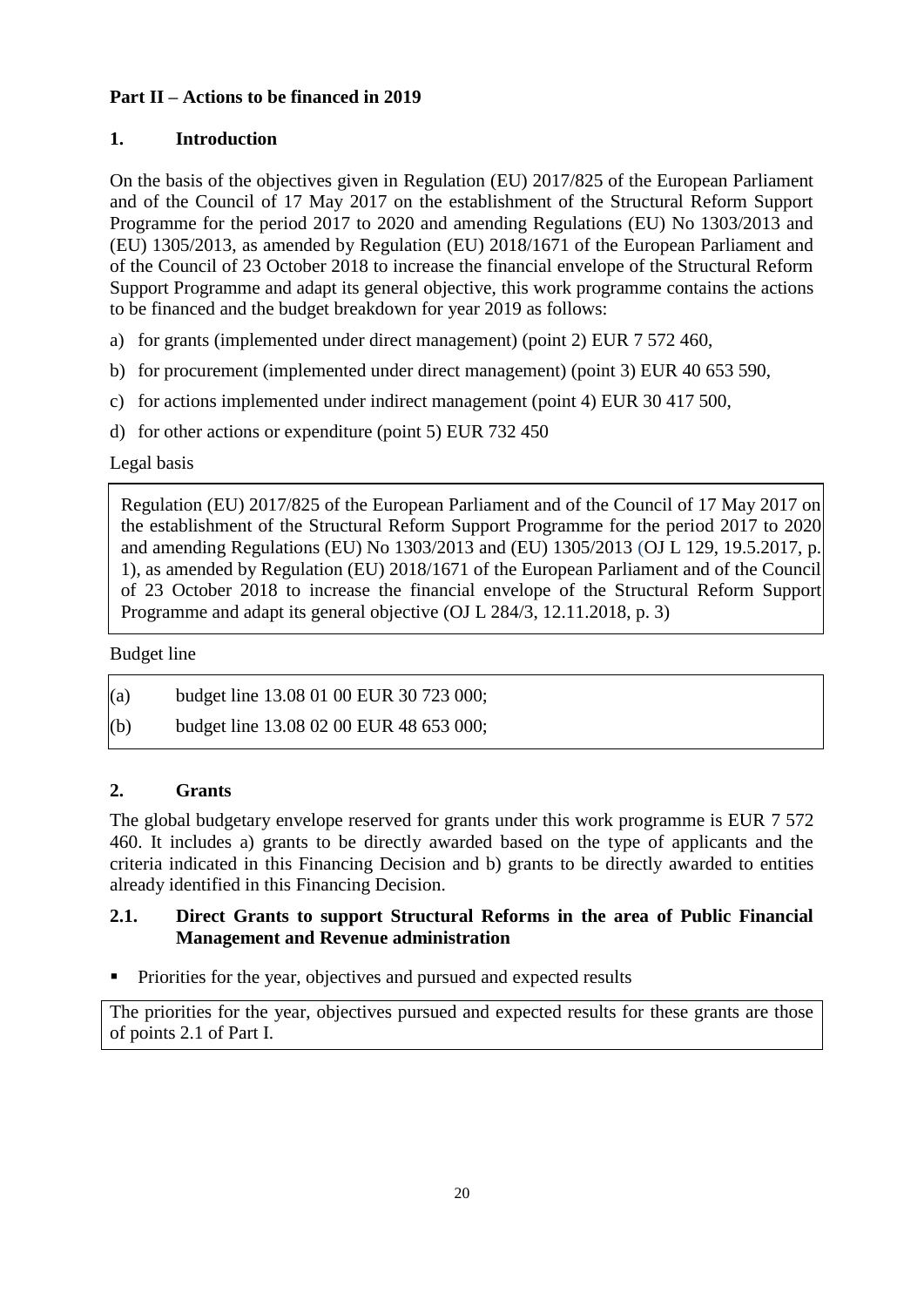Type of applicants targeted by the direct award

Direct grants may be awarded to International Financial Institutions (IFI) and other international organisations (to the extent that the current provisions and framework agreements allow the conclusion of grant agreements), Member-State ministries and public bodies, non-for profit international or European expertise associations and networks, and other bodies with a public service mission, including private bodies, which, in view of the nature of the action, have specific and recognised competencies, experience and leadership, high degree of specialisation or administrative power in the field of budget preparation, budget implementation, public financial management and revenue administration reform. Such entities will be identified on the basis of their specific experience in providing support in the field of budget preparation and budget implementation, reform of public finance management systems and in supporting large-scale tax administration reform processes in recent years in European and neighbouring countries and proven knowledge of the local context. Direct grants may be awarded also to entities which are in a *de jure* or *de facto* monopoly position.

*Description of the activities to be funded by the grant(s) awarded without a call for proposals on the basis of Article 195 of the Financial Regulation*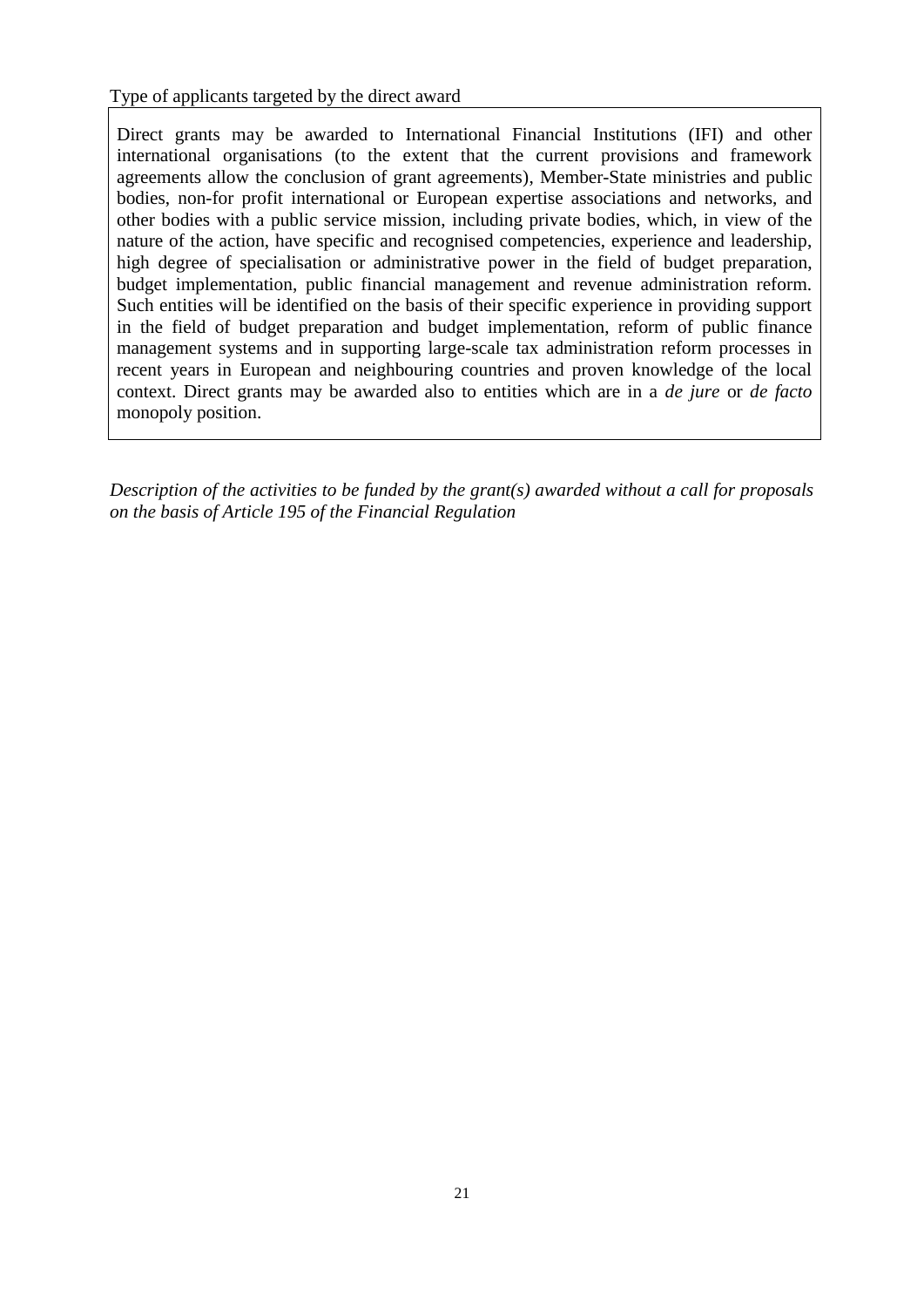Support will be provided to carry out, *inter alia,* the following activities:

- a) expertise related to policy advice, policy change, formulation of strategies and reform roadmaps, as well as legislative, institutional, structural and administrative reforms, such as support in the definition and implementation of a comprehensive tax administration reform strategy;
- b) the provision of experts, including resident experts, for a short or a long period, to perform tasks in specific domains or to carry out operational activities, where necessary with interpretation, translation and cooperation support, administrative assistance and infrastructure and equipment facilities, such as support to improve budget preparation process and its articulation with spending reviews;
- c) institutional, administrative or sectoral capacity building and related supporting actions at all governance levels, also contributing to the empowerment of civil society, as appropriate, in particular:
	- organisation of seminars, conferences and workshops;

- organisation of study visits to relevant Member States or third countries on selected topics related to overall revenue administration and public financial management reforms;

- training actions and the development of online or other training modules;

- d) collection of data and statistics, development of common methodologies and, indicators or benchmarks;
- e) IT capacity building: expertise related to development, maintenance, operation and quality control of the IT infrastructure and applications needed to implement the reforms, notably with regard to Financial Management Information System (FMIS) or IT systems dedicated to revenue administration or reform of public financial management processes;
- f) studies, research, analyses and surveys, evaluations and impact assessments, and the development and publication of guides, reports and educational material, for example in the field of tax audit or other core processes of tax administration; and
- g) communication projects for learning, cooperation, awareness raising, dissemination activities and the exchange of good practices; organisation of awareness-raising and information campaigns, media campaigns and events, including corporate communication and communication.

Implementation

Directly by SG-SRSS

*I. Essential eligibility, selection and award criteria*

Grant beneficiaries will demonstrate their financial capacity by proving that they have stable and sufficient sources of funding to maintain their activity during the period of the grant. Operational capacity will be assessed based on thematic experience in the policy field linked to the action.

In accordance with Article 198 (5) of the Financial Regulation, the financial capacity of those beneficiaries that are public bodies or international organisations will not be verified.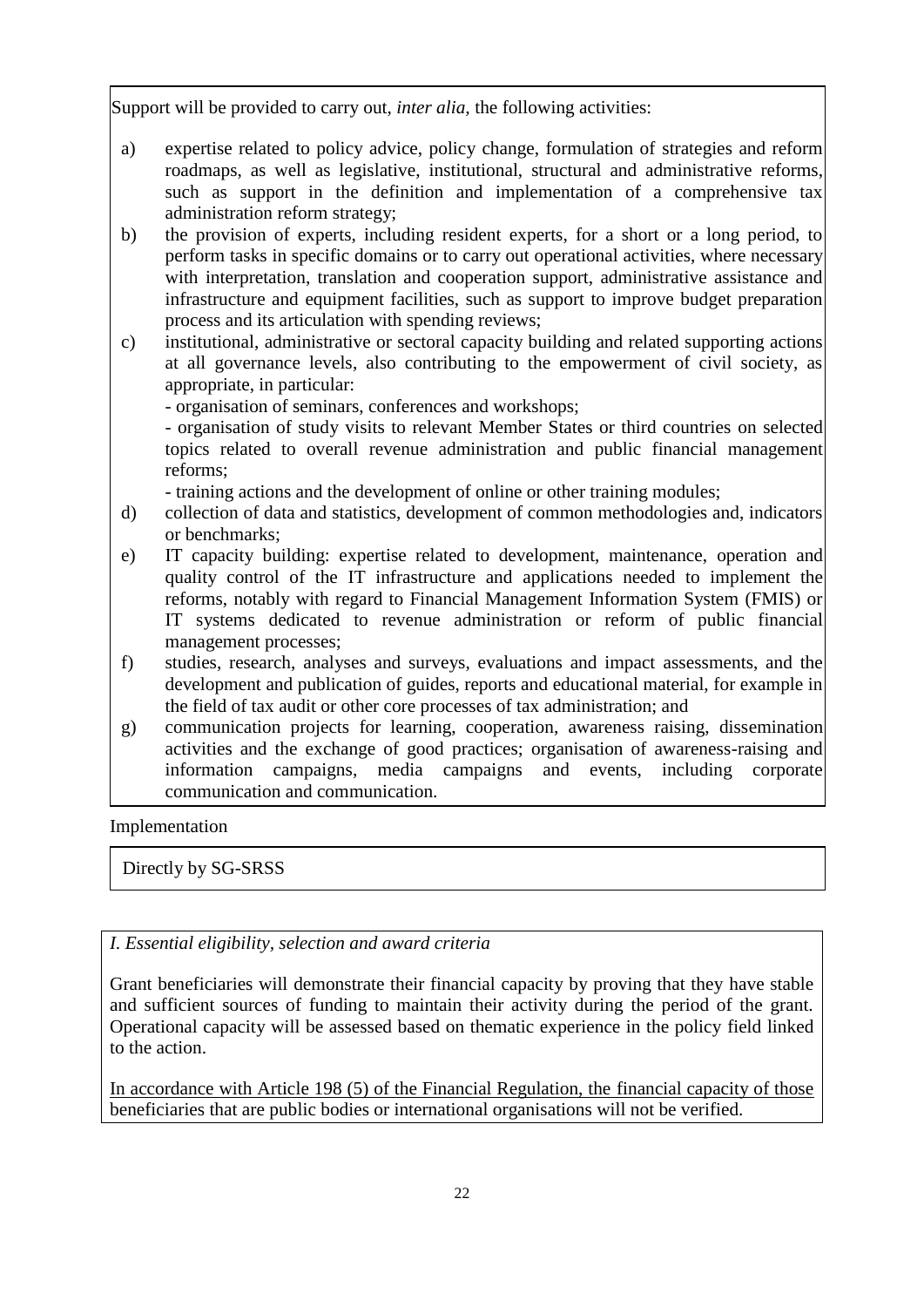The award of grants without a call for proposals in accordance with Article 195 (1) (c) or (f) of the Financial Regulation will be justified in the award decision. The potential beneficiary will be invited to submit an application, which will be evaluated according the following main award criteria:

- The extent to which the proposed action is in line with the objectives pursued and the extent to which the proposed outputs present added value in this context; and

- The financial quality of the proposal including a reasonable and realistic budget as well as a sound cost-efficiency ratio.

*II. Maximum possible rate of co-financing of the eligible costs:* 100%

# **2.1.1. Direct grant to the Instituto Valenciano de Investigaciones Economicas (IVIE)**

Objectives pursued and expected results

The objective of the action is to conduct a macro-assessment of the quality of public infrastructure in Spain and the economic impact of infrastructure investments in the period 1986-2018. Furthermore, the action has the objective to develop an upgraded methodology for the assessment of the socio-economic impact of infrastructure investments.

The action is expected to deliver as outputs an analysis of the quality of transport infrastructure in Spain and the economic impact of transport infrastructure investments in the last period as well as a methodology for assessing economic and social impact of transport infrastructure investments. The expected result of the action is an enhanced capacity of the Independent Authority for Fiscal Responsibility in Spain to conduct a spending review on transport infrastructure.

Description of the activities to be funded

Activities to be funded under this specific action entail:

1) Analyses of the stock of transport infrastructure in Spain and the economic impact of transport infrastructure investments over the long term (since 1988);

2) Contributing to the development of an enhanced methodology to assess the economic and social impact of transport infrastructure investments.

Amount

EUR 279 400

Grant Beneficiary:

*According to Article 195 (f) of the Financial Regulation, grants may be awarded without a call for proposals to particular bodies for actions with specific characteristics that require a particular type of body on account of its technical competence; its high degree of specialisation or its administrative power, on condition that the actions concerned do not fall within the scope of a call for proposals.*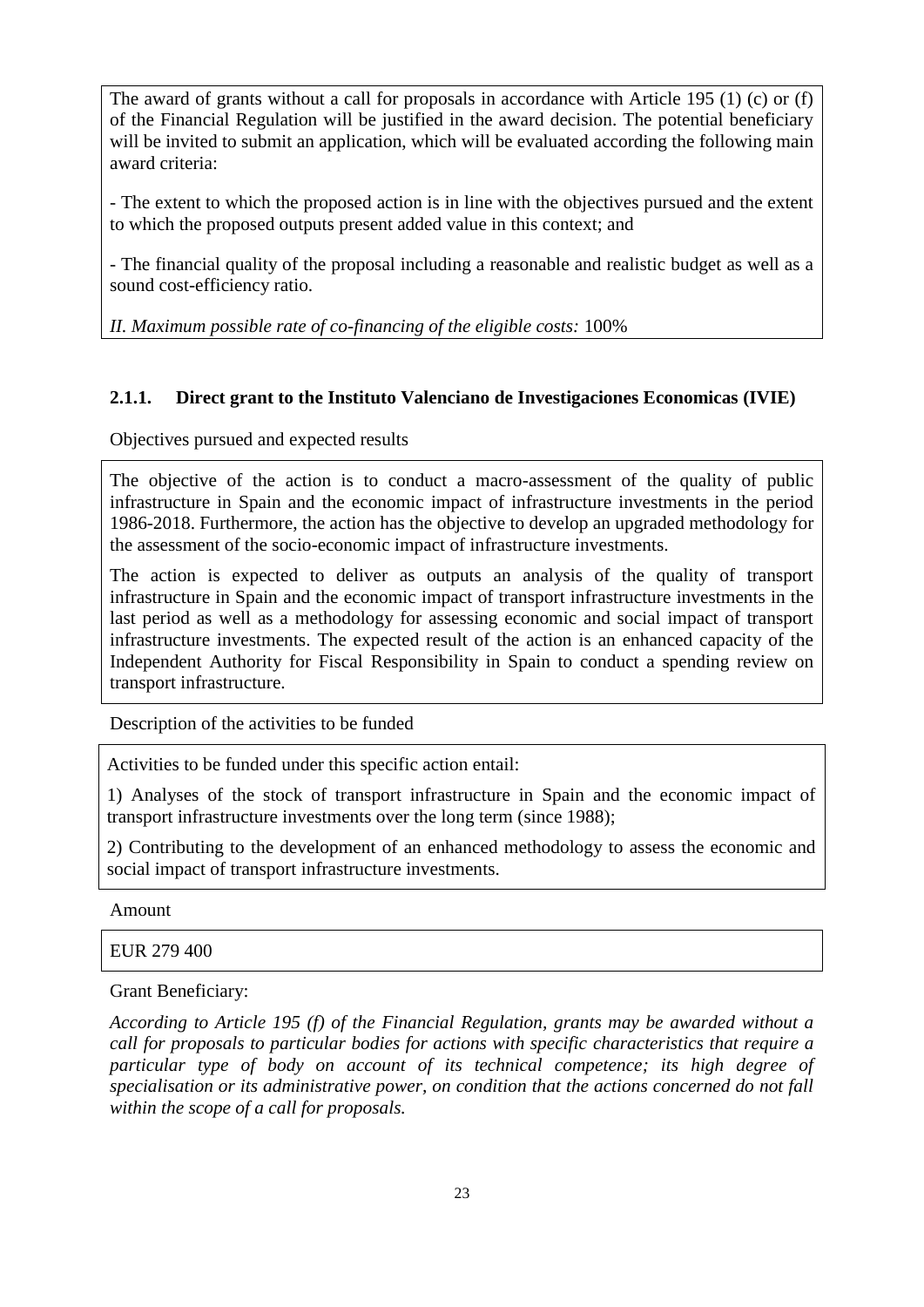The grant is to be awarded to Instituto Valenciano de Investigaciones Economicas (IVIE). This body is the best suited entity for this Action, having the high degree of specialization for completing the activities required for the quality of public infrastructure in Spain. IVIE owns and maintains unique historical data bases on: a) Capital stock and its territorial and sectoral distribution in Spain (1964-2015); b) Public capital in Spain and its territorial distribution (1900-2012). Access to these data bases is essential for successful implementation of the Action. Furthermore, IVIE holds a high level of expertise and substantial experience in conducting macro assessments, economic and socio-economic impact assessments of infrastructure investments.

The award decision justifying the direct award will be adopted at a later stage.

Implementation: Directly by SG-SRSS

Maximum possible rate of co-financing of the eligible costs: 100%

## **2.2. Direct Grants to support Structural Reforms in the area of Governance and Public Administration**

Priorities for the year, objectives and pursued and expected results

The priorities for the year, objectives pursued and expected results for these grants are those of point 2.2 of Part I.

Type of applicants targeted by the direct award

Direct grants may be awarded to international organisations (to the extent that the current provisions and framework agreements allow the conclusion of grant agreements) or Member-State ministries and public bodies, other bodies, including private, which in view of the nature of the action, have recognised and relevant technical competence, high degree of specialisation or administrative power in the field of governance and public administration and, more precisely, in the areas of reform of human resources, state organisation, judicial reform, egovernment and transparency. Such entities will be identified on the basis of their specific experience in supporting structural reforms in the above-mentioned areas in recent years in European and neighbouring countries, and proven knowledge of the local context. Direct grants may be awarded also to entities that are in a *de jure* or *de facto* monopoly situation.

Description of the activities to be funded by the grant awarded without a call for proposals on the basis of Article 195 of the Financial Regulation

Support will be provided to carry out, amongst others, the following activities:

- (a) expertise related to policy advice, policy change, formulation of strategies and reform roadmaps, as well as to legislative, institutional, structural and administrative reforms; e.g.: provision of policy inputs on improvement of human resources management in the public administration;
- (b) the provision of experts, including resident experts, for a short or a long period, to perform tasks in specific domains or to carry out operational activities, where necessary with interpretation, translation and cooperation support, administrative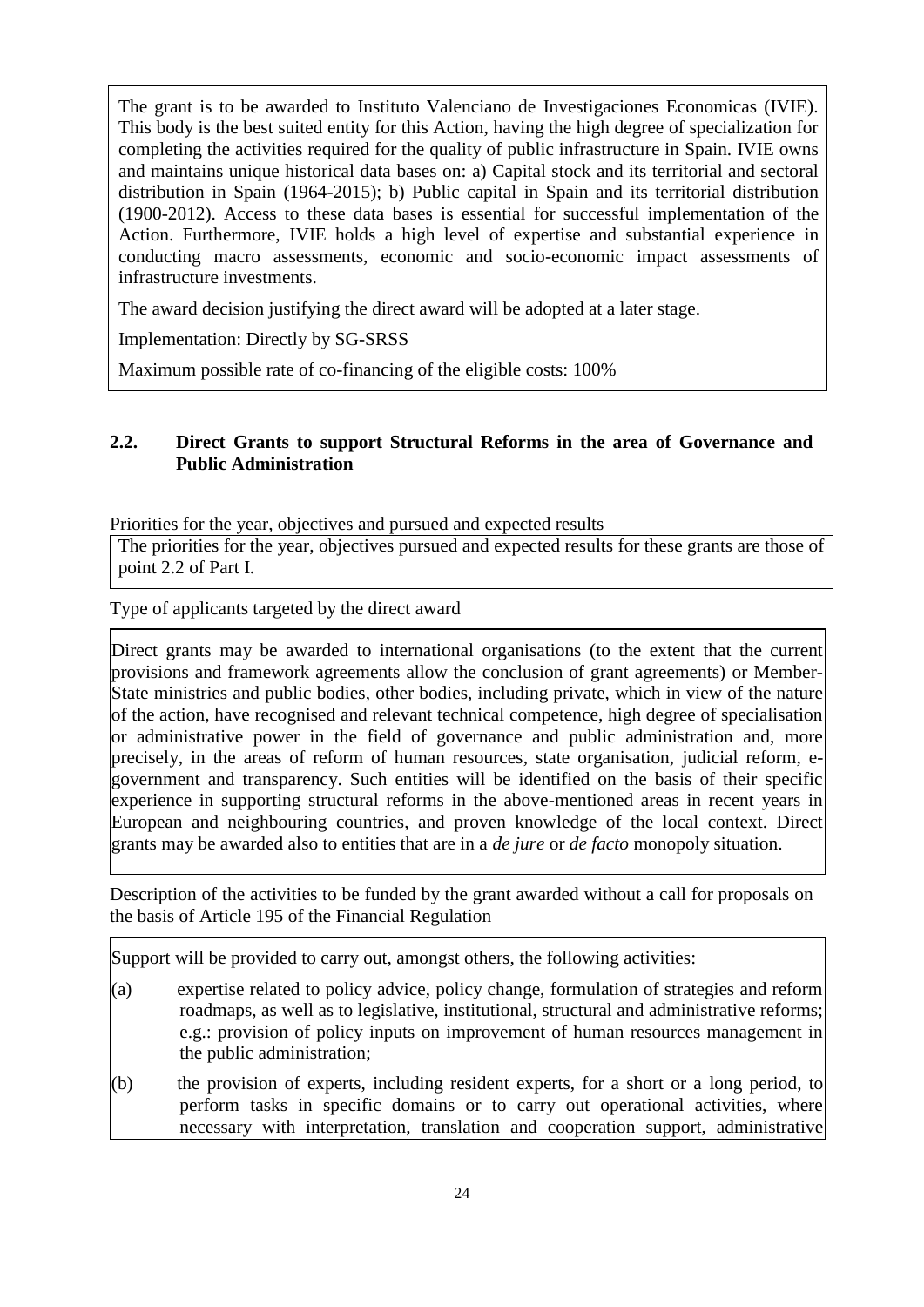assistance and infrastructure and equipment facilities;

- (c) organisation of seminars, conferences and workshops; in almost all areas of activity; seminars and workshop will prove fundamental for exchanges of views on the situation for testing ideas and for presentation of outcomes;
- (d) organisation of study visits to relevant Member States [or third countries]; e.g. visit to MS to exchange views and good practices on back-office consolidation experiences;
- (e) training actions and the development of online or other training modules; e.g. design training maps, respectively, for auditors and for staff operating at the local level;
- (f) IT capacity building: expertise related to development, maintenance, operation and quality control of the IT infrastructure and applications needed to implement reforms, as well as expertise related to programmes geared towards the digitalisation of public services; e.g. provision of short-term expert missions for the drafting of comments/suggestions on avenues for consolidating IT infrastructure resources after evaluation of the situation;
- (g) studies, research, analyses and surveys, evaluations and impact assessments, and the development and publication of guides, reports and educational material; e.g. a detailed analysis in the area of the institutional framework of public-sector organisations, with a view to rationalising them and decreasing their number; and
- (h) communication projects for learning, cooperation, awareness raising, dissemination activities and the exchange of good practices; organisation of awareness-raising and information campaigns, media campaigns and events, including corporate communication and communication; e.g. design of targeted communication (web conferences, seminars) with a view to informing stakeholders of new developments in the area of public administration reform and human-resources management.

Implementation

Directly by SG-SRSS

# *1) Essential eligibility, selection and award criteria*

Grant beneficiaries will demonstrate their financial capacity by proving that they have stable and sufficient sources of funding to maintain their activity during the period of the grant. Operational capacity will be assessed based on thematic experience in the policy field linked to the action.

In accordance with Article 198 (5) of the Financial Regulation, the financial capacity of those beneficiaries that are public bodies or international organisations will not be verified.

The award of grants without a call for proposals in accordance with Article 195 (1) (c) or (f) of the Financial Regulation will be justified in the award decision. The potential beneficiary will be invited to submit an application, which will be evaluated according the following main award criteria:

The extent to which the proposed action is in line with the objectives pursued and the extent to which the proposed outputs present added value in this context; and

The financial quality of the proposal including a reasonable and realistic budget as well as a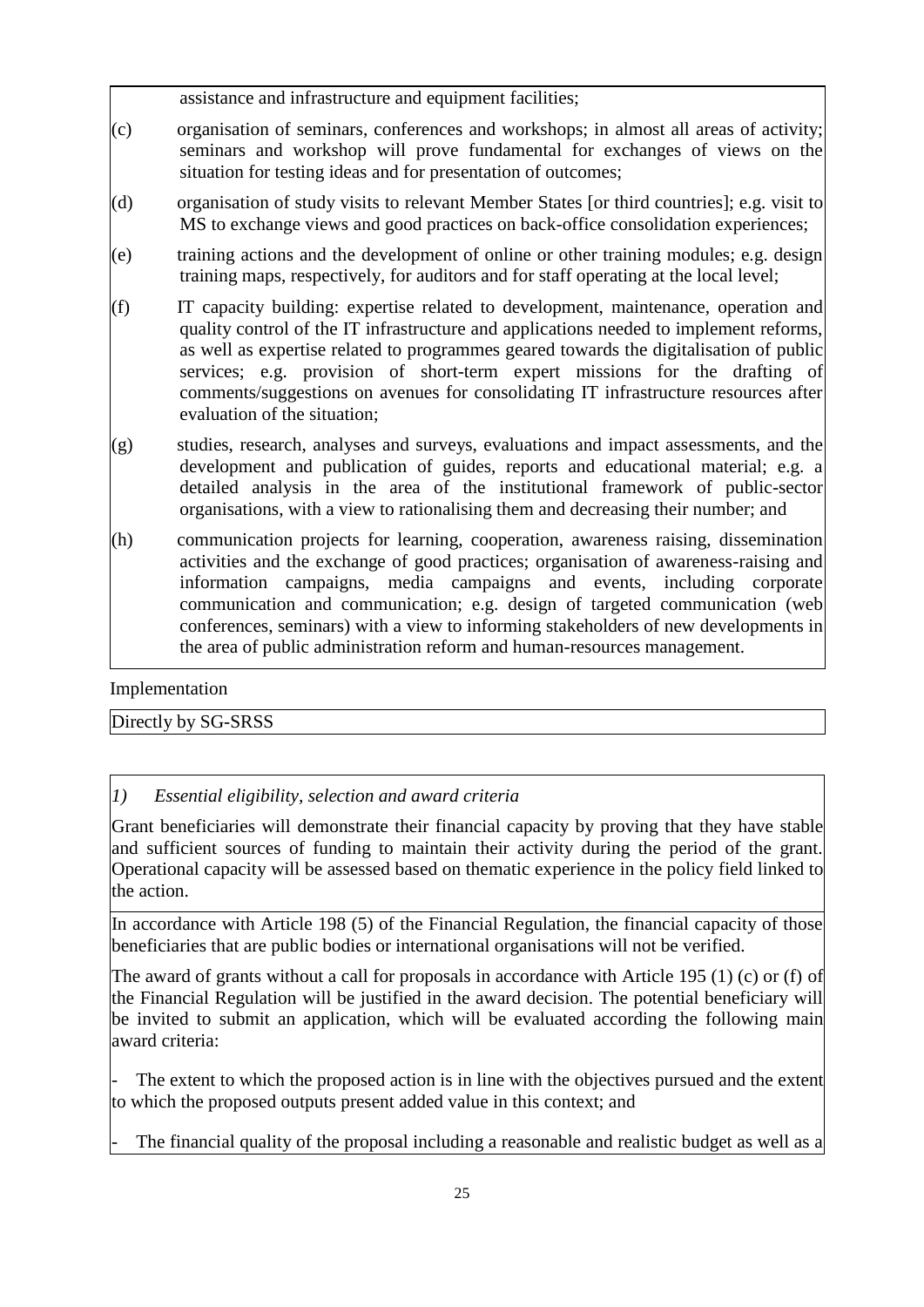sound cost-efficiency ratio.

2) *Maximum possible rate of co-financing of the eligible costs*: 100%

## **2.3. Direct Grants to support Structural Reforms in the Growth, Business Environment and Sectoral Issues**

Priorities for the year, objectives and pursued and expected results

The priorities for the year, objectives pursued and expected results for these grants are those of point 2.3 of Part I.

Type of applicants targeted by the direct award

Direct grants may be awarded to international organisations (to the extent that the current provisions and framework agreements allow the conclusion of grant agreements) or Member-State ministries and public bodies, other bodies, including private, which in view of the nature of the action, have recognised and relevant technical competence, high degree of specialisation or administrative power in the field of investment climate, public assets, natural resources, energy and climate. Such entities will be identified on the basis of their specific experience in supporting structural reforms in the above-mentioned areas in recent years in European and neighbouring countries, and proven knowledge of the local context. Direct grants may be awarded also to entities that are in a *de jure* or *de facto* monopoly situation.

Description of the activities to be funded by the grant awarded without a call for proposals on the basis of Article 195 of the Financial Regulation

Support will be provided to carry out, amongst others, the following activities:

- (a) collection of data and statistics, development of common methodologies and indicators or benchmarks; examples: (i) methodology development, data collection and analysis for improvement of the regulatory framework; and (ii) guidelines for carrying out environmental inspections;
- (b) studies, research, analyses and surveys, evaluations and impact assessments, and the development and publication of guides, reports and educational material; examples: (i) analysis of barriers and challenges affecting SME development; (ii) study on the digitalisation of supply chains; (iii) impact assessment of rules and regulations; ; (iv) assessment of the functioning of the water sector; (v) development of a simulation model of transport infrastructure and transport flows to tackle transport shocks; and (vi) modelling for energy systems.
- (c) expertise related to policy advice, policy change, formulation of strategies and reform roadmaps, as well as to legislative, institutional, structural and administrative reforms; examples: (i) recommendations for developing an SME policy; (ii) recommendations to improve the detection of competition infringements; (iii) recommendations for transport and mobility in the context of sustainable development; (iv) recommendation for implementing a climate change strategy, (v) recommendations for the environmental protection of coastal areas; (vi) recommendations for improving the horizontal regulatory framework; (vi) recommendations for efficient management of natural resources such as water, including flood risks; (viii) recommendations for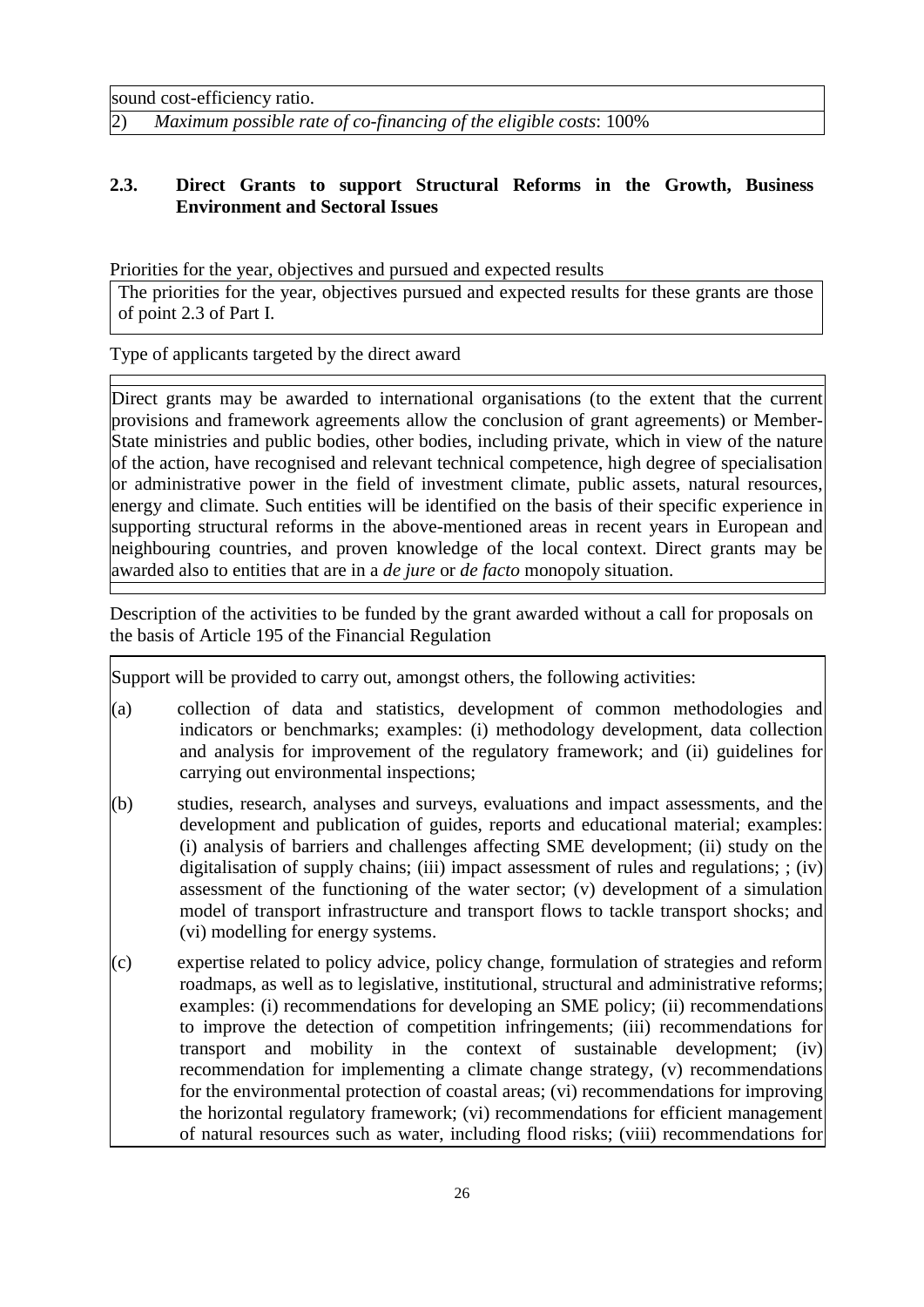developing circular economy strategies; (ix) recommendations for defining and implementing appropriate processes and measures for waste collection; x) recommendations for the development and implementation of long term growth and sustainable development strategies including institutional arrangements; xi) recommendations for simplifying the licensing and inspections systems in several economic sectors; xii) recommendations on housing policy; xiii) advice on building institutional capacity for the analysis of productivity and growth; xiv) advice on improving the regulatory aspects and the security of supply related to oil products, their markets, and promoting the penetration of alternative fuels; and xv) formulation and establishment of new provisions to increase investments in energy efficiency and renewable energy sources for the building sector.

(d) organisation of seminars, conferences and workshops, and provision of experts: examples include: (i) capacity building on concessions; (ii) training for environmental inspections and related information management; and (iii) workshops to develop capacity on climate change policy.

Implementation

Directly by SG-SRSS

# *I. Essential eligibility, selection and award criteria*

Grant beneficiaries will demonstrate their financial capacity by proving that they have stable and sufficient sources of funding to maintain their activity during the period of the grant. Operational capacity will be assessed based on thematic experience in the policy field linked to the action.

In accordance with Article 198 (5) of the Financial Regulation, the financial capacity of those beneficiaries that are public bodies or international organisations will not be verified.

The award of grants without a call for proposals in accordance with Article 195 (1) (c) or (f) of the Financial Regulation will be justified in the award decision. The potential beneficiary will be invited to submit an application, which will be evaluated according the following main award criteria:

The extent to which the proposed action is in line with the objectives pursued and the extent to which the proposed outputs present added value in this context; and

The financial quality of the proposal including a reasonable and realistic budget as well as a sound cost-efficiency ratio.

*II. Maximum possible rate of co-financing of the eligible costs*: 100%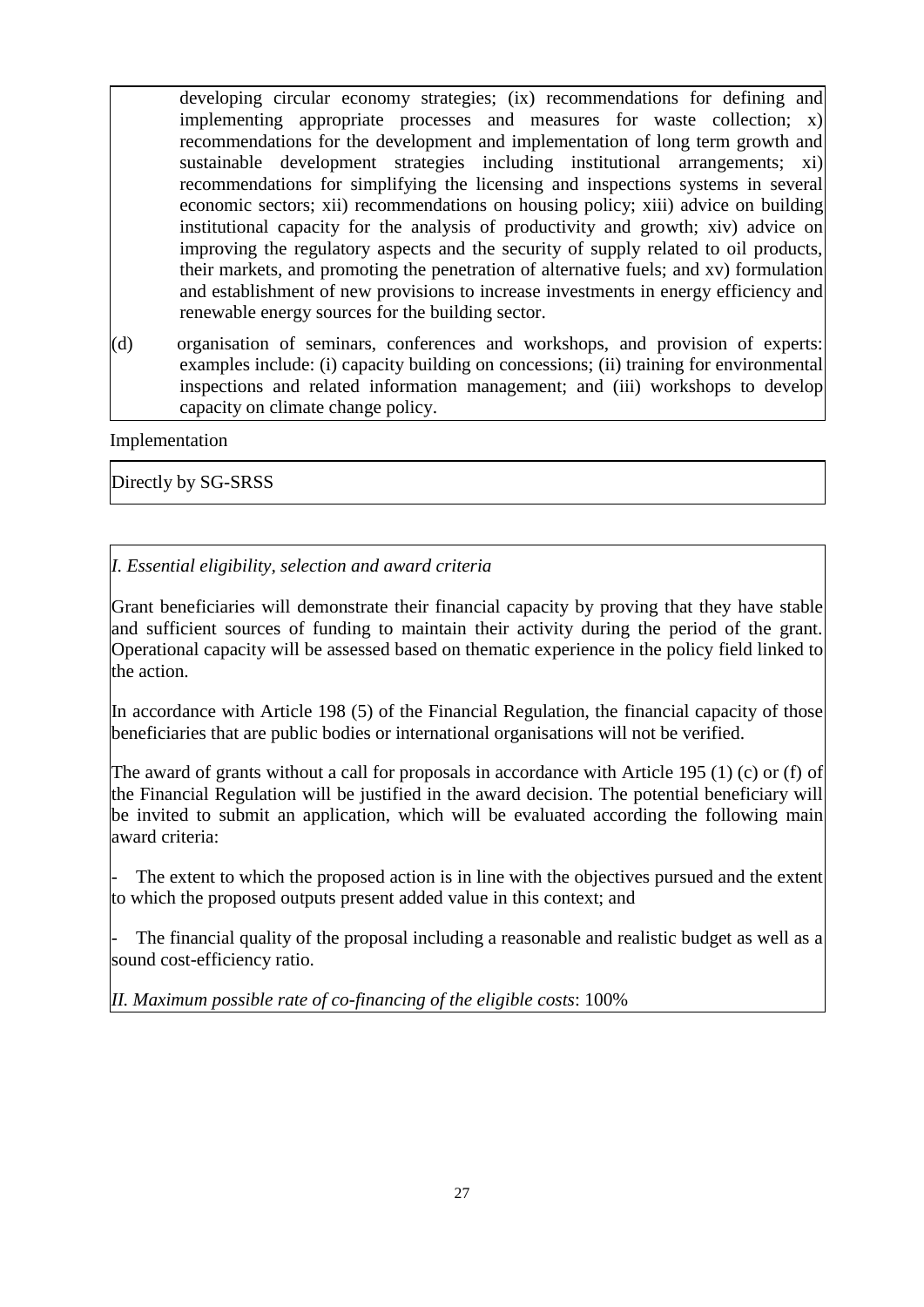# **2.4. Direct Grants to support Structural Reforms in the area of Labour market, Education, Health and Social Services**

Priorities for the year, objectives and pursued and expected results

The priorities for the year, objectives pursued and expected results for these grants are those of point 2.4 of Part I.

Type of applicants targeted by the direct award

Direct grants may be awarded to pillar-assessed or to non-pillar-assessed United Nations Organizations, other international organisations (to the extent that the current provisions and framework agreements allow the conclusion of grant agreements), Member-State ministries, agencies and bodies, other bodies with a public service mission, private bodies and non-for profit international or European expertise associations and networks, which, in view of the nature of the action, have specific and recognised competencies, experience and leadership, high degree of specialisation or administrative power in the field of labour market, migration, health, social services and education. Such entities will be identified on the basis of their specific experience in supporting structural reforms in the areas of health care systems, migration, education and training, labour market and social security and social welfare in recent years in European and neighbouring countries and proven knowledge of the local context. Direct grants may be awarded also to entities that are in a *de jure* or *de facto* monopoly situation.

Description of the activities to be funded by the grant awarded without a call for proposals on the basis of Article 195 of the Financial Regulation

Support will be provided to carry out, amongst others, the following activities:

- (a) expertise related to policy advice, policy change, formulation of strategies and reform roadmaps, as well as legislative, institutional, structural and administrative reforms; examples: provision of institutional and legal advice for introducing a "One Health" policy approach to counter anti-microbial resistance; policy advice on the implementation of a curricular reform; policy advice on the design of a legal framework and quality assurance system for Dual VET; policy advice on education strategy; advice on the design and implementation of the reform of the disability assessment system; policy advice on policies towards attracting labour migrants and inclusion of migrants and refugees in the labour market; policy advice for the design and implementation of active labour market policies; policy advice on labour inspections;
- (b) the provision of experts, including resident experts, for a short or long period, to perform tasks in specific domains or to carry out operational activities, where necessary with interpretation, translation and cooperation support, administrative assistance and infrastructure and equipment facilities; examples: provision of experts for supporting public health pilot actions targeted at-risk and vulnerable populations groups in the area of HIV and HCV prevention and control; provision of experts to help assess the teachers training system; provision of hands-on advice on various aspects related to integration of vulnerable groups into the labour market and the social welfare system; provision of specific expertise in the design and implementation of Qualification Frameworks.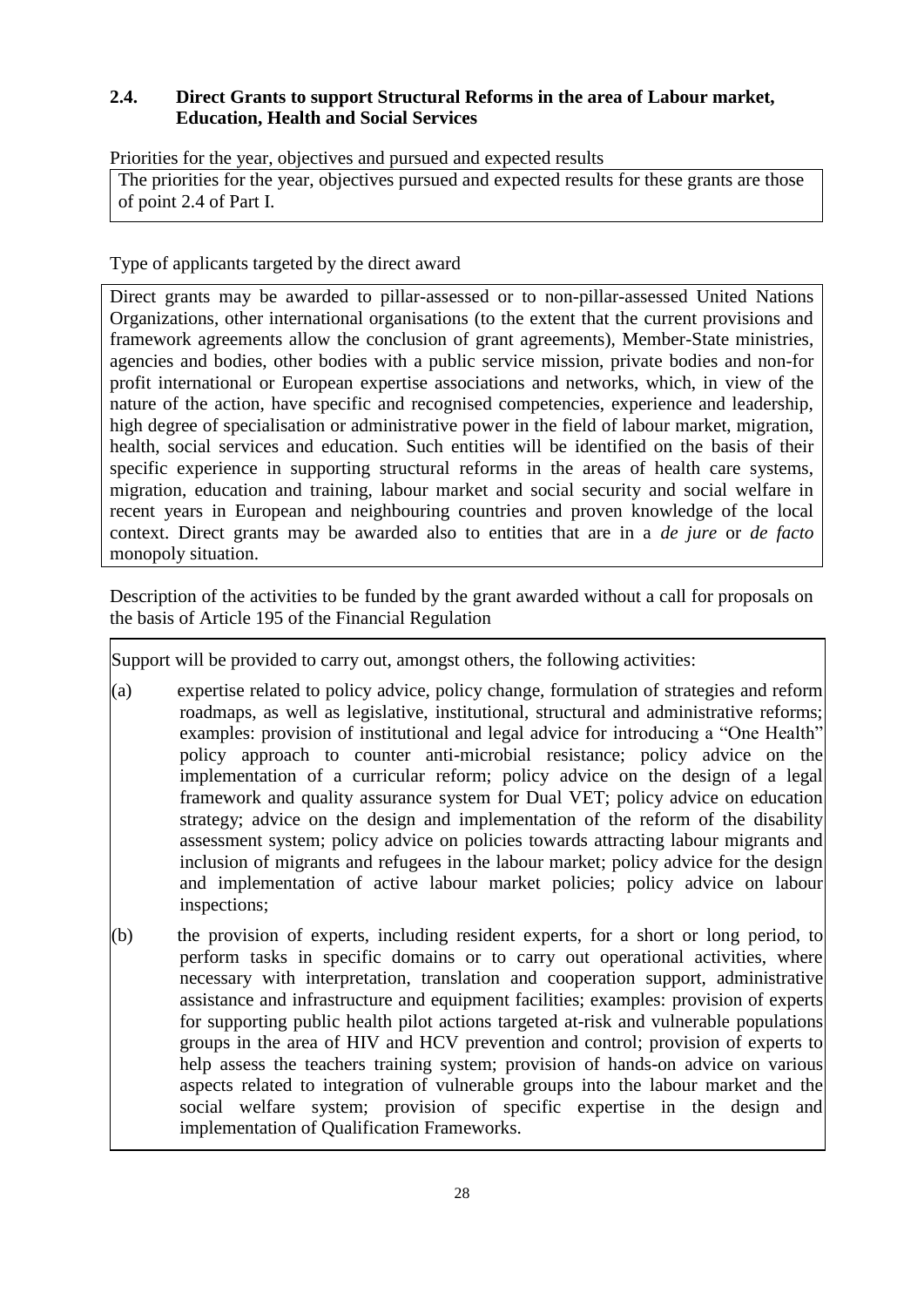- (c) organisation of seminars, conferences and workshops; examples: workshops to support the development of an agency for Mental Health Care, Drug Addiction and Social Care Units workshop and exchange of best practice on improving VET; conference to define best practices on social inclusion of refugees and migrants; workshops and exchange of best practices on policies to promote supplementary pension savings;
- (d) organisation of study visits to relevant Member States: examples: study visits to countries with established assessment frameworks in nursing care; study visits to gather information about relevant experience of another Member State that has introduced the curricular reform into their education system to share best practices regarding the actual implementation of the reform; study visits to gather information about relevant experience of other Member States on attracting labour migrants and on inclusion of migrants and refugees in the labour market;
- (e) training actions and the development of online or other training modules; example: training of public administration on the strategic development of mental health policies; teacher training as part of the curricular reform and compilation of teaching materials related to reform of curricula; preparation of manuals and protocols for new disability assessment methodologies;
- (f) collection of data and statistics, development of common methodologies and, indicators or benchmarks; example: design an assessment framework for the quality of care in nursing homes and in home care; development of a framework for the collection and processing of administrative data as well as the strengthening of analytical capacities and tools to design, implement, monitor and evaluate policies; development of common methodologies for labour market and social integration of vulnerable groups such as migrants and disabled people;
- (h) IT capacity building: expertise related to development, maintenance, operation and quality control of the IT infrastructure and applications needed to implement the reforms, as well as expertise related to programmes geared towards the digitalisation of public services; examples: support to develop data systems for monitoring and evaluation of nursing care; support for the development of an integrated management information system in the field of social services for the elderly; development of monitoring systems in education;
- (i) studies, research, analyses and surveys, evaluations and impact assessments, and the development and publication of guides, reports and educational material; examples: evaluations of public health actions in the area of HIV and HCV prevention and control; carrying out a study on the obstacles of low skilled people to access adult education; carrying out studies, research, and evaluation on good practices to attract labour migration and to integrate migrants and refugees; in-depth assessment on formal and informal forms of care for elderly people; setting up an evaluation and monitoring system for the inclusion of Roma minorities.
- (j) communication projects for learning, cooperation, awareness raising, dissemination activities and the exchange of good practices; organisation of awareness-raising and information campaigns, media campaigns and events, including corporate communication and communication; examples: exchange of good practices in the area of anti-microbial resistance policies; preparation and organisation of awarenessraising campaigns related to the importance and impact of curricula reform and the relevance of the teaching profession; preparation and organisation of awareness-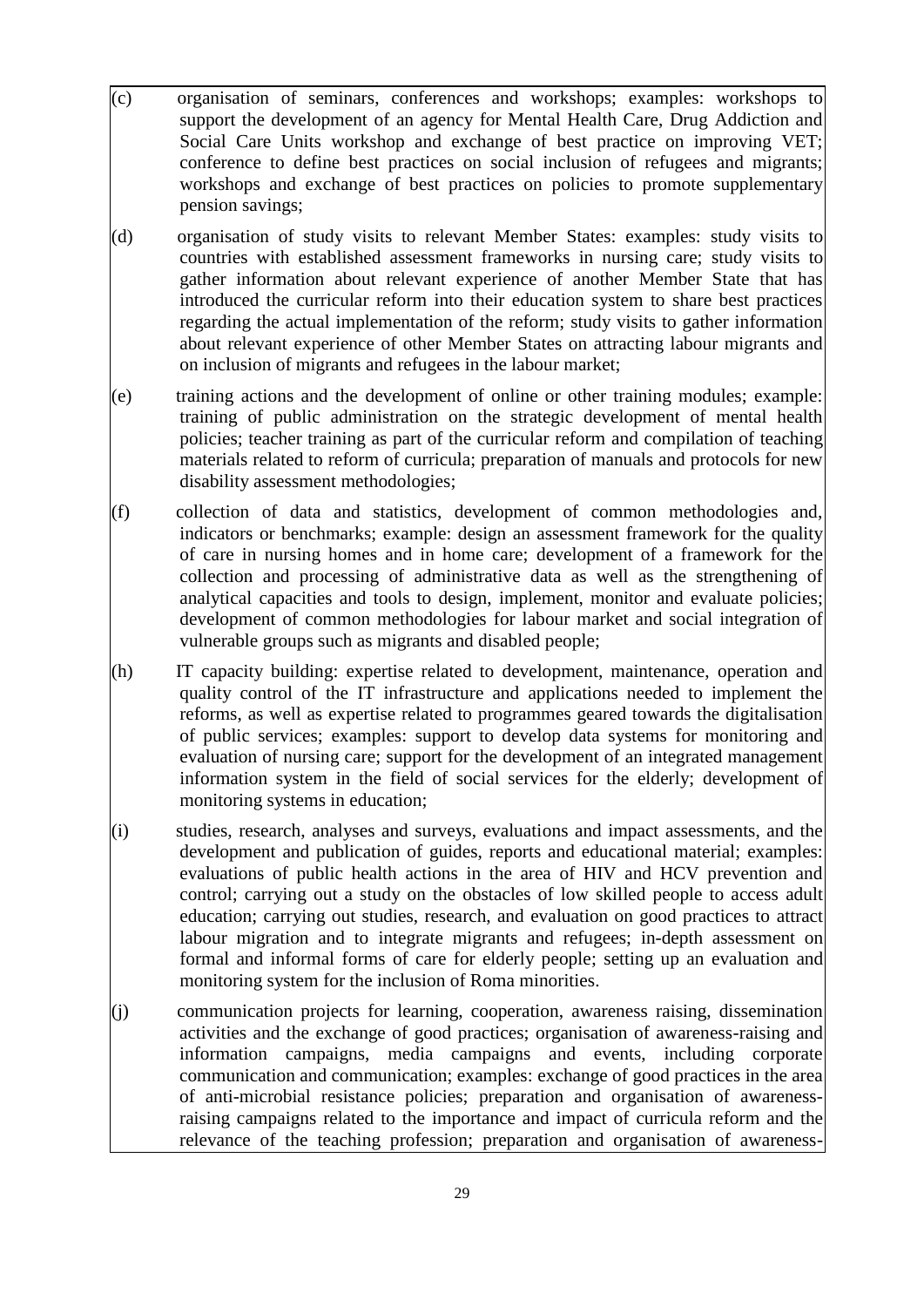raising campaigns related to the importance of integration of migrants and refugees into host societies; support for the dissemination of activities related to labour market activation programmes; development of a communication strategy related to the introduction of a new disability assessment system.

#### Implementation

Directly by SG-SRSS

### *I. Essential eligibility, selection and award criteria*

Grant beneficiaries will demonstrate their financial capacity by proving that they have stable and sufficient sources of funding to maintain their activity during the period of the grant. Operational capacity will be assessed based on thematic experience in the policy field linked to the action.

In accordance with Article 198 (5) of the Financial Regulation, the financial capacity of those beneficiaries that are public bodies or international organisations will not be verified.

The award of grants without a call for proposals in accordance with Article 195 (1) (c) or (f) of the Financial Regulation will be justified in the award decision. The potential beneficiary will be invited to submit an application, which will be evaluated according the following main award criteria:

-The extent to which the proposed action is in line with the objectives pursued and the extent to which the proposed outputs present added value in this context; and

-The financial quality of the proposal including a reasonable and realistic budget as well as a sound cost-efficiency ratio.

*II. Maximum possible rate of co-financing of the eligible costs:* 100%

### **2.4.1. Direct grant to the European Agency for Special Needs and Inclusive Education<sup>19</sup>**

Objectives pursued and expected results

The objective of the action is to contribute to enhancing the inclusiveness of national education systems by providing support in the diagnosis of problems and needs of intervention, formulating tailored recommendations for reforms, drafting of specific legislation and regulations, implementing the new legislation, and developing teacher training for inclusive education.

Expected results in the targeted Member States:

<u>.</u>

1. Improved educational outcomes at the level of affected students, schools and the education system as a whole, reflecting European and international good practice and the rights of all children to qualitative education.

<sup>&</sup>lt;sup>19</sup> An independent organisation that acts as a platform for collaboration for its member countries, working towards ensuring more inclusive education systems.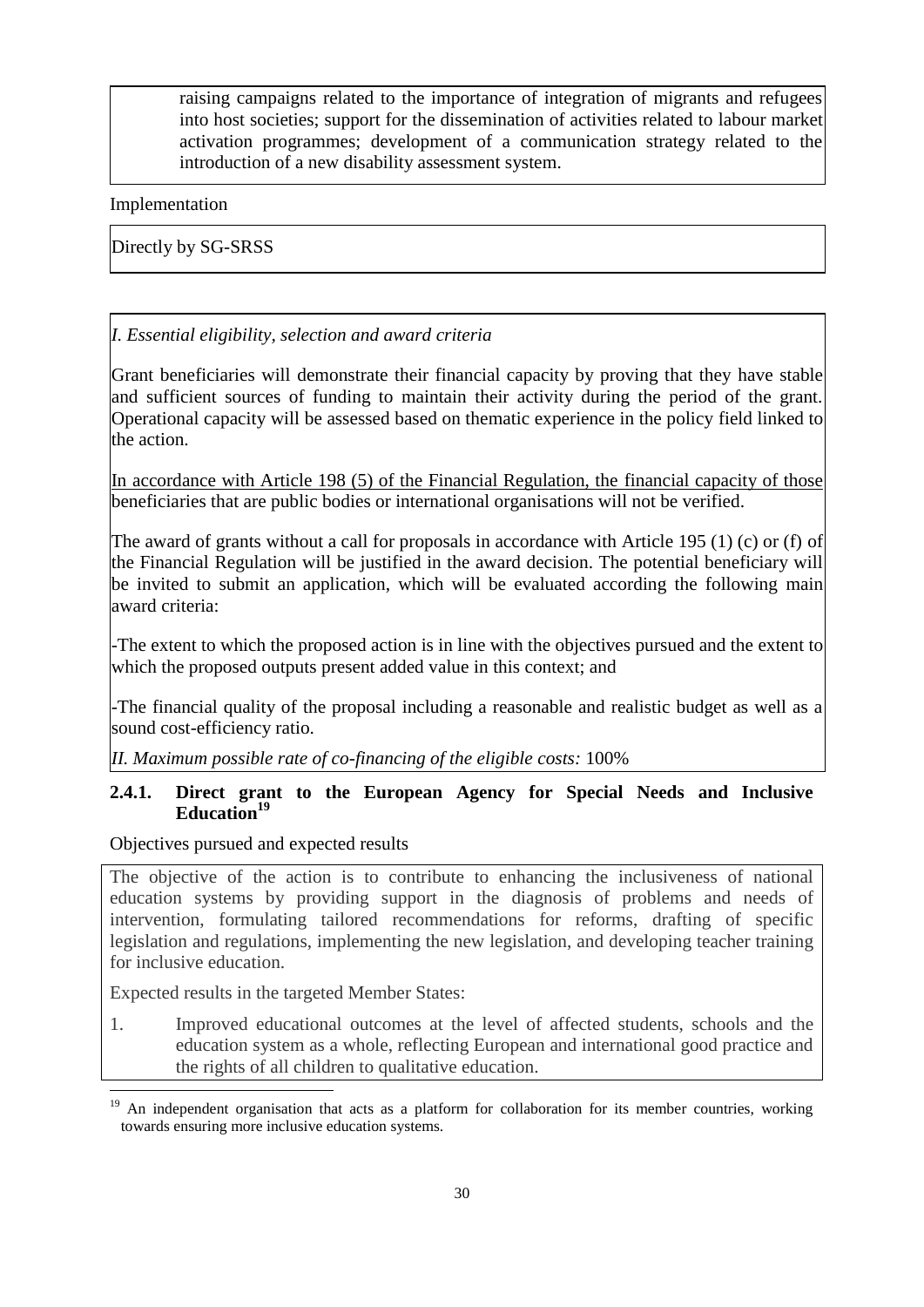- 2. Improved policies and legislative frameworks for inclusive education, including institutional set-up and potentially funding streams.
- 3. Increased awareness and understanding of inclusive education issues among stakeholders.
- 4. Improved practitioner skills in teaching inclusive classrooms, and in training educators and other staff for inclusive teaching and learning.

Description of the activities to be funded

The beneficiary will provide support to up to four Member States to implement the following measures:

- Analytical support in the preparation of reforms of the education system (diagnosis of the situation, socio-economic analysis of specific vulnerable groups, good practices from other national contexts, recommendations for legislative, institutional and curricular changes);

- Support in the drafting or amending of primary and secondary legislation on inclusive education, taking into account national specificities and existing legislative frameworks;

- Support in the implementation of new or amended legislations on inclusive education (drafting implementation roadmaps, consulting and mobilising key stakeholders, proposing new or revised implementation methods e.g. improved monitoring methods and new governance mechanisms);

- Help in developing better information and training systems (e.g. training programs on inclusive education for teachers and other education professionals, train the trainers programs, setting up a network of experts in inclusive education).

### Amount

#### EUR 1 050 000

Grant Beneficiary:

*According to Article 195(f) of the Financial Regulation, grants may be awarded without a call for proposals to particular bodies for actions with specific characteristics that require a particular type of body on account of its technical competence; its high degree of specialisation or its administrative power, on condition that the actions concerned do not fall within the scope of a call for proposals.*

The grant is to be awarded to the European Agency for Special Needs and Inclusive Education ("the Agency"), which is the best suited body for this action, having the technical competence for completing the activities required in the field of inclusive education and related policy reforms. The Agency has a European network of experts, which have both a strong academic background in inclusive education and first-hand experience in policy implementation.

The Agency has a high degree of specialization in the field of inclusive education policy in European countries as proven by its reference reports and publications delivered in the framework of its projects across European countries. It can also rely on a large team of experts that can ensure the administrative capacity to perform the actions.

The award decision justifying the direct award will be adopted at a later stage.

Implementation: Directly by SG-SRSS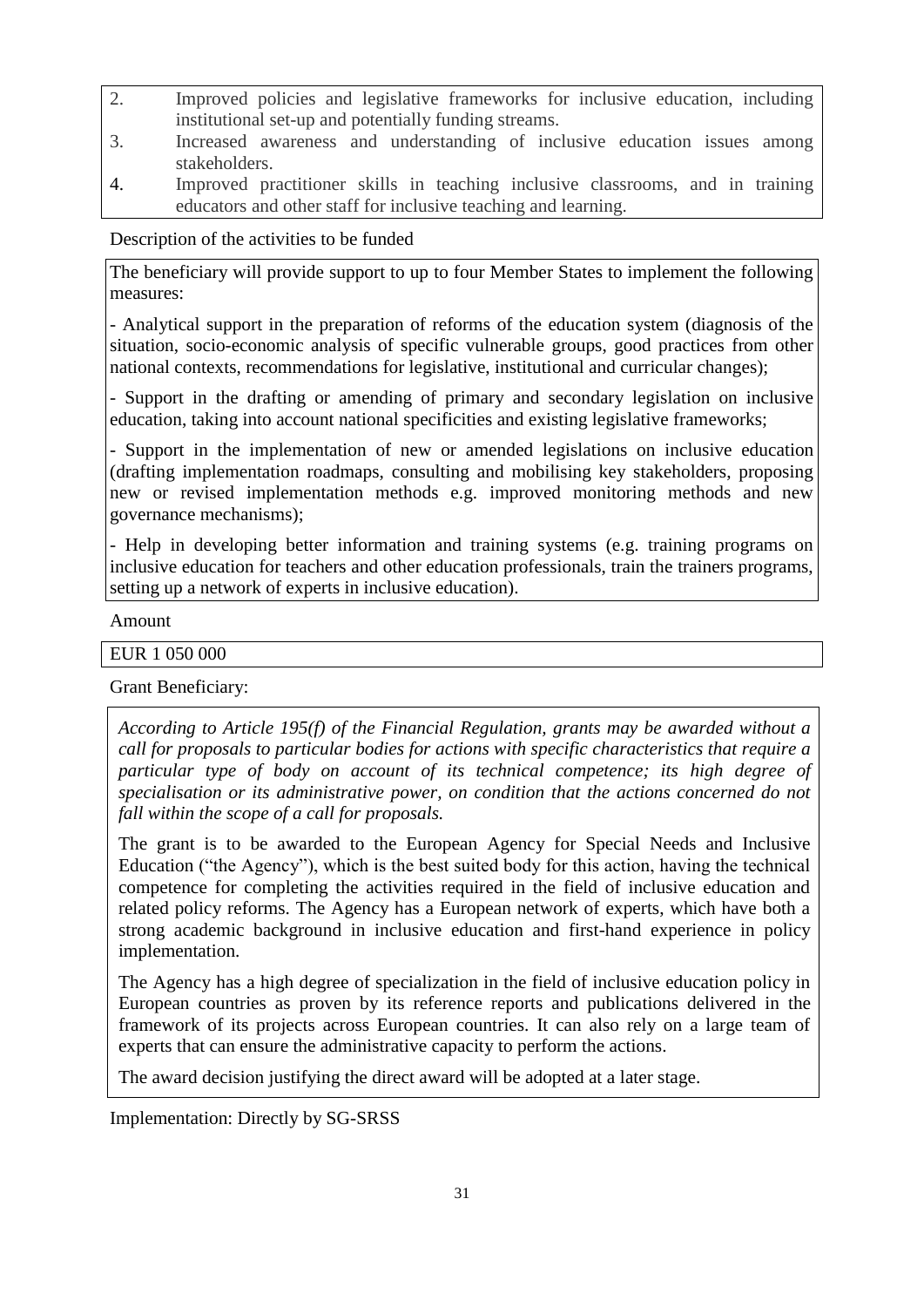Maximum possible rate of co-financing of the eligible costs: 100%

# **2.4.2. Direct grant to the Sant'Anna School of Advanced Studies**

Objectives pursued and expected results

The objective is to provide support to enhance the monitoring and evaluation capacity of the health system by the national authorities by developing a system of patient-reported experience measures (PREMs) and by integrating them within the national framework for health system performance assessment. This system will serve as a tool to support effective decision-making for politicians, health professionals and managers to enhance the quality of care.

The action is expected to lead to the following results:

- 1. A methodology for the design and implementation of a national patient experience survey is developed;
- 2. National experts in the public administration are empowered to carry out the survey autonomously;
- 3. Terms for reference for a platform to share PREMs' findings across health professionals are developed.

Description of the activities to be funded

The beneficiary will provide support to the national authorities in Latvia to implement systematic and continuous monitoring of patient-reported experience measures (PREMs).

The support action will include the following measures:

1. Identification of goals and methods for the development of a national patient experience survey according to the insights from the most recent literature and tailored to the national context.

2. Development of skill and competences to put in place a data transfer system among providers and a third agency in charge of administering questionnaires;

3. Development of a framework that allows integrating PREMs' results with operations' management into the health care institutions;

4. Definition of technical specification for a web platform in which health care providers may consult their performance in terms of patient experience in real time and benchmark their results at the local and national level.

5. Supervision of data collection and quality assessment.

6. Support the follow-up to the implementation, development and sustainability of the Patient Experience domain established within the national framework for health system performance assessment.

Amount

### EUR 100 000

Grant Beneficiary:

*According to Article 195 (f) of the Financial Regulation, grants may be awarded without a call for proposals to particular bodies for actions with specific characteristics that require a particular type of body on account of its technical competence; its high degree of specialisation or its administrative power, on condition that the actions concerned do not fall within the scope of a call for proposals.*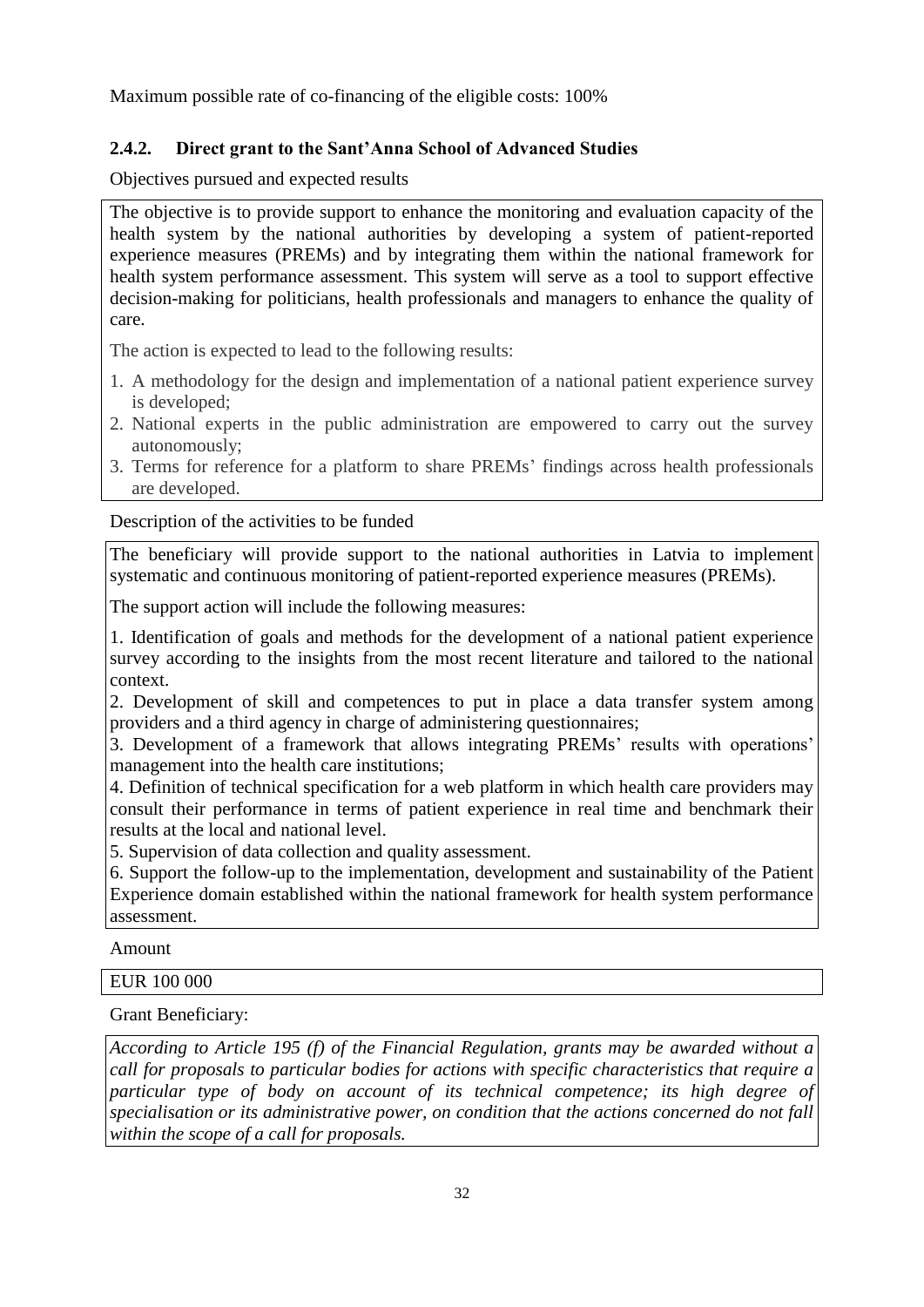The grant is to be awarded to Sant'Anna School of Advanced Studies in Pisa, Italy : a public university institute - with special autonomy - working in the field of applied sciences. This body is the best suited one to support national authorities in designing, setting-up and running a system for continous monitoring of patient-reported experience measures and has, over a period of more than ten years, acquired technical competence in designing and implementing tools and methodologies to assess the performance of health systems and support management and decision making. Sant'Anna School can draw on a large pool of experts, including professors, researchers and PhD students, who are developing state of the art tools and methodologies to assess the performance of health systems; top researchers of Sant'Anna School have been extensively cooperating in EU actions in this field.

The choice of Sant'Anna School as provider is further justified by the ongoing technical assistance it delivers in developing general healthcare assessment frameworks and tailored support to the development of patient reported experience measures in several Italian regions and in other EU countries.

The award decision justifying the direct award will be adopted at a later stage.

Implementation: Directly by the SG-SRSS

Maximum possible rate of co-financing of the eligible costs: 100%

## **2.5. Direct Grants to support Structural Reforms in the area of Financial Sector and Access to Finance**

Priorities for the year, objectives and pursued and expected results

The priorities for the year, objectives pursued and expected results for these grants are those of point 2.5 of Part I.

Type of applicants targeted by the direct award

Direct grants may be awarded to international organisations (to the extent that the current provisions and framework agreements allow the conclusion of grant agreements), Member-State ministries, agencies and bodies, other bodies with a public service mission, private bodies with specific and recognised competencies, experience and leadership in the relevant field and non-for profit international or European expertise associations and networks with specific and recognised competencies, experience and leadership in the relevant field, which, in view of the nature of the action, have recognised and relevant technical competence, high degrees of specialisation or administrative power in the field of: capital market development; insolvency; national development banks; financial literacy and reinforcing financial stability. Such entities will be identified on the basis of their specific experience, in the respective field and, specifically, the topic of the respective support measure in recent years in Member States and, where appropriate, major economies and proven knowledge of the local context in the specific Member State where the support measure is to be implemented. Direct grants may be awarded also to entities that are in a *de jure* or *de facto* monopoly situation.

Description of the activities to be funded by the grant awarded without a call for proposals on the basis of Article 195 of the Financial Regulation

Support will be provided to carry out, amongst others, the following activities: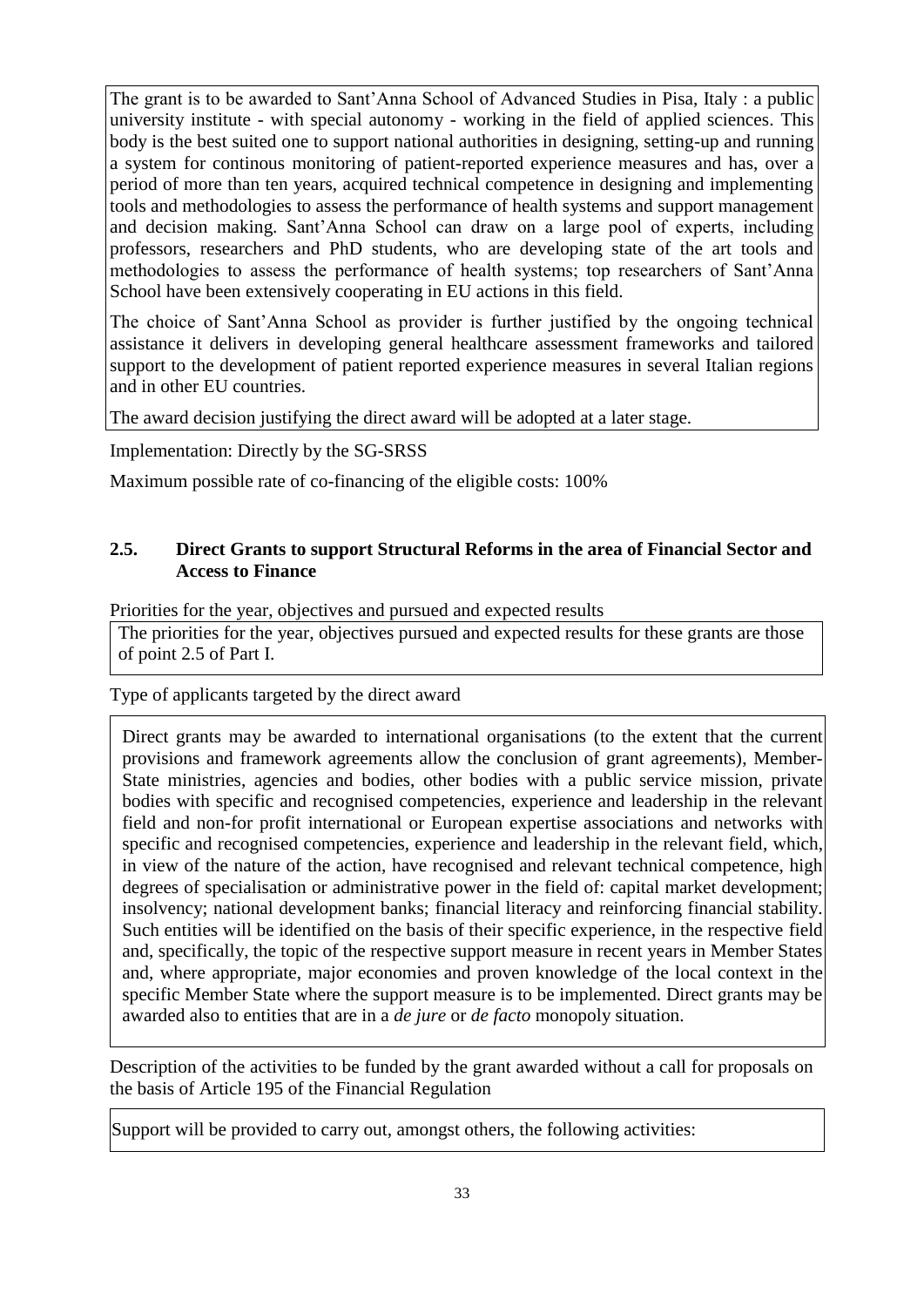- (a) expertise related to policy advice, diagnosing reform needs, policy change, formulation of strategies and reform roadmaps, as well as legislative, institutional, structural and administrative reforms; examples: 1) formulating a capital market development strategy; 2) improving the administrative capacity of resolution authorities;
- (b) organisation of seminars, conferences and workshops;
- (c) organisation of study visits to relevant Member States;
- (d) training actions and the development of online or other training modules;
- (e) collection of data and statistics, development of common methodologies and, indicators or benchmarks; and
- (f) studies, research, analyses and surveys, evaluations and impact assessments, and the development and publication of guides, reports and educational material.

Implementation

Directly by SG-SRSS

*I. Essential eligibility, selection and award criteria*

Grant beneficiaries will demonstrate their financial capacity by proving that they have stable and sufficient sources of funding to maintain their activity during the period of the grant. Operational capacity will be assessed based on thematic experience in the policy field linked to the action.

In accordance with Article 198 (5) of the Financial Regulation, the financial capacity of those beneficiaries that are public bodies or international organisations will not be verified.

The award of grants without a call for proposals in accordance with Article 195 (1) (c) or (f) of the Financial Regulation will be justified in the award decision. The potential beneficiary will be invited to submit an application, which will be evaluated according the following main award criteria:

The extent to which the proposed action is in line with the objectives pursued and the extent to which the proposed outputs present added value in this context; and

The financial quality of the proposal including a reasonable and realistic budget as well as a sound cost-efficiency ratio.

*II. Maximum possible rate of co-financing of the eligible costs:* 100%

# **2.5.1. Direct grant to the Université Paris Dauphine**

Objectives pursued and expected results

The objective of the action is to develop actions to be put in place by the French financial sector in order to reduce the risks of mis-selling of financial products to older people, who are particularly vulnerable to mis-selling, also due to increasing financial digitalisation.

The expected results of the project will be an increased understanding of the authorities on the issue of mis-selling to older clients, supported by more accurate data and analytical tools for identifying vulnerable clients and taking policy decisions in this area, greater awareness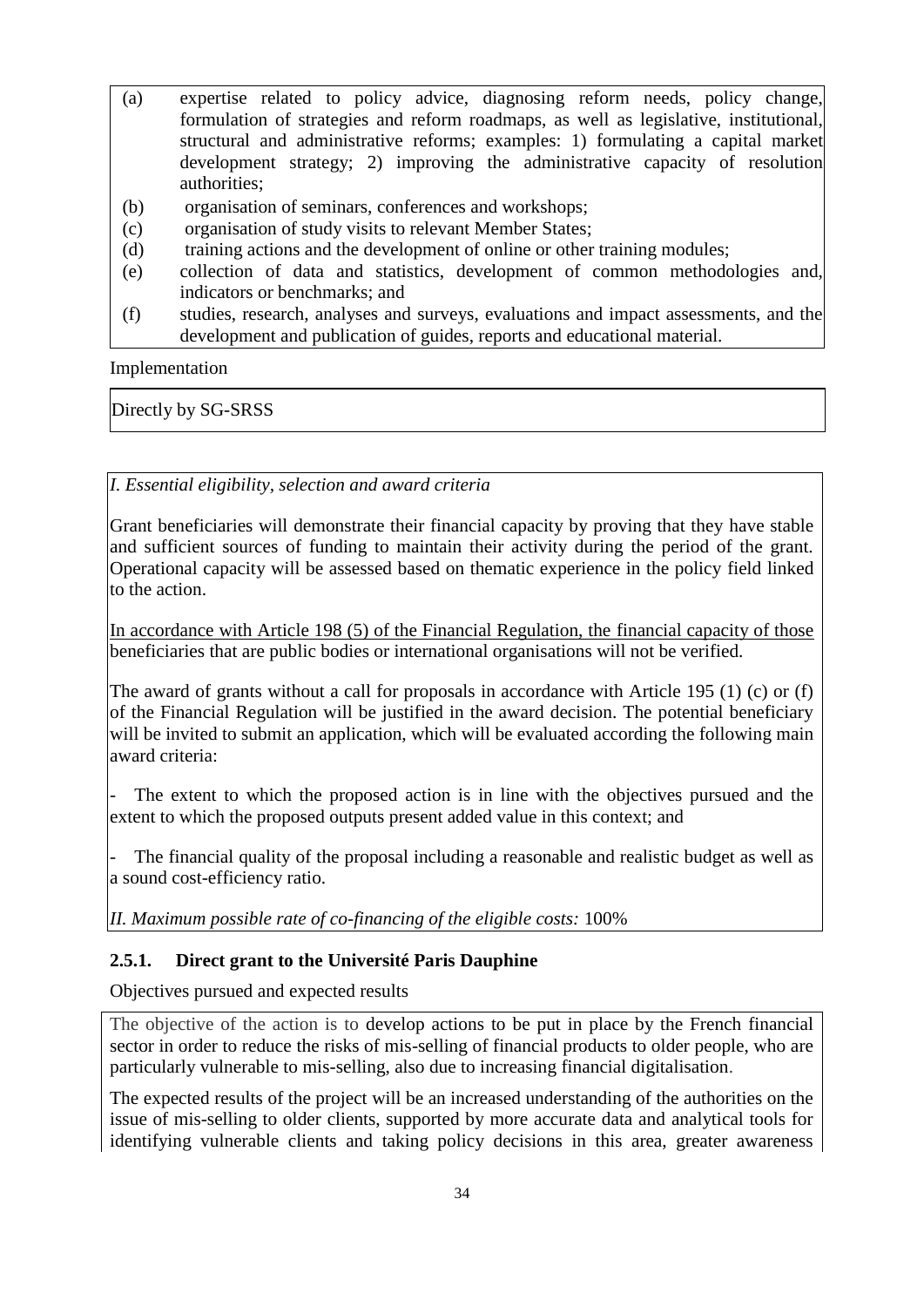among European and international supervisors and, possibly, policy/legal measures aiming at better protection of the elderly.

Description of the activities to be funded

The beneficiary will provide support to French authorities to implement the following measures:

- Support to the working group set up with French and international financial institutions to help with the assessment of business practices and products offered to the elderly and the collection of business data.

- Analytical support to test an already developed theoretical model with real data collected from financial institutions on a voluntary basis in order to validate or lead to amendments in the model. Support would in particular focus on analysis and processing of financial data in order to confirm characteristics of vulnerable individuals.

- Support in the definition of an action plan including various policy measures like institutional communication, pedagogical tools, legislative initiatives and regulatory guidance on business practices.

Amount

EUR 250 000

Grant Beneficiary:

*According to Article 195 (f) of the Financial Regulation, grants may be awarded without a call for proposals to particular bodies for actions with specific characteristics that require a particular type of body on account of its technical competence; its high degree of specialisation or its administrative power, on condition that the actions concerned do not fall within the scope of a call for proposals.*

The grant is to be awarded to the Université Paris Dauphine ("the University"), which is the best-suited body for this action, having all of the technical competences required for completing the activities in this field at the crossroad between financial economics, aging and health. Only a body with technical competence and a high degree of specialisation in these three domains can provide the expected results.

The University is the best-suited body with the expertise necessary across these three domains, based on its Laboratoire d'économie et de gestion des organisations de santé (LEDa-LEGOS), its Chaire Santé (Health Chair) specialised on health, and the recognised academic and policy expertise on topics related to the aging of population of Prof. Eric Bonsang, Associate professor at the LEDa-LEGOS. Because of these reasons, since 2012, the LEDa-LEGOS' team of the University is in charge of the French part of the SHARE survey (Survey on Health, Ageing and Retirement in Europe), an initiative launched and funded by the European Commission. Additionally, the University developed the theoretical model underlying this project, which, despite not being a precondition for carrying out the required activities, provides the University with unique insights on the issues at stake.

Next to its reference reports and academic publications, the University can also rely on a large team of experts that can ensure the administrative capacity to perform the actions.

The award decision justifying the direct award will be adopted at a later stage.

Implementation: Directly by SG-SRSS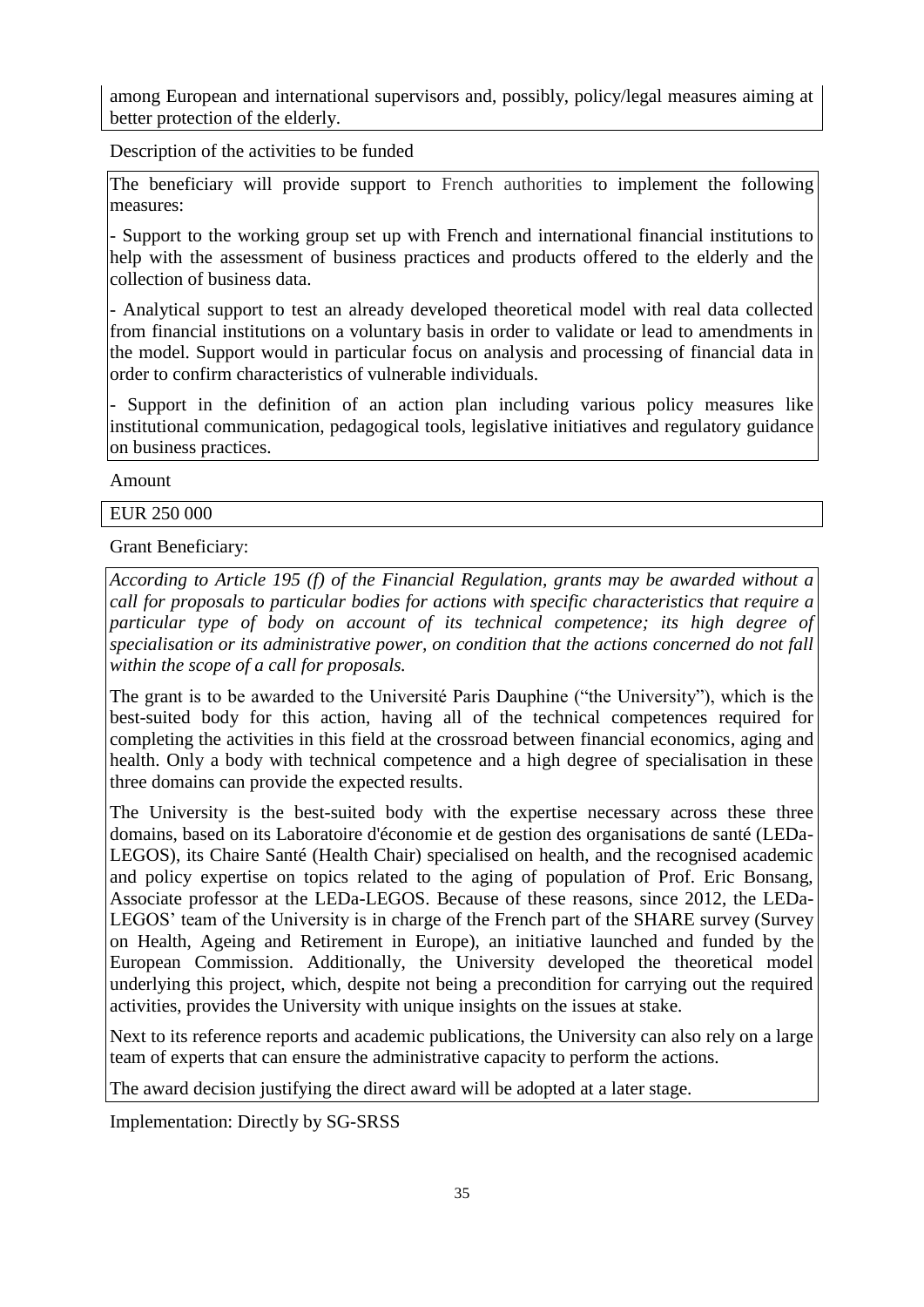Maximum possible rate of co-financing of the eligible costs: 100%

In case the actions set out for implementation through grants (direct management) cannot be implemented under this delivery method, they will be implemented through public procurement (direct management).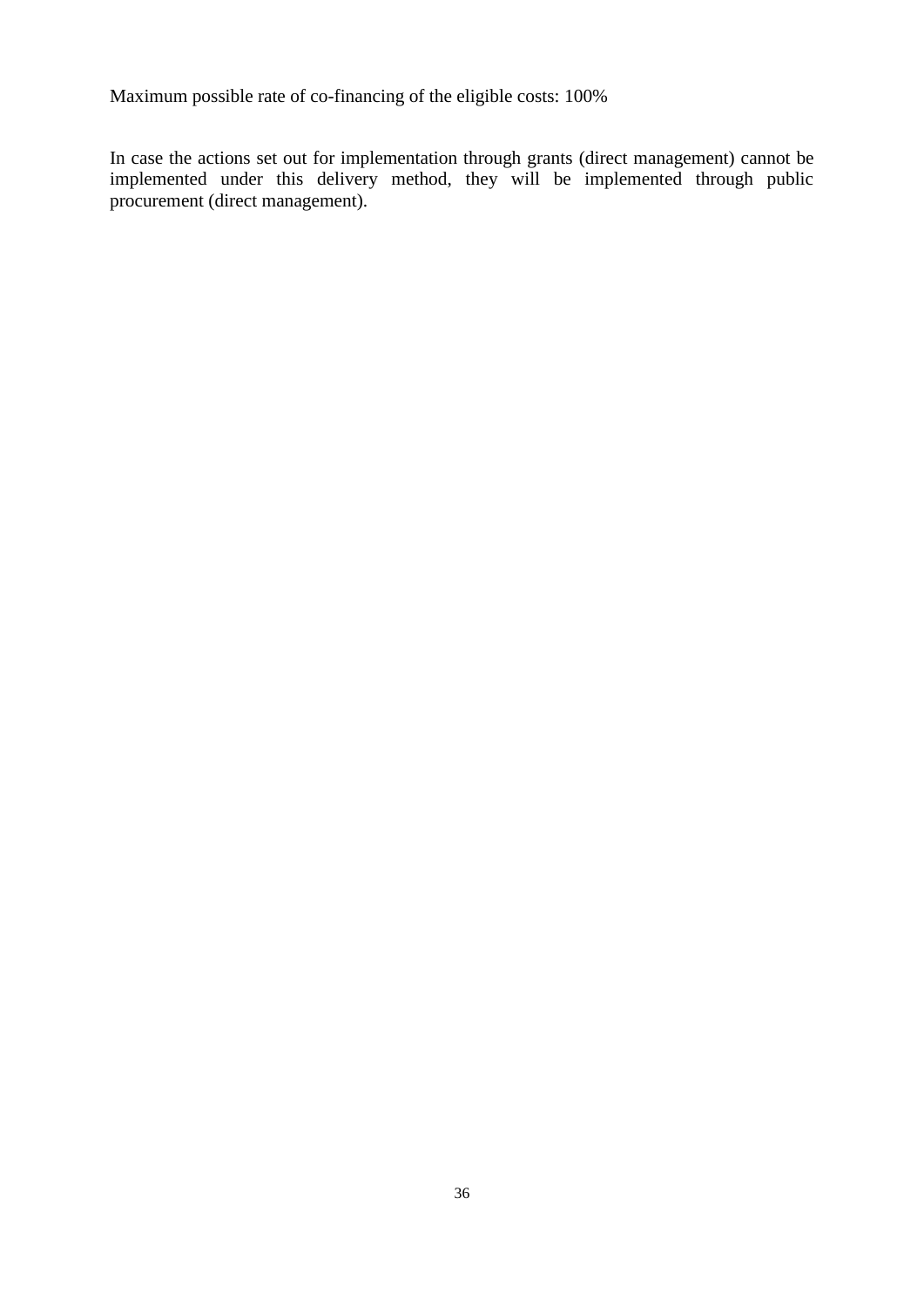### **3. Procurement**

The global budgetary envelope reserved for procurement contracts in year 2019 is EUR 40 653 590.

### **3.1. Procurement activities for implementation of Structural Reform Support Programme**

General description of the contracts envisaged *(study / technical assistance / evaluation / survey / IT / communication services/etc.)*

Based on the requests of the Member States, specific technical support projects will be undertaken in the policy areas referred to in Article 5(2) of the Regulation (EU) 2017/825 of the European Parliament and of the Council of 17 May 2017 on the establishment of the Structural Support Reform Programme for the period 2017 to 2020 and amending Regulations (EU) No 1303/2013 and (EU) 1305/2013, as amended by Regulation (EU) 2018/1671 of the European Parliament and of the Council of 23 October 2018 to increase the financial envelope of the Structural Reform Support Programme and adapt its general objective. The contracts may, *inter alia,* be used for studies, provision of technical assistance, carrying out surveys, monitoring, evaluation, etc.

These projects will assist Member-State national authorities in preparing and implementing growth-enhancing administrative and structural reforms. The contracts will serve the priorities and objectives referred to in Part I of this document.

Type of contracts:

- 1) direct contracts
- 2) specific contracts based on existing framework contracts, including framework contracts for the provision of technical support for the implementation of structural reforms under the Programme.

Current SRSS Multiple Framework Contract

The maximum amount for the current SRSS Multiple Framework Contract is EUR 20 000 000 and it may be used until 1 October 2019 (with a possible extension for 24 more months). The financial ceiling of this contract may be increased by 50% for Lot 1 respecting the conditions foreseen in Article 172(3)(b) of the Financial Regulation.

3) Multiple Framework Contract for the provision of technical support for the implementation of structural reforms under the Structural Reform Support Programme (SRSP).

A call for tender for a new SRSS Multiple Framework Contract was launched in December 2018 following the adoption of the financing decision C(2018) 8068. The maximum amount of the new SRSS Multiple Framework Contract shall be EUR 100 000 000 and it will have a duration of four years from the date of entry into force of the contract.

Implementation

Directly by SG-SRSS

Type of contract: direct contracts and specific contracts based on existing framework contracts, including framework contracts for the provision of technical support for the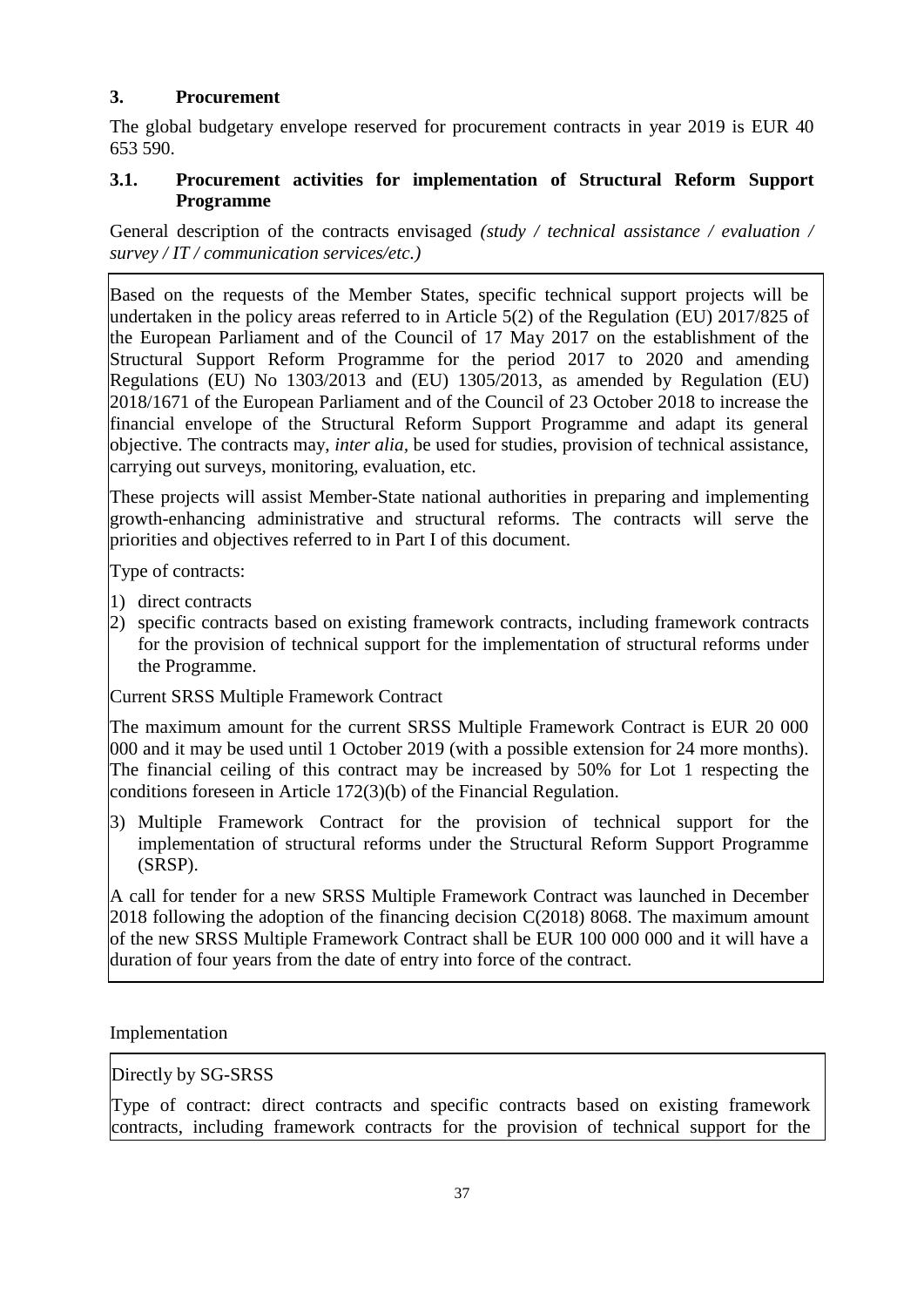implementation of structural reforms under the Structural Reform Support Programme (SRSP).

By DG NEAR under co-delegation for the provision of technical assistance under TAIEX to institutions in those Member States that have requested support (e.g. expert missions) EUR 1 877 710

In case the actions set out for implementation through public procurement (direct management) cannot be implemented under this delivery method, due to circumstances outside of the control of the European Commission, they will be implemented through indirect management in accordance with the criteria set out in section 4 (Actions implemented in indirect management).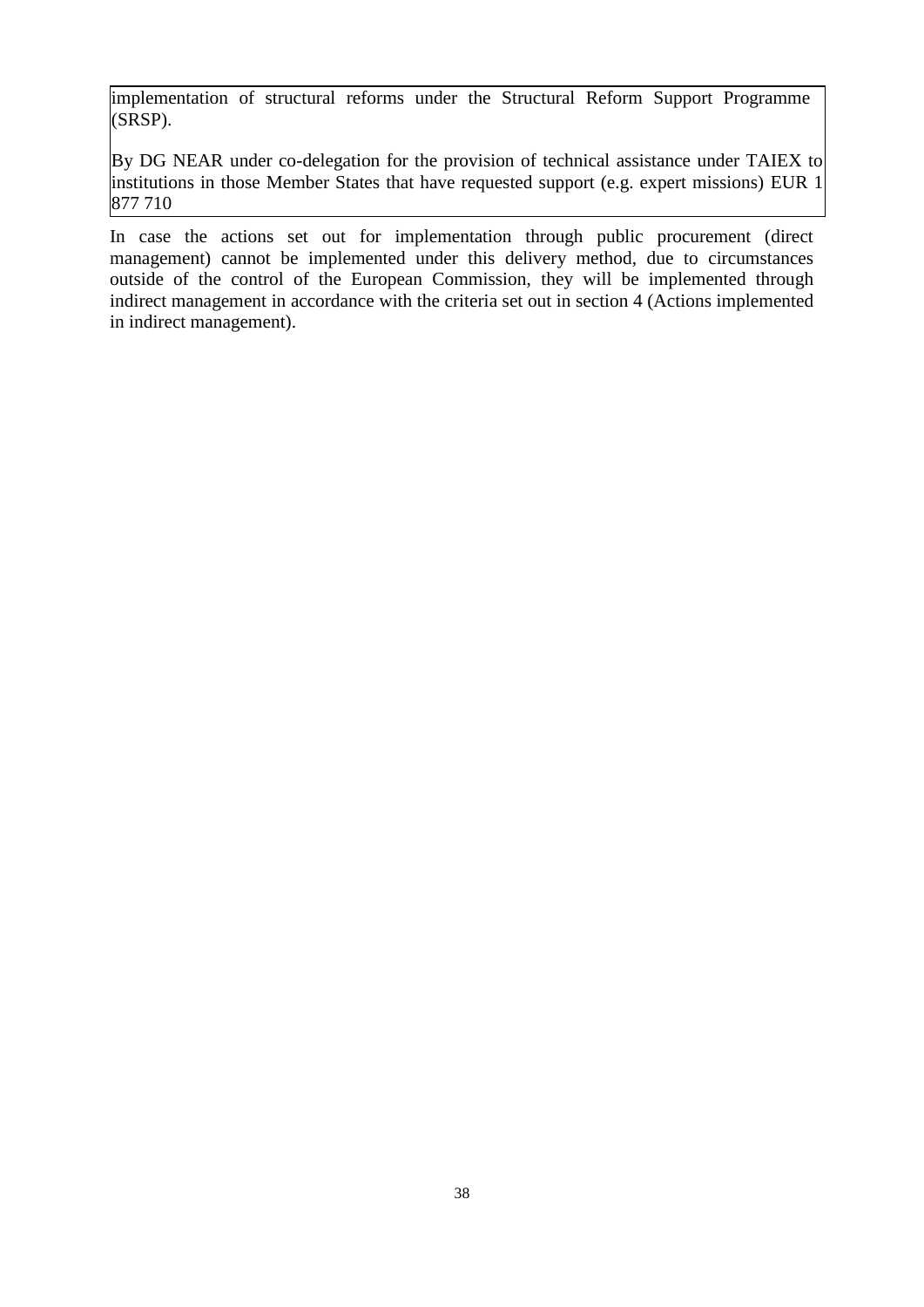# **4. Actions implemented in indirect management**

The global budgetary envelope reserved for indirect management under this work programme is EUR 30 417 500.

It includes agreements to be signed with entities selected on the base of the criteria indicated in this Financing Decision to the extent that the current provisions and framework agreements allow the conclusion of agreements under indirect management.

In line with the Financial Regulation the following activities will be implemented under the indirect management mode in view of the type of the implementing entity. Entities which have undergone an ex ante (/pillar-) assessment of their procedures and systems, guaranteeing a level of protection of the EU financial interests equivalent to that guaranteed by the Commission in direct management will act under indirect management for the tasks they will undertake to implement the actions.

## **4.1. Contribution/delegation agreeements to support Structural Reforms in the area of Public Financial Management and Revenue administration**

Criteria for selecting an implementing entity

Article 110 (f) of the Financial Regulation provides for setting out of the criteria for selecting an entity in the Financing Decision. The criteria to be used for selecting an implementing entity, considering the nature of the action, are as follows:

- 1. The entity satisfies the requirements set out in Article 154 (4) of the Financial Regulation. When the entities concerned comply only partially with Article 154 (4) of the Financial Regulation, the Commission shall take appropriate supervisory measures as provided for in Article 154 (5) of the Financial Regulation;
- 2. The entity's financial and operational capacity is adequate;
- 3. The entity has specific knowledge and recognised competencies in the relevant field;
- 4. The entity has extensive experience and leadership in the domain; and
- 5. The entity is active in the subject area in the European Union or in any other European country.

# Description

The objectives pursued and expected results for the actions are those of point 2.1 of Part I.

The actions that can be financed through indirect management are outlined in Article 6 of the Regulation (EU) 2017/825 of the European Parliament and of the Council of 17 May 2017 on the establishment of the Structural Reform Support Programme for the period 2017 to 2020 and amending Regulations (EU) No 1303/2013 and (EU) 1305/2013 (OJ L 129, 19.5.2017, p. 1), as amended by Regulation (EU) 2018/1671 of the European Parliament and of the Council of 23 October 2018 to increase the financial envelope of the Structural Reform Support Programme and adapt its general objective (OJ L 284, 12.11.2018, p. 3).

# **4.2. Contribution/delegation agreeements to support Structural Reforms in the area of Governance and Public Administration**

Criteria for selecting an implementing entity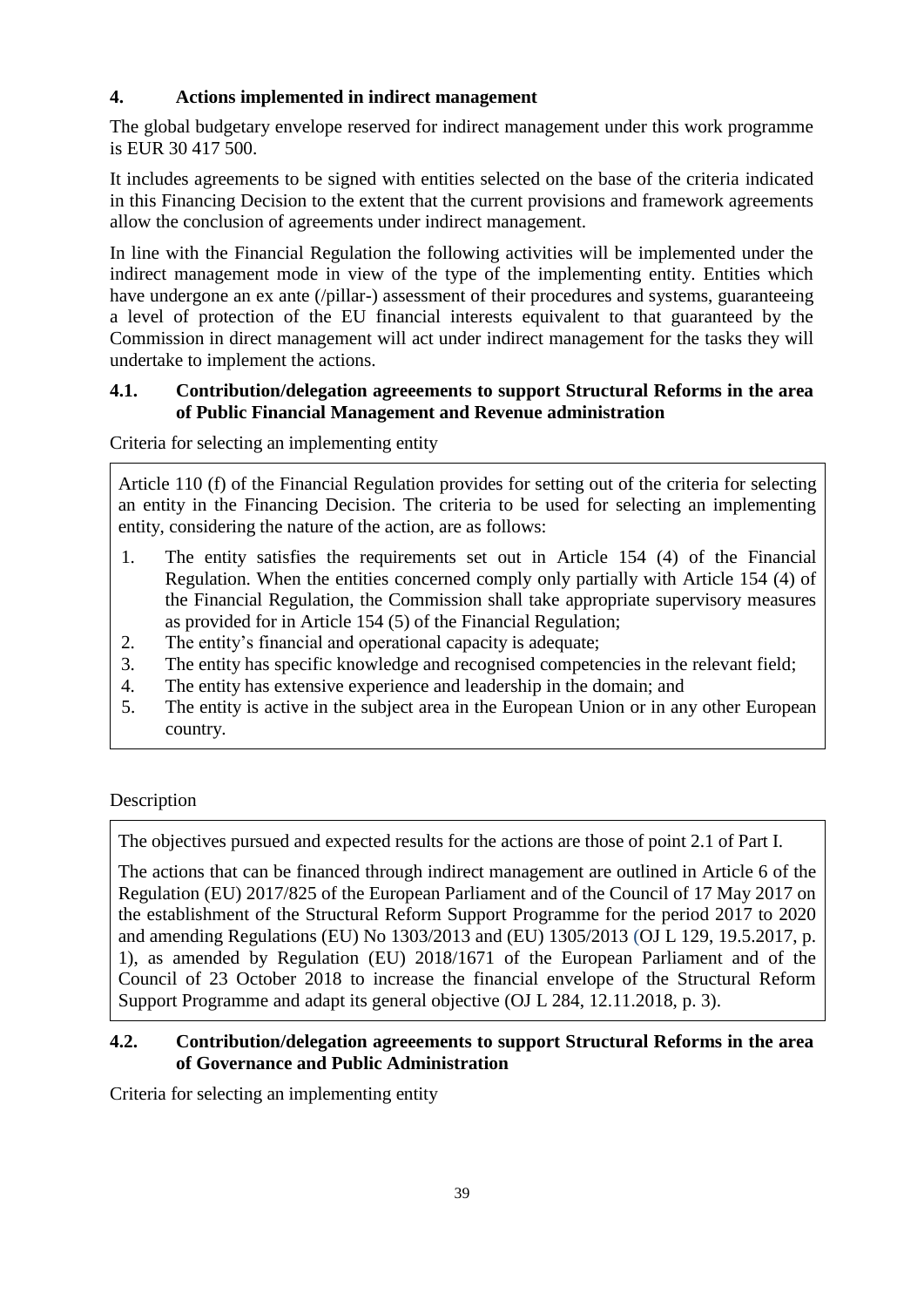Article 110 (f) of the Financial Regulation provides for setting out of the criteria for selecting an entity in the Financing Decision. The criteria to be used for selecting an implementing entity, considering the nature of the action are as follows:

- 1. The entity satisfies the requirements set out in Article 154 (4) of the Financial Regulation. When the entities concerned comply only partially with Article 154 (4) of the Financial Regulation, the Commission shall take appropriate supervisory measures as provided for in Article 154 (5) of the Financial Regulation;
- 2. The entity's financial and operational capacity is adequate;
- 3. The entity has, specific knowledge and recognised competencies in the relevant field;
- 4. The entity has extensive experience and leadership in the domain;
- 5. The entity is active in the subject area in the European Union or in any other European country.

### Description

The objectives pursued and expected results for the actions are those of point 2.2 of Part I.

The actions that can be financed through indirect management are outlined in Article 6 of the Regulation (EU) 2017/825 of the European Parliament and of the Council of 17 May 2017 on the establishment of the Structural Reform Support Programme for the period 2017 to 2020 and amending Regulations (EU) No 1303/2013 and (EU) 1305/2013 (OJ L 129, 19.5.2017, p. 1), as amended by Regulation (EU) 2018/1671 of the European Parliament and of the Council of 23 October 2018 to increase the financial envelope of the Structural Reform Support Programme and adapt its general objective (OJ L 284, 12.11.2018, p. 3).

### **4.3. Contribution/delegation agreeements to support Structural Reforms in the Growth, Business Environment and Sectoral Issues**

Criteria for selecting an implementing entity

Article 110 (f) of the Financial Regulation provides for setting out of the criteria for selecting an entity in the Financing Decision. The criteria to be used for selecting an implementing entity, considering the nature of the action are as follows:

- 1. The entity satisfies the requirements set out in Article 154 (4) of the Financial Regulation. When the entities concerned comply only partially with Article 154 (4) of the Financial Regulation, the Commission shall take appropriate supervisory measures as provided for in Article 154 (5) of the Financial Regulation;
- 2. The entity's financial and operational capacity is adequate;
- 3. The entity has specific knowledge and recognised competencies in the relevant field;
- 4. The entity has extensive experience and leadership in the domain;
- 5. The entity is active in the subject area in the European Union or in any other European country.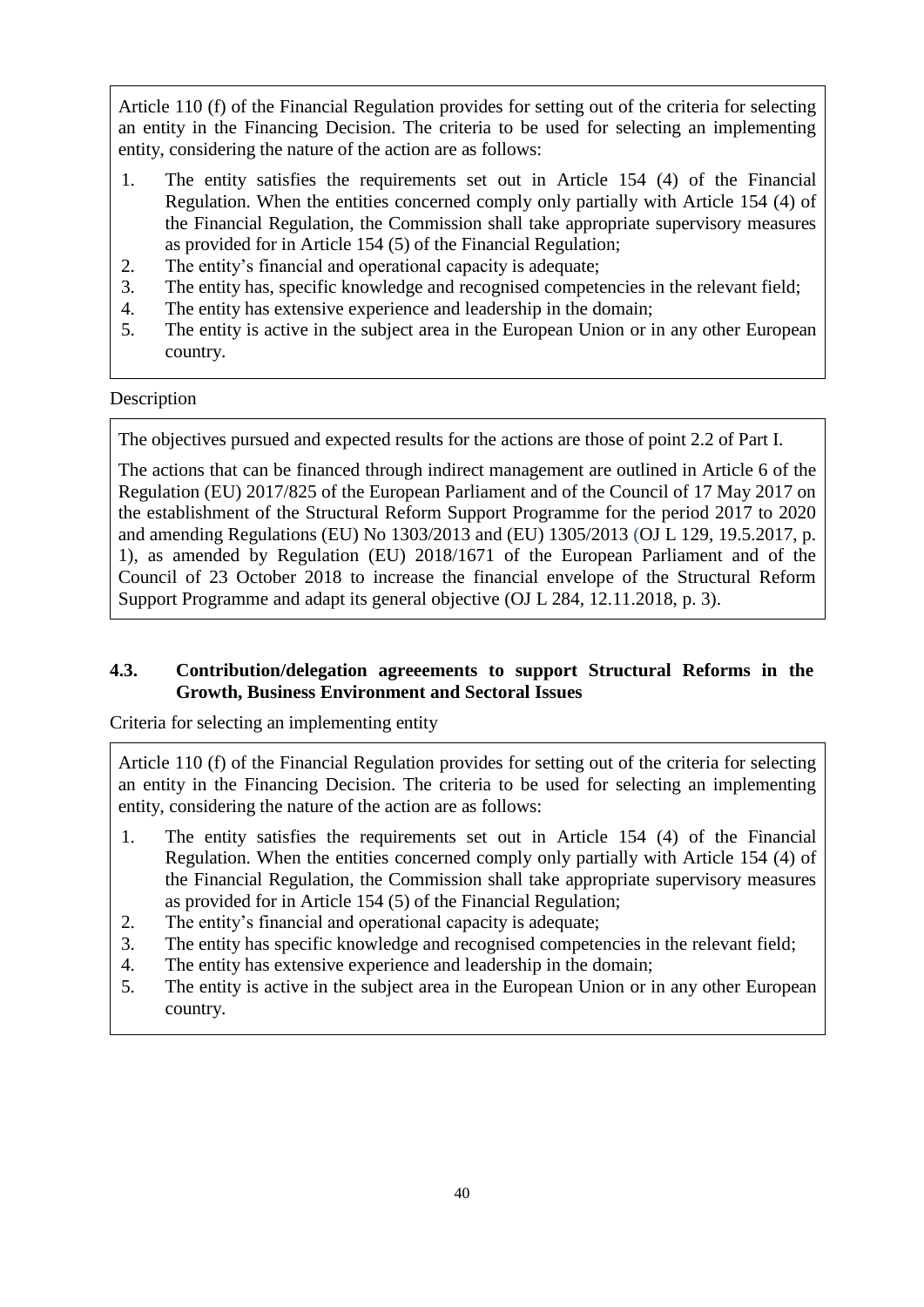### Description

The objectives pursued and expected results for the actions are those of point 2.3 of Part I.

The actions that can be financed through indirect management are outlined in Article 6 of the Regulation (EU) 2017/825 of the European Parliament and of the Council of 17 May 2017 on the establishment of the Structural Reform Support Programme for the period 2017 to 2020 and amending Regulations (EU) No 1303/2013 and (EU) 1305/2013 (OJ L 129, 19.5.2017, p. 1), as amended by Regulation (EU) 2018/1671 of the European Parliament and of the Council of 23 October 2018 to increase the financial envelope of the Structural Reform Support Programme and adapt its general objective (OJ L 284, 12.11.2018, p. 3).

## **4.4. Contribution/delegation agreeements to support Structural Reforms in the area of Labour market, Education, Health and Social Services**

Criteria for selecting an implementing entity

Article 110 (f) of the Financial Regulation provides for setting out of the criteria for selecting an entity in the Financing Decision. The criteria to be used for selecting an implementing entity, considering the nature of the action are as follows:

- 1. The entity satisfies the requirements set out in Article 154 (4) of the Financial Regulation. When the entities concerned comply only partially with Article 154 (4) of the Financial Regulation, the Commission shall take appropriate supervisory measures as provided for in Article 154 (5) of the Financial Regulation;
- 2. The entity's financial and operational capacity is adequate;
- 3. The entity has specific knowledge and recognised competencies in the relevant field;
- 4. The entity has extensive experience and leadership in the domain;
- 5. The entity is active in the subject area in the European Union or in any other European country.

### Description

The objectives pursued and expected results for the actions are those of point 2.4 of Part I.

The actions that can be financed through indirect management are outlined in Article 6 of the Regulation (EU) 2017/825 of the European Parliament and of the Council of 17 May 2017 on the establishment of the Structural Reform Support Programme for the period 2017 to 2020 and amending Regulations (EU) No 1303/2013 and (EU) 1305/2013 (OJ L 129, 19.5.2017, p. 1), as amended by Regulation (EU) 2018/1671 of the European Parliament and of the Council of 23 October 2018 to increase the financial envelope of the Structural Reform Support Programme and adapt its general objective (OJ L 284, 12.11.2018, p. 3).

# **4.5. Contribution/delegation agreeements to support Structural Reforms in the area of Financial Sector and Access to Finance**

Criteria for selecting an implementing entity

Article 110 (f) of the Financial Regulation provides for setting out of the criteria for selecting an entity in the Financing Decision. The criteria to be used for selecting an implementing entity, considering the nature of the action are as follows:

1. The entity satisfies the requirements set out in Article 154 (4) of the Financial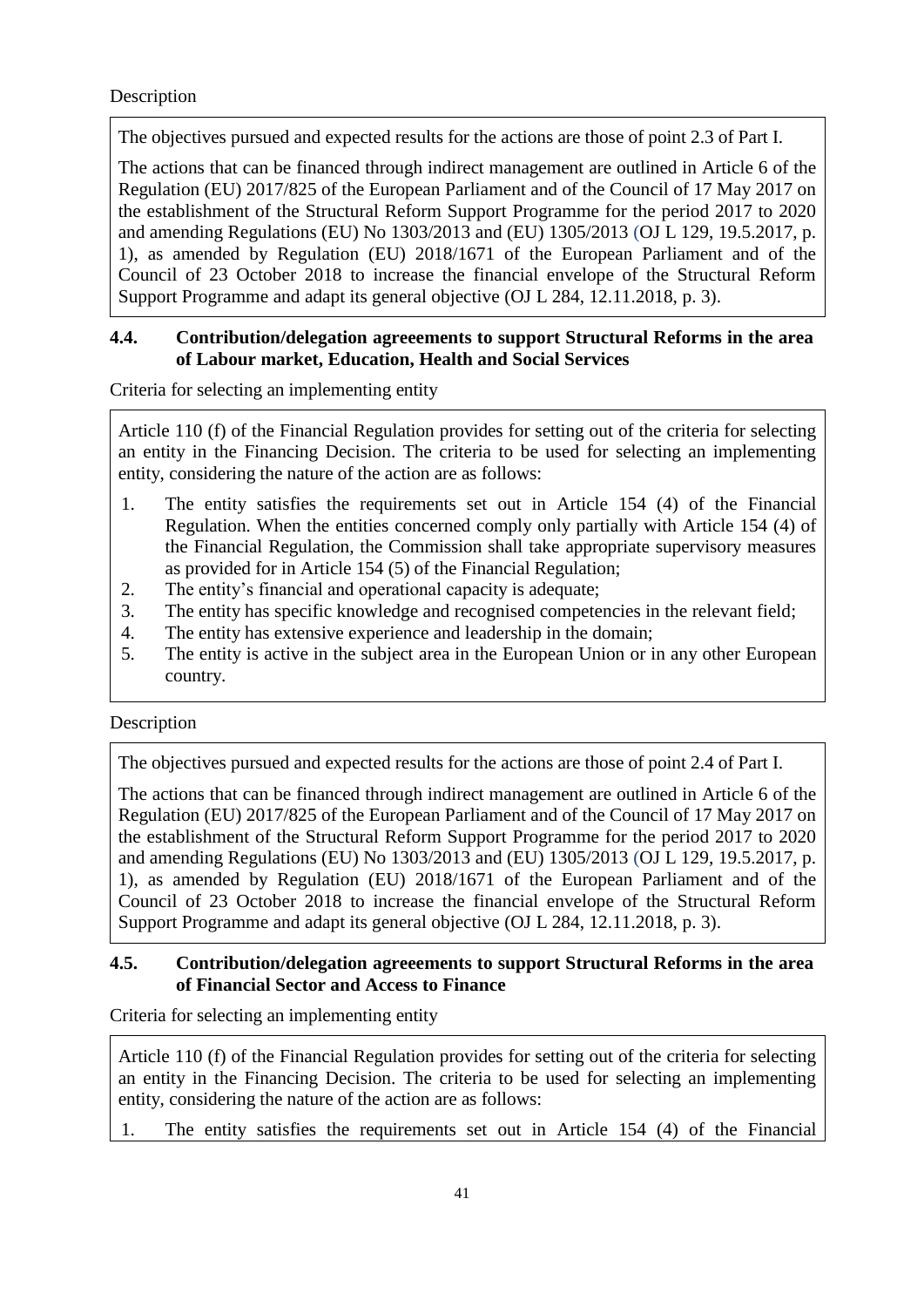Regulation. When the entities concerned comply only partially with Article 154 (4) of the Financial Regulation, the Commission shall take appropriate supervisory measures as provided for in Article 154 (5) of the Financial Regulation;

- 2. The entity's financial and operational capacity is adequate;<br>3. The entity has specific knowledge and recognised competer
- The entity has specific knowledge and recognised competencies in the relevant field;
- 4. The entity has extensive experience and leadership in the domain;
- 5. The entity is active in the subject area in the European Union or in any other European country.

#### Description

The objectives pursued and expected results for the actions are those of point 2.5 of Part I.

The actions that can be financed through indirect management are outlined in Article 6 of the Regulation (EU) 2017/825 of the European Parliament and of the Council of 17 May 2017 on the establishment of the Structural Reform Support Programme for the period 2017 to 2020 and amending Regulations (EU) No 1303/2013 and (EU) 1305/2013 (OJ L 129, 19.5.2017, p. 1), as amended by Regulation (EU) 2018/1671 of the European Parliament and of the Council of 23 October 2018 to increase the financial envelope of the Structural Reform Support Programme and adapt its general objective (OJ L 284, 12.11.2018, p. 3).

In case the actions referred to under section 4 'Actions implemented in indirect management' cannot be implemented under that management mode, due to circumstances outside of the control of the European Commission, they will be implemented through a grant under direct management and subject to the maximum rate of co-financing of 100% of the eligible costs indicated in point 2 (grants). In such case, the applications will be evaluated according to the following criteria:

Grant beneficiaries will demonstrate their financial capacity by proving that they have stable and sufficient sources of funding to maintain their activity during the period of the grant. Operational capacity will be assessed based on thematic experience in the policy field linked to the action.

In accordance with Article 198 (5) of the Financial Regulation, the financial capacity of those beneficiaries that are public bodies or international organisations will not be verified.

The award of grants without a call for proposals in accordance with Article 195 (1) (c) or (f) of the Financial Regulation will be justified in the award decision. The potential beneficiary will be invited to submit an application, which will be evaluated according the following main award criteria:

-The extent to which the proposed action is in line with the objectives pursued and the extent to which the proposed outputs present added value in this context; and

-The financial quality of the proposal including a reasonable and realistic budget as well as a sound cost-efficiency ratio.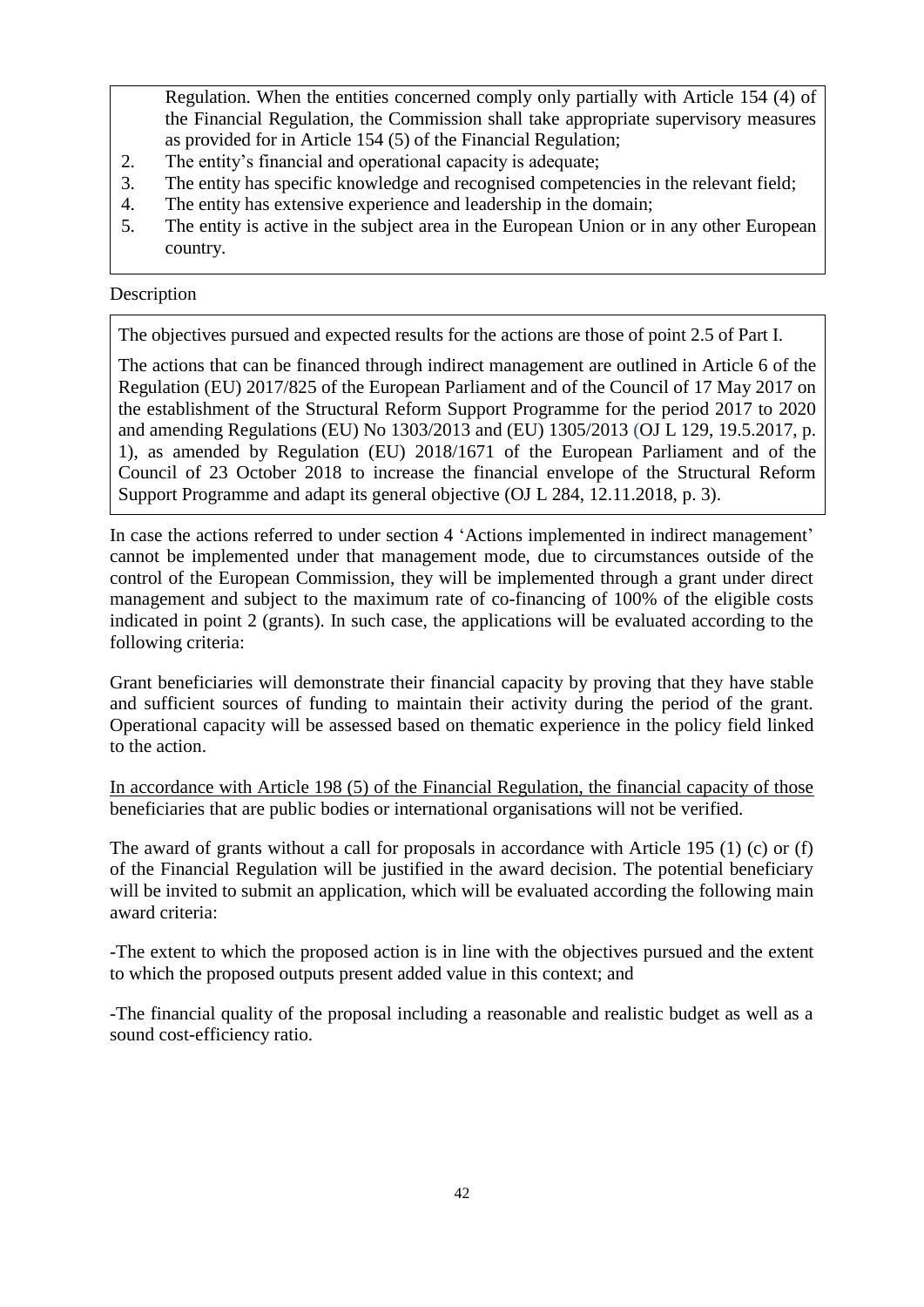### **5. Other actions or expenditure**

# **5.1. Expert contracts following a Call for Expression of Interest**

The global budgetary envelope reserved for experts contracts following a Call for Expression of Interest in year 2019 is EUR 317 450.

This action covers expenses for technical support provided by experts through simplified expert contracts, implemented under Article 237 of the Financial Regulation.

Those projects will assist the EU Member-State national authorities in preparing and implementing growth-enhancing administrative and structural reforms. The contracts will serve the priorities and objectives referred to in Part I of this document.

Implementation

Expert contracts under CEI list: directly by SG-SRSS

### **5.2. Administrative arrangement with JRC**

Amount

EUR 65 000

Description of the action

### **Action: Support for the Microsimulation Hub of the Council of Economic Advisors in Greece**

Budget: EUR 65 000

Objectives pursued: Key objective of the Action is to enhance further the scientific and technical capacity of the Microsimulation Hub of the Economic Research and Analysis Unit of the Council of Economic Advisors of the Ministry of Finance in Greece, which is due to perform an important role in the smooth transition to the Post-Programme era in implementing the procedures of the Enhanced Post-Program Surveillance and potentially participate in the European Semester exercise for Greece. In order to perform properly its role, the microsimulation division has requested technical support for improving the accuracy of estimation of fiscal and distributional effects of policy reforms in the field of taxation or allowances.

Expected activities: technical support to building capacity and transferring knowledge will entail assistance for the correction and improvement of EUROMOD simulations, support and advice on the set-up and improvement of parameters and on tax data collection and use; support for analysis and assessment and use of results as part of negotiations; support in training development and implementation in relation to the use of the EUROMOD tool.

Expected results: The Action will result in enhanced capacity for the Microsimulation Hub of the Council of Economic Advisors, enabling it to proceed with accurate estimations of fiscal and distributional effects of tax and social benefits proposed measures.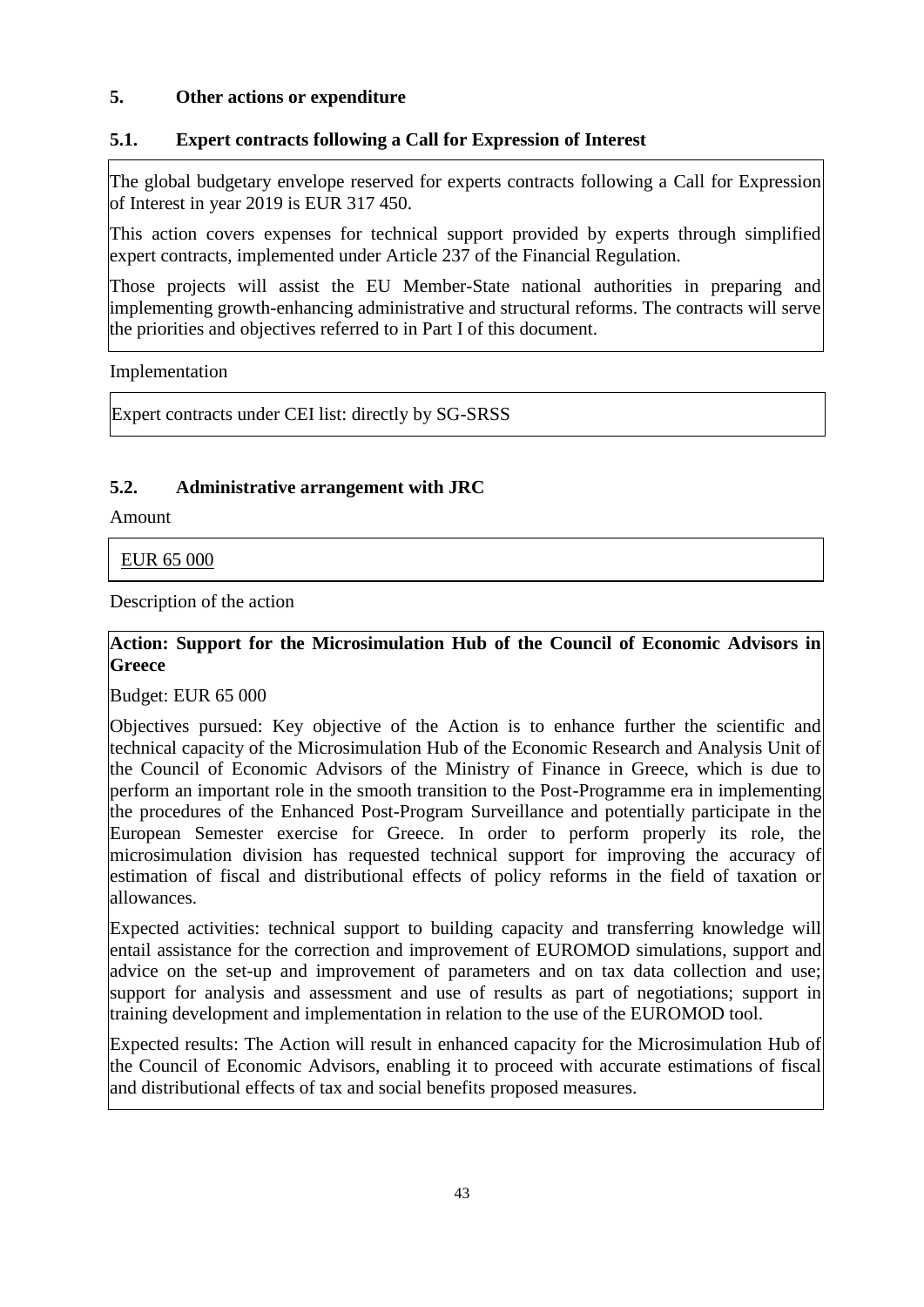In case the action referred to under section 5.2 (Administrative arrangement with JRC) cannot be implemented under that management method, it will be implemented through a grant under direct management and subject to the maximum rate of co-financing of 100% of the eligible costs indicated in point 2 (grants). In such case, the applications will be evaluated according to the following criteria:

Selection criteria: The operational capacity will be assessed based on thematic experience in the policy field linked to the action.

Award criteria: The award of grants without a call for proposals will be justified in the award decision. The potential beneficiary will be invited to submit an application, which will be evaluated according the following main award criteria:

– The extent to which the proposed action is in line with the objectives pursued and the extent to which the proposed outputs present added value in this context; and

– The financial quality of the proposal including a reasonable and realistic budget as well as a sound cost-efficiency ratio.

# **5.3. Administrative agreement with European Insurance and Occupational Pensions Authority (EIOPA) for increasing capacity to supervise the insurance sector in Croatia and Romania**

Amount

### EUR 350 000

Description of actions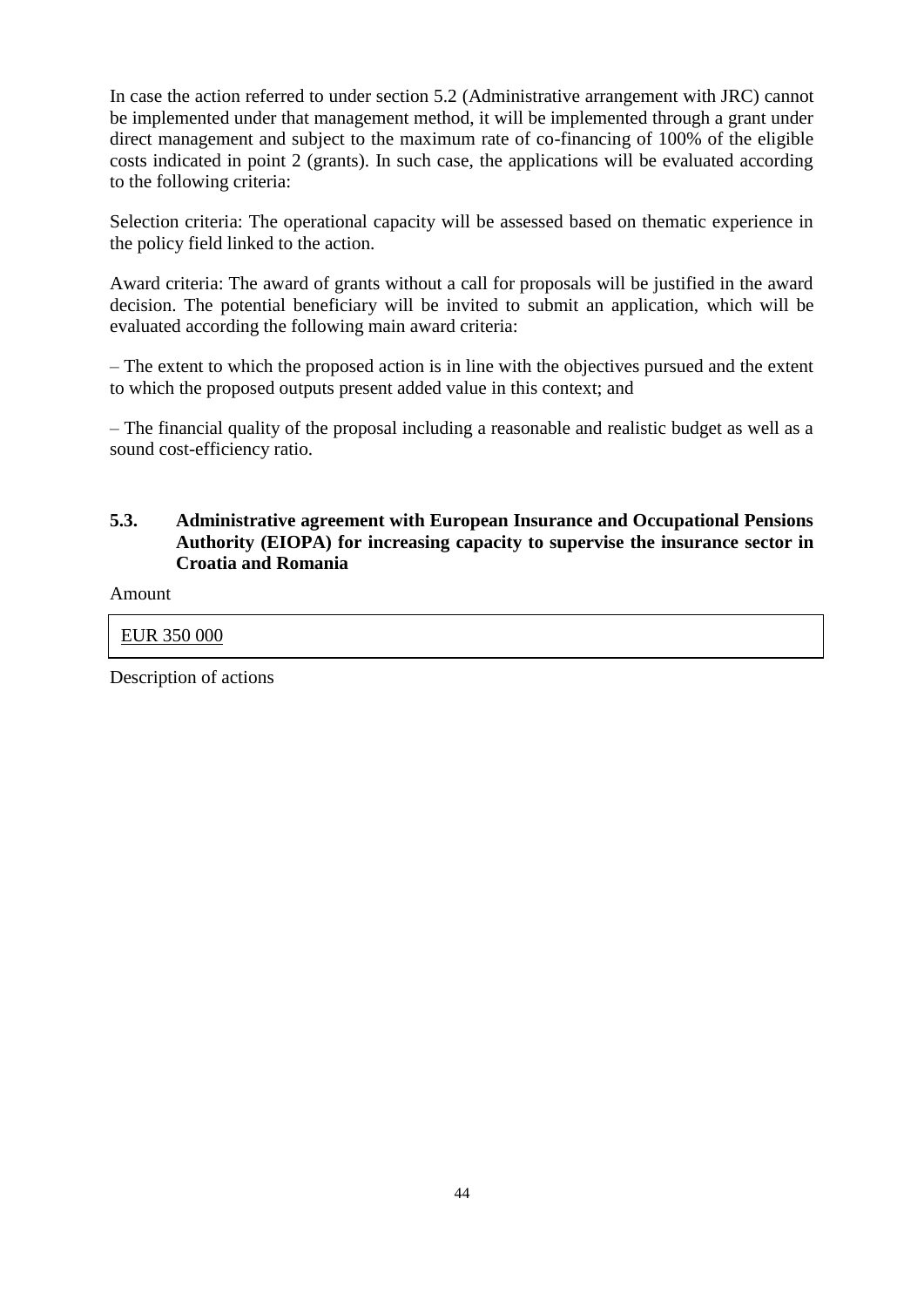# **Action 1: Improvement of Risk Based Supervision in Insurance Sector in the Croatian Financial Services Supervisory Agency (HANFA) in Croatia**

Budget: EUR 200 000

Within the area of reinforcing financial stability, this action will support the Croatian authorities in reviewing the existing Solvency II risk based supervisory approach. In particular, this will include an upgrade of stress-testing tools, supervisory capital requirement (SCR) validation, technical reserve validation and supervision of insurance companies' investment. Such support is contained under an overall objective of improving financial stability within Croatia.

Support will be provided to carry out, amongst others, the following activities:

- a) Review of risk based insurance supervision activities of HANFA;
- b) Recommendations for improvement of risk based supervision in HANFA's insurance sector in line with best practices and taking into account the Croatian insurance market characteristics;
- c) Development of risk scoring models to be used for supervisory purposes; and
- d) Provision of supervisory manual and related trainings.

The action is expected to contribute towards significantly raising the standard of insurance supervision in Croatia. In particular, the action is expected to produce, amongst others:

- Recommendations for data collection, modelling tools, stress testing tools, insurance supervision process;
- A revised manual for conducting risk based supervision for Croatian supervisory staff; and
- Training (workshops) for Croatian supervisory staff on improved risk based insurance supervision processes and supervisory tools.

# **Action 2: Enhancing the supervision function of the Romanian insurance market in respect of market conduct in Romania**

Budget: EUR 150 000

Within the area of reinforcing financial stability, this action will allow the Romanian Financial Supervision Authority (ASF) to fully align its supervisory framework with the requirements of the Solvency II regime and the European best practices for the monitoring of business conduct both at the market level and at the level of individual insurance undertakings. The support will provide ASF with adequate qualitative and quantitative tools and methodologies for monitoring the overall compliance of insurance companies with the rules of conduct. In particular, this will include the definition of an upgraded supervisory framework including efficient tools and methodologies for the identification and mapping of the main drivers of conduct risk throughout the business lifecycle and appropriate processes in order to mitigate them.

Support will be provided to carry out, amongst others, the following activities:

- 1) Review of the current processes performed for supervising the insurance undertakings, including the review of the relevant indicators used to analyse compliance with market conduct supervision;
- 2) Recommendations for improvement of the supervisory assessment of the available information in order to properly monitor the compliance with the market conduct